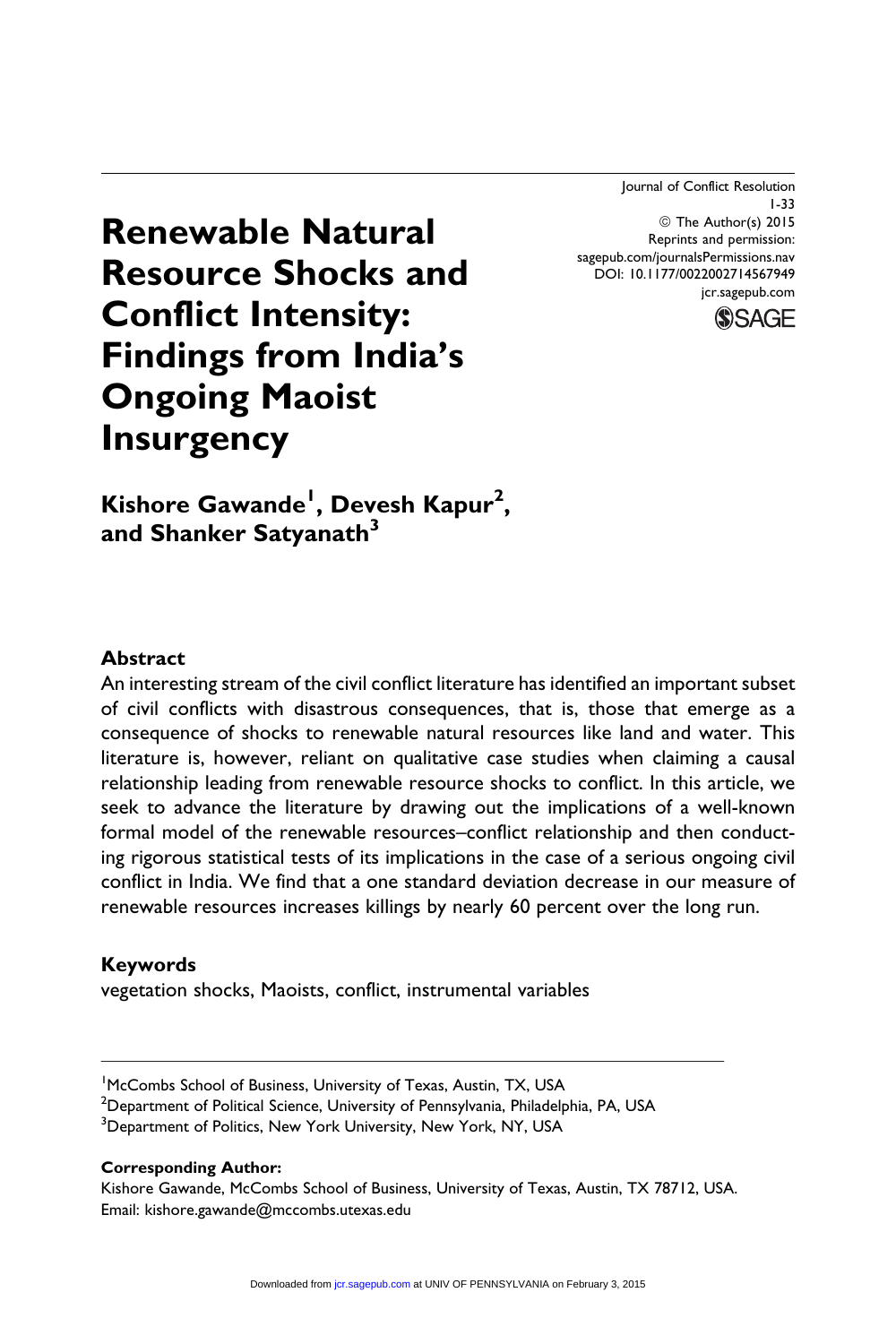The disastrous consequences of civil wars have by now been well documented in the academic literature. Civil conflict has severe consequences for economic welfare, whether expressed in lost growth or adverse impact on poverty or health. Cerra and Saxena (2008) have found in a cross-country study that output declines 6 percent in aftermath of civil war. Murdoch and Sandler (2002) demonstrate significant spillover effects for civil war on economic growth in neighboring countries. In a single country setting, Abadie and Gardeazabal (2003) show that civil conflict in the Basque region of Spain significantly depressed growth relative to neighboring regions. On poverty, Justino and Verwimp (2006) have found that 20 percent of Rwanda's population moved into poverty as a consequence of civil war in the 1990s. And focusing on health, Ghobarah, Huth, and Russett (2003) show how civil conflicts have adverse long-term consequences.

An interesting stream of the civil conflict literature has identified an important subset of civil conflicts with disastrous consequences, that is, those that emerge as a consequence of shocks to renewable natural resources like land and water.<sup>1</sup> The claim of this literature is that a decline in renewable resources that are essential for populations to survive generates intense economic incentives for conflict.<sup>2</sup> Such conflicts often result in large numbers of deaths as well as damage to the environment (Kahl 2006), which makes the relationship between renewable resource shocks and conflict worthy of systematic analysis. This literature is, however, reliant on qualitative case studies when claiming a relationship between renewable resource shocks and conflict. The empirical work is also not driven by a rigorous theoretical framework. In this article, we seek to advance the literature by drawing out the implications of a well-known formal model of conflict and then conducting rigorous statistical tests of the implications of this model for the relationship between renewable resources and conflict.

Our study generates its main empirical prediction from a highly regarded formal model of civil conflict by Chassang and Padró-i-Miquel (2009), which explicitly focuses on land productivity shocks. As we show subsequently, the econometric strategy that we adopt is closely tailored to match the environment of the model. To test the implications of the model, we use a proxy for land productivity shocks based on satellite images of land, one that is widely used by agricultural economists. In order to be able to conduct a thorough microanalysis, we create a new districtlevel data set of killings in a belt of four states in East Central India (Bihar, Jharkhand, Chhattisgarh, and Andhra Pradesh), where a large proportion of the population is dependent on land productivity for its livelihood and where there is an active Maoist insurgency in progress. We find that adverse shocks to land productivity cause substantial increases in the intensity of conflict, and a shock of one standard deviation to the productivity of land increases total conflict deaths by nearly 60 percent over the long run. Our findings thus not only serve to verify the claims of the case study literature but additionally allow us to use the implications of a formal model to generate quantitative estimates of the extent to which renewable resource shocks can contribute to killing. An important policy implication of our article is that insurance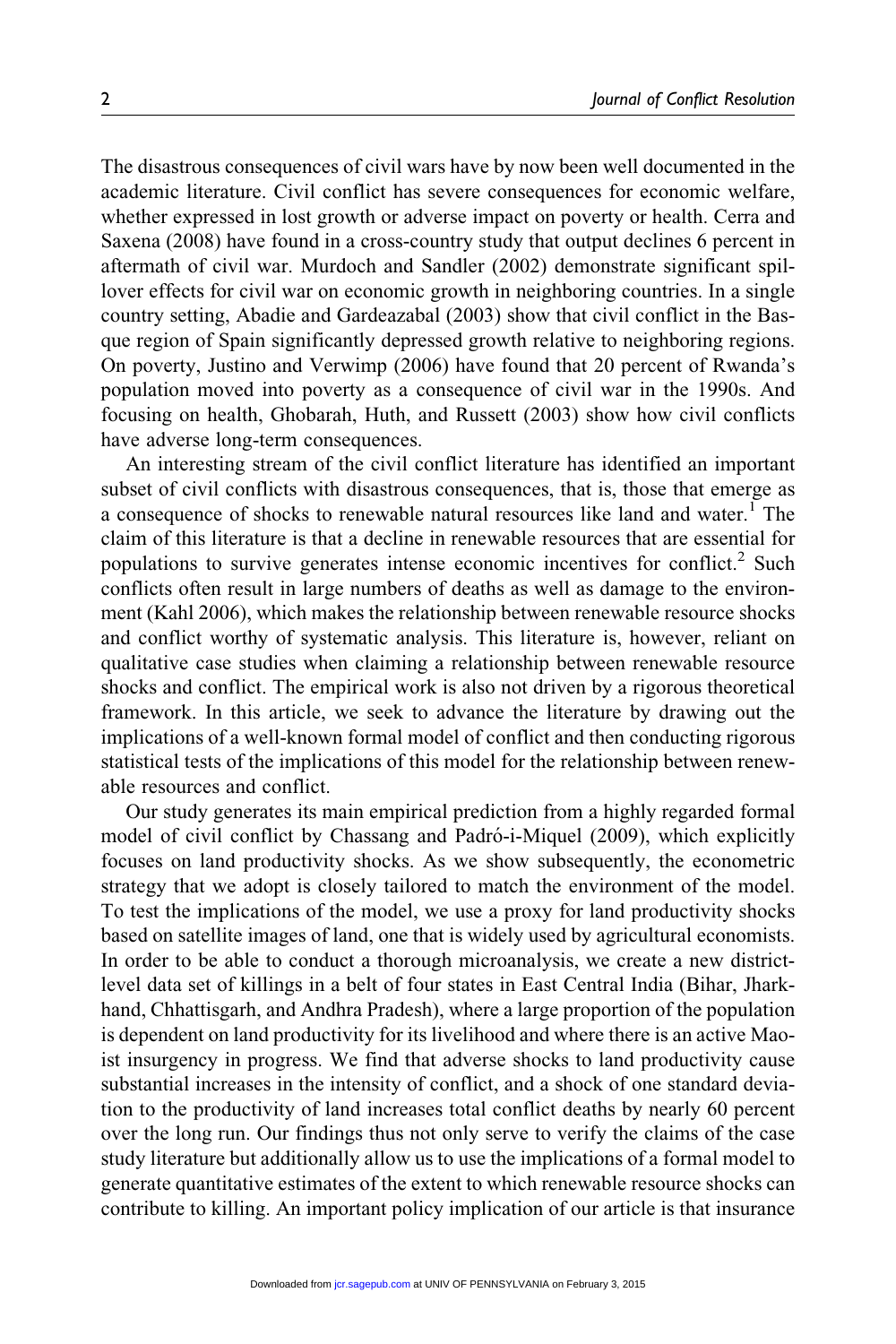schemes that smooth the income flows of vulnerable populations from year to year may yield society the benefit of less conflict. We see these as the main contributions of the article.

Our focus on the Maoist conflict in East Central India offers the benefit of being potentially generalizable to the many areas in the developing world where the survival of citizens is severely threatened by shocks to renewable resources. The presence of substantial tribal populations, which rely heavily on forest products for survival, as well as the dominant presence of a rain-fed agricultural sector, which leaves the population extremely vulnerable to year-to-year shocks in land productivity, makes this region resemble many conflict-prone regions of Africa and Latin America in terms of potential vulnerability to conflict driven by renewable resource shocks. Our focus on one part of the world permits us to collect detailed data at an extremely micro level. Consequently, we are able to implement a rigorous microeconometric strategy that is closely tied to an explicit microtheoretical framework. Nonetheless, it is certainly the case that the external validity of our study is not the same as for a cross-country study. In effect, we are trading off external validity to a degree, in return for gaining greater internal validity. We see the civil conflict literature as already being rich in the opposite trade-off and much less so in the trade-off that we are making. We thus see our article as offering a useful complement to the long dominant cross-country orientation of the conflict literature.

Our research design has another implication driven by the expense of data collection. The Maoist conflict in East Central India has its origin in the 1970s. The prohibitive expense associated with micro-data collection served as a barrier to going back by decades when collecting data. This means that we cannot interpret our results as providing insights into the onset of civil conflicts. Rather our article is about the effect of renewable resource shocks on the intensity of an ongoing conflict (which we feel is an interesting subject in its own right).

Finally, it is important to emphasize up front that the focus of our project is on renewable resources, forest and agricultural land, and thus does not overlap with the concerns of studies that focus on nonrenewable resources such as oil. While this limits the breath of our findings, it once again contributes to the tightness of the research design.

The plan of the article is as follows. We first summarize the relevant literature. We then discuss the theory that motivates our article. The data—a novel aspect of our article—and the econometric strategy are the subject of the next section. We subsequently present our results and examine their robustness and follow-up with the results of a cross validation (CV) designed to demonstrate the study's external validity.We then conclude.

## Literature Review

## The Literature on the Resource Shocks, Opportunity Cost, and Conflict

Our article contributes to two broad streams of empirical literature on civil conflict. The first stream lies at the intersection of political science and economics by virtue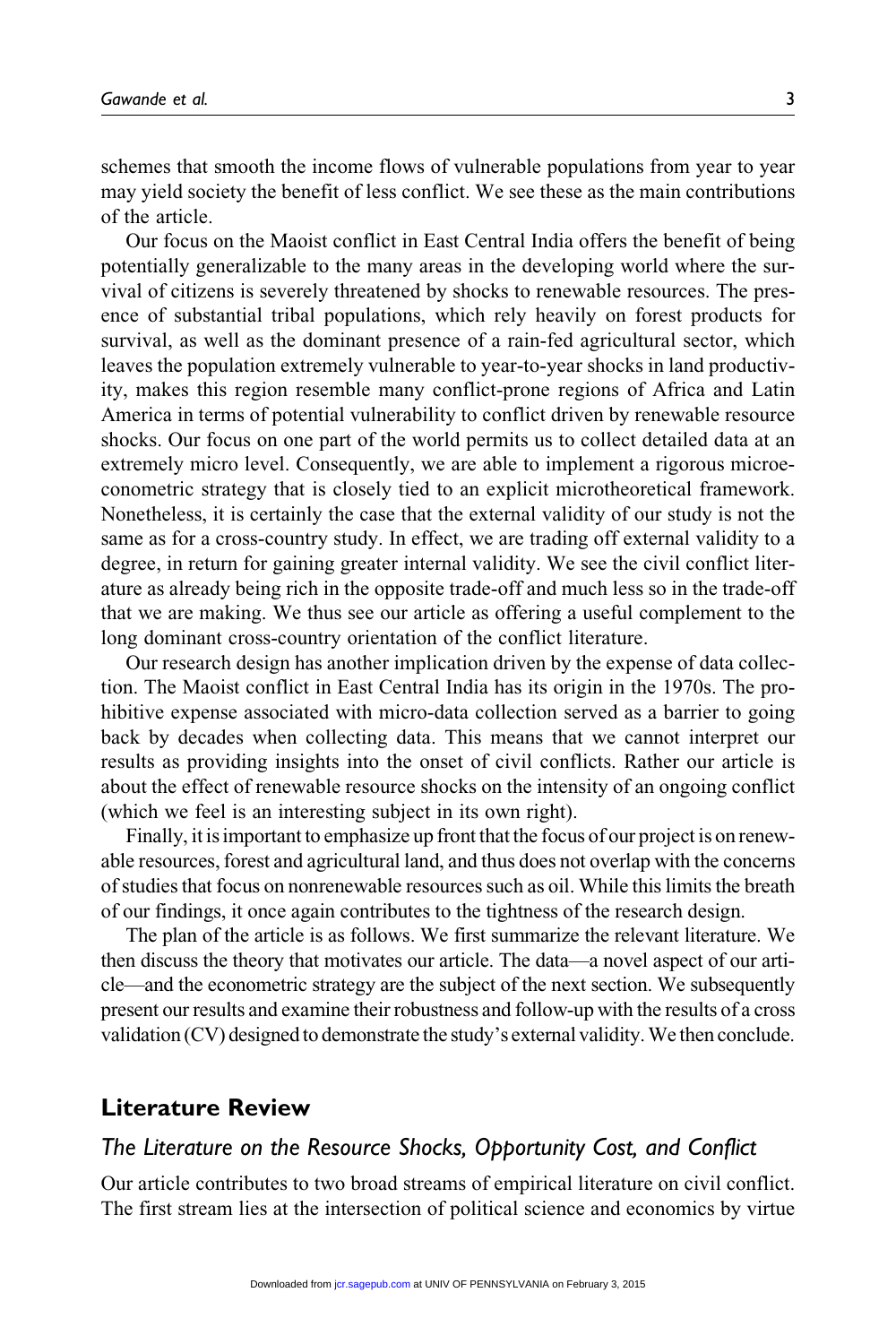of its use of sophisticated econometric techniques (in particular its careful concern with causal inference). This particular stream has been well summarized by Blattman and Miguel (2009). We refer readers to this article for a comprehensive review and only highlight some of the articles from this review that are most relevant to our article.

Since the channel through which land productivity shocks foment conflict is via an adverse shock to peoples' livelihoods, our article shares a close connection with political economy articles highlighting the relationship between income and conflict. Well-known articles that highlight the income–conflict relationship include Collier and Hoeffler (1998, 2004) and Fearon and Laitin (2003) who show that per capita gross domestic product (GDP) is correlated with conflict at the cross-country level. Our methods and approach differ from these articles. They derive their finding from cross-sectional variations in income where heterogeneity across entities renders the findings less credible than if the heterogeneity were controlled. Our subnational context does that to a great extent, since policy at the national level is naturally controlled. More fundamentally, our study focuses on the timing of conflict, which allows us to clearly demonstrate the causal connection between degradation of vegetation on the land and ebb and flow in the intensity of a continuing conflict. Our article is more similar to Miguel, Satyanath, and Sergenti (2004) who show that year-toyear changes in GDP are associated with changes in conflict. Our article differs from this article in directing attention to shocks to land productivity as a basic cause of the Indian insurgency, rather than GDP. In many parts of the country where the conflict continues, subsistence farming dominates livelihoods and a modern economy has yet to take shape. Hence, threats to land productivity are a more powerful reason for taking up arms than shocks to money income.

Our article is related to an emerging political economy literature that finds adverse international commodity price shocks to be a driver of conflict by exacerbating poverty of the population whose livelihoods depend on the consumption and/or production of these commodities. In this category, Besley and Persson (2008) examine the effects of changes in world market prices of exported and imported commodities. They find that these (plausibly exogenous) price changes are significantly associated with conflict. Dube and Vargas (2013) show that, in Columbia, decreases in the international price of coffee—a labor-intensive good, and therefore whose cultivation employs large numbers of rural labor—are associated with more conflict, while decreases in the international price of oil—a capital-intensive good and therefore whose production is not labor sensitive—are associated with less conflict. They interpret these results in the spirit of the theoretical model of Dal Bo and Dal Bó (2011). Shocks to international commodity prices, in turn, get reflected in the incomes and livelihoods of those employed in the production of those commodities. In the study by Dube and Vargas, adverse coffee price shocks decreased the opportunity cost of fighting and therefore provoked conflict. The decrease in the price of oil, on the other hand, lowered the value of an appropriable good (i.e., oil) and reduced the incentive to fight over it. Also related are the findings of Verwimp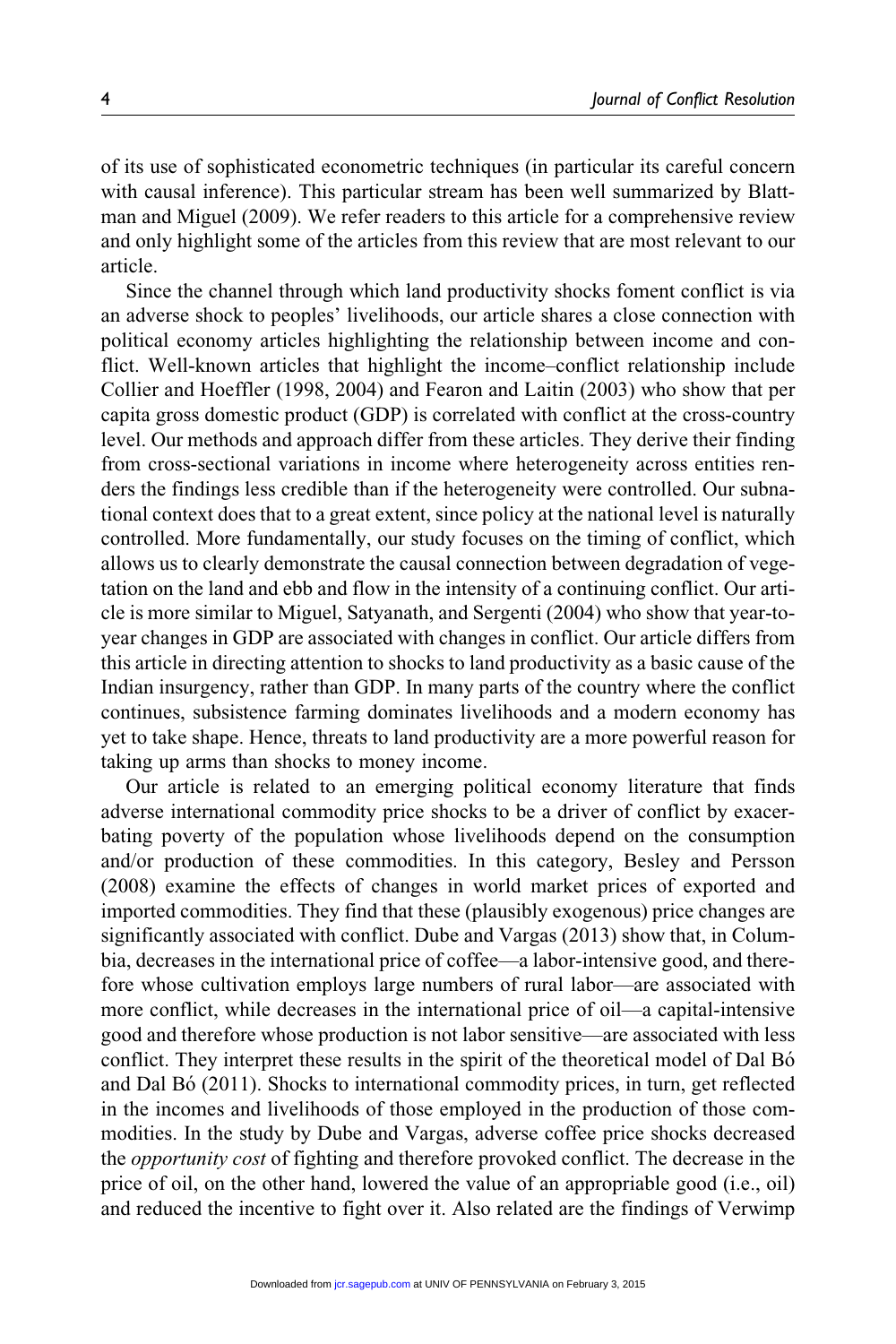(2003, 2005) and Humphries and Weinstein (2008), who demonstrate poverty as a driver of the Rwandan and Sierra Leone conflicts, respectively. We note that, differently from these articles, we capture the relationship between shocks to land productivity and conflict.

The second relevant stream is the one referred to in the first section. We highlight the contributions that are most proximate to our article from the insightful review of this literature by Mildner, Lauster, and Wodny (2011). They divide the political science literature on natural resource shocks and conflict into two broad categories. One category focuses on the effects of resource deprivation on conflict—largely in the realm of renewable resources like agricultural land, while the other focuses on resource curse effects—largely in the realm of nonrenewable resources like oil. Our article falls in the former category. Qualitative scholars who have focused on renewable natural resources, including Homer-Dixon (1994, 1999) and Kahl (2006), emphasize the threats presented by depletion of croplands, forests, water, and fish stocks to peoples' livelihoods. They argue that such adverse resource shocks force people to fight for survival, resulting in huge human and economic costs. Whereas authors of this school primarily rely on case studies to justify their claims, their broad claims have also found support in some statistical studies, for example, Hauge and Ellingsen (1998) and Theisen (2008). However, in sharp contrast to the political economy literature mentioned earlier in this section, these articles lack compelling strategies for addressing endogeneity concerns.

In sum, we have one stream of literature that is econometrically sophisticated but does not address land productivity shocks, while another addresses land productivity shocks but is not econometrically sophisticated. Our article fills this gap in the literature by applying state-of-the-art econometric techniques to study the relationship between land productivity shocks and conflict.

## The Literature on the Conflict in East Central India

While India has had a history of radical peasant movements (SinghaRoy 2004), most observers trace the roots of the current conflict in East Central India to the Maoist ''Naxalite'' movement, which originated in 1967 as an anti-landlord peasant uprising in Naxalbari, a village in the state of West Bengal. It was put down by the government, but over the next two decades the Maoists re-grouped in other states in East Central India with significant populations of economically deprived tribal peoples. The goal was to re-start the struggle to topple the government from an environment where Maoist ideology might have relatively high appeal. The conflict began intensifying in the early 2000s—the period of our study—after the merger of several extremist groups that shared a broadly similar ideology.<sup>3</sup> The apparent impulse for unification came from the Nepalese Maoists who were successful in gaining national office in their country with a coordinated strategy.<sup>4</sup> According to official Indian government data, the conflict has resulted in 7,862 deaths in the period  $2000-2009$ .<sup>5</sup> The Online Appendix contains details on this conflict.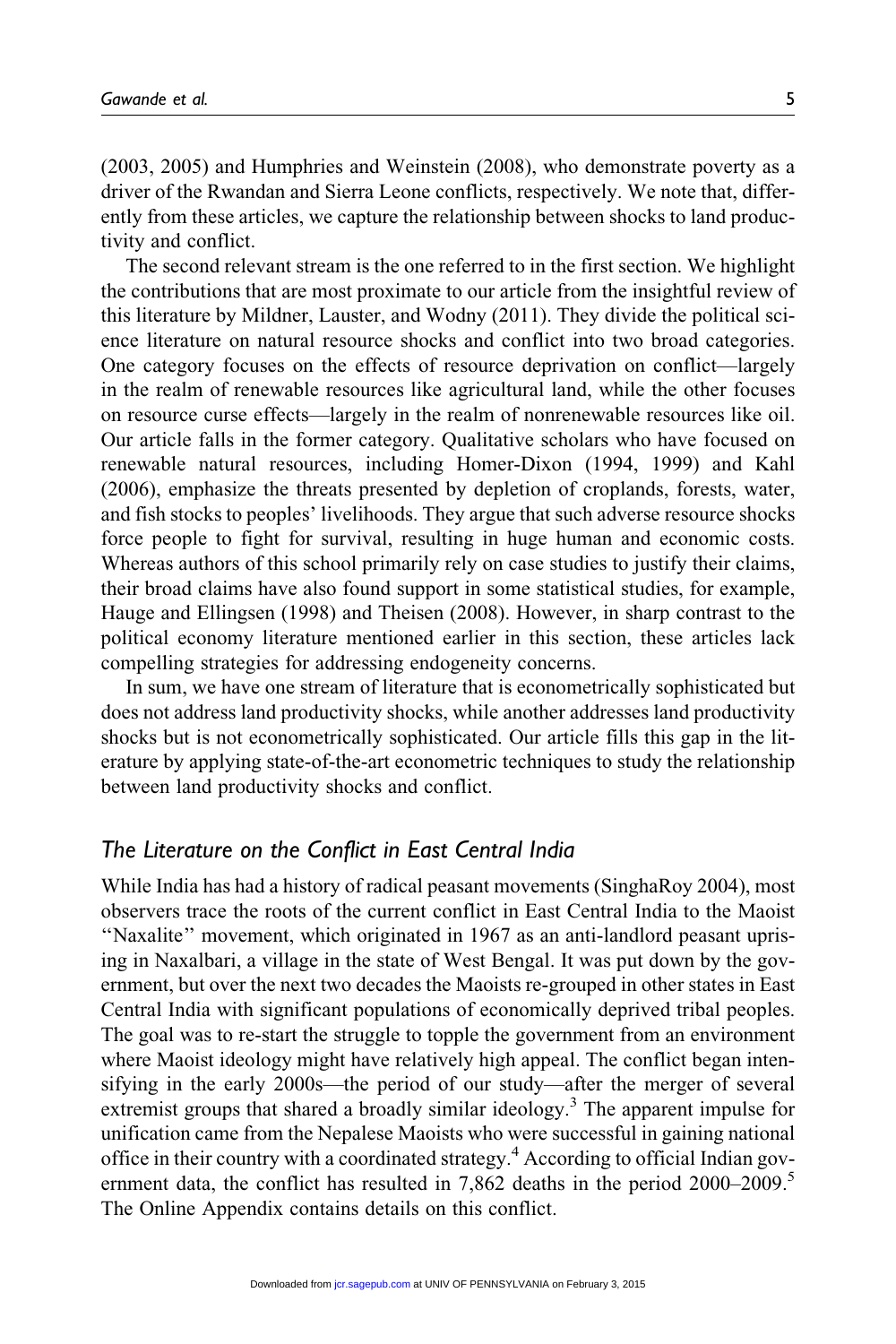There is a growing academic literature on the abovementioned conflict. Borooah (2008) examines which socioeconomic variables explain the existence of Maoist activity in some districts of India but not others using data from the Indian Planning Commission and South Asian Intelligence Review. The dependent variable is the likelihood of violence. The main findings are that the probability of a district being Maoist affected rises with an increase in its poverty rate and falls with a rise in its literacy rate and that Maoist activity in a district reduces the overall level of violent crime and crimes against women. These results are from cross-sectional ordinary least square (OLS) regressions at the district level and pool across heterogeneous regions. Iyer (2009) examines terrorist incidents in general, where terrorist activity includes separatist movements, communal violence, and the Maoist insurgency. She too finds a cross-sectional relationship between violence and poverty. Sen and Teitelbaum (2010) examine the effects of mining on conflict and conclude that the geographical spread of Maoist movement is simply too wide to be accounted for by mining activity. Hoelscher, Miklian, and Vadlamannati (2011) analyze crosssectional data from six Indian states, finding that conflict increases with forest cover, prevalence of conflict in neighboring districts, and the population share of scheduled castes (SCs) and scheduled tribes (STs). Gomes (2011) looks at landholdings and historical land institutions and finds a strong effect of land inequality on Maoist violence. Vanden Eynde (2011) examines the strategic choices of targets and the intensity of violence of Maoist insurgents and finds a reduced form effect for rainfall on conflict.

None of these articles directly addresses land productivity shocks that are the focus of this article. Further, they use data sets that are strongly urban in their bias, which is at odds with a conflict that is primarily rural. As we describe subsequently, our new data set was born out of this concern and addresses it seriously. Finally, except for Vanden Eynde (2011), these articles fail to address questions of econometric identification that are central to establishing a causal relationship.

# Theory

Chassang and Padró-i-Miquel (2009) offer a rigorous theoretical exposition of the relationship between shocks to the productivity of land and civil conflict, and we use this article to motivate our hypotheses as well as econometric strategy. In the Chassang and Padró-i-Miquel model, control over a piece of land is divided between two groups. Both groups can choose to either grow crops or devote their resources to fighting for the other group's land. Land productivity varies from period to period. The groups decide whether to bargain or fight after observing shocks to the productivity of land. The decision to fight or not fight is based on a comparison of the expected value of fighting and not fighting, both of which are a summation of the return from the first period (which in the case of fighting takes into account the cost of fighting and the probability of winning) and the returns from the land in the future. The main implication of the model is that ''war occurs if current economic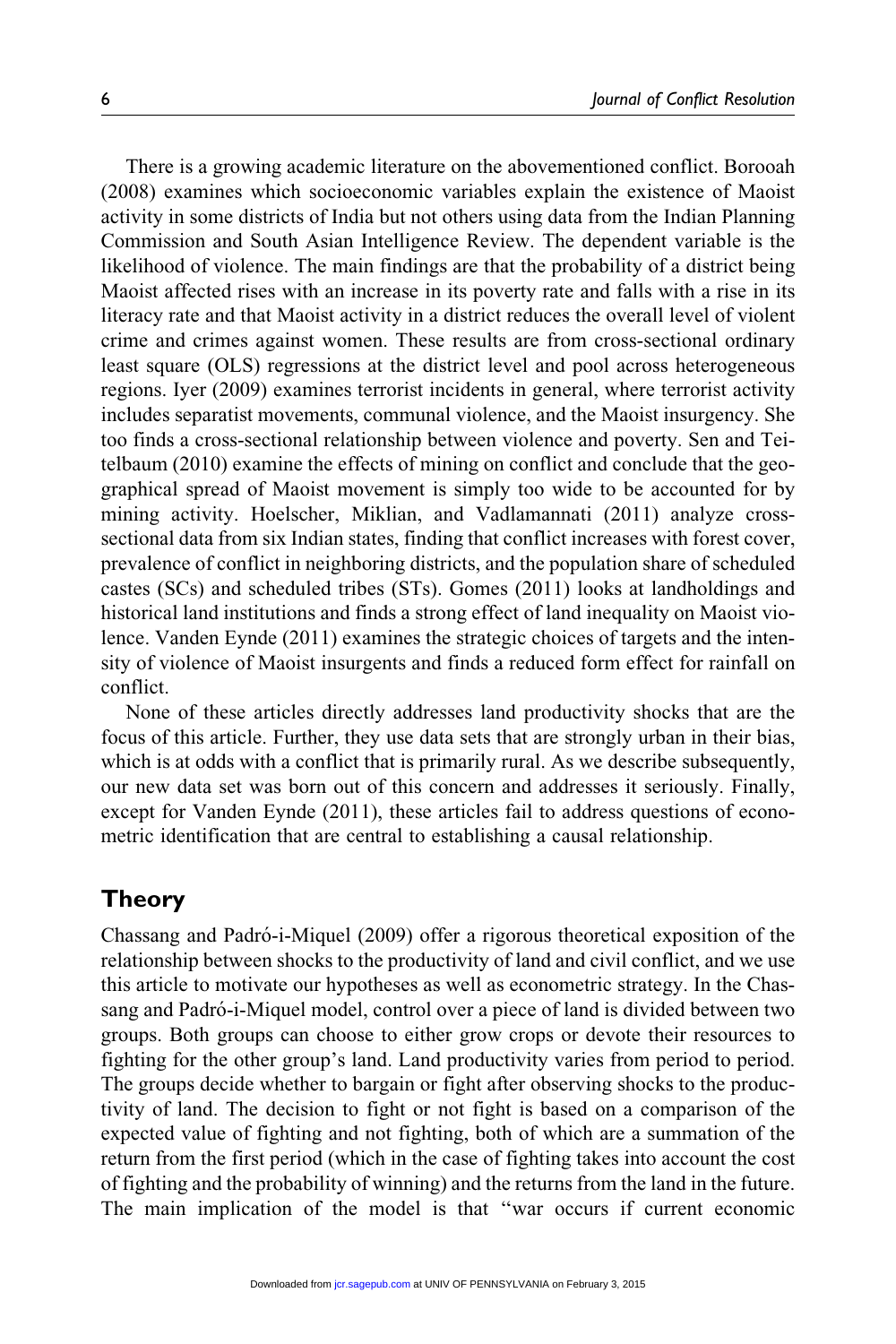circumstances are bad enough, independently of expected future play'' (p. 221). They describe their intuition as follows

when  $t$  is small [i.e. in periods when the productivity of land is relatively low], the opportunity costs of fighting are small because returns from labor are meager. However, the future value of a victory remains constant because it depends on the expected future returns to land. If returns to labor – that is, the opportunity cost to workers – are low enough, groups want to unilaterally defect from peace, making war inevitable. Thus, in the presence of a drought, groups do not fight for the meager returns to land today. Rather, they fight today to capture land that will be valuable tomorrow, when the drought ends. They fight precisely because current returns to land (and therefore labor) are small enough that they make capturing additional land for the future very tempting. (p. 223)

Our main testable hypothesis drawn from the theory is:

Hypothesis 1: Adverse shocks to the productivity of land are associated with more conflict.

Our econometric strategy takes into account several important points that are made in the Chassang and Padró-i-Miquel's article. First, they point out that the cross-country literature on civil war suffers from omitted variable bias, emanating from the exclusion of the repressive capacity of the state from regression specifications (Chassang and Padró-i-Miquel 2009, 220). No doubt, this is on account of the difficulty of measuring national repressive capacity. We are able to address this critical concern by conducting our analysis on subnational units (districts) within one country (India), in a context where the capacity to repress remains overwhelmingly in the hands of the national government. Second, they point out that a correct test for the effects of transitory shocks on conflict is inevitably based on examining within variation (Chassang and Padró-i-Miquel 2009, 214). In line with this, we employ district fixed effects in all our specifications. We also include time dummies in all our specifications to address secular changes in the repressive capacity of the national government that would apply to all districts.

Note that the causal mechanism of the Chassang and Padró-i-Miquel model passes from shocks to land productivity, through income, to conflict. In the absence of subnational GDP data, our analysis should then focus on the part of the country where income is closely linked to the productivity of land. Such a region is one where the population is primarily dependent on agricultural employment or on the sale of forest products for their livelihood. Accordingly, we focus on four contiguous states in East Central India that are heavily populated by tribal populations that rely on agriculture and the forest to survive  $6$  (see Online Appendix 1 for details). Because of this design of our study, we are confident that a negative association between land productivity shocks and conflict in districts of these states is plausibly interpreted as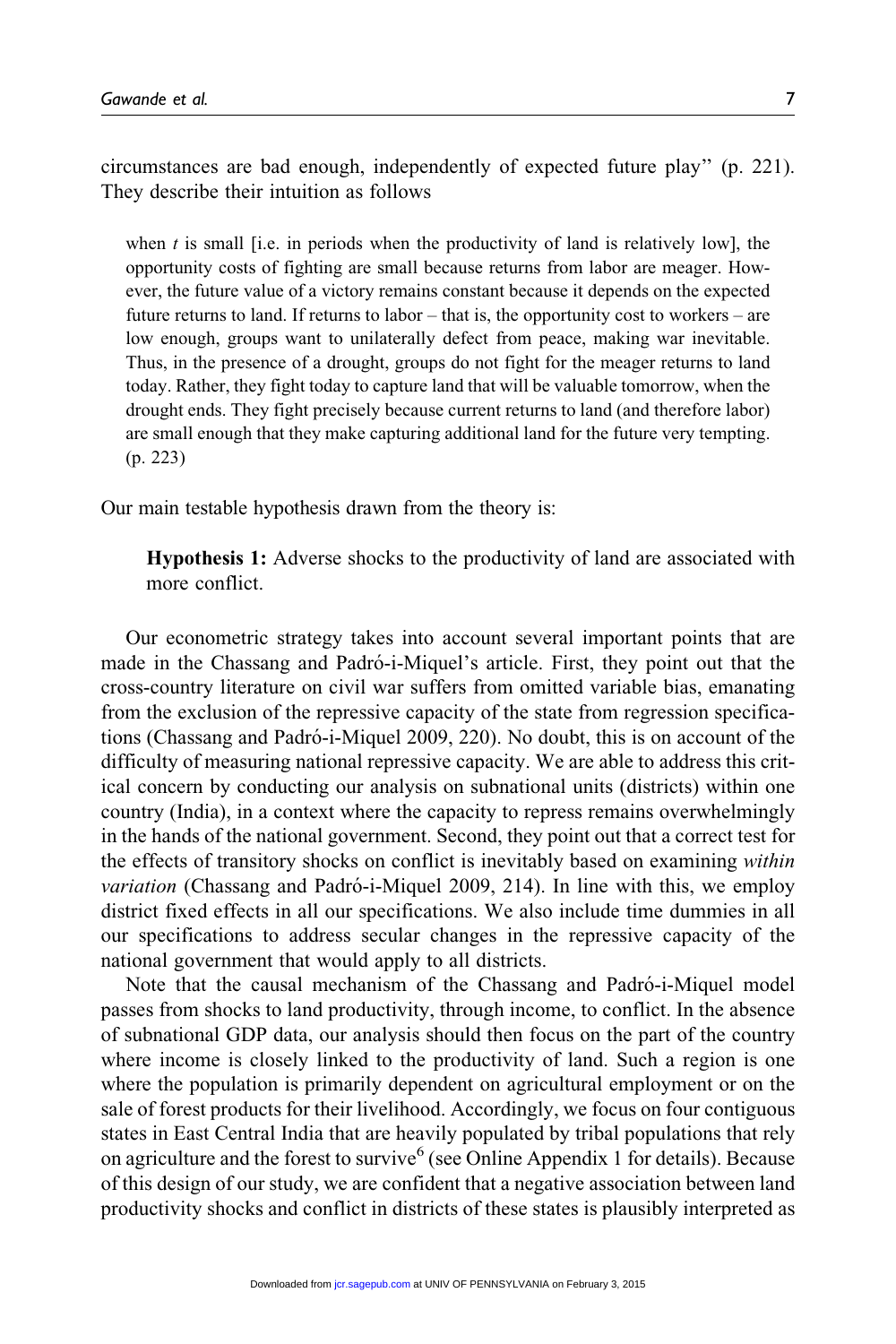being consistent with Chassang and Padró-i-Miquel's causal mechanism, which emphasizes the opportunity cost of fighting.

Our decision to focus on conflict within a single country also has implications for what measure of conflict we place on the left-hand side of our regressions. Most of the statistical literature on civil war is cross country in nature. This literature uses threshold values of deaths (25 or 1,000) to generate dummy variables that indicate the onset or the incidence of civil war in any given year. However, there is no obvious justification for using the same thresholds when an analysis is conducted at the subnational level (since deaths per district are likely to be much lower than deaths at the national level). Rather than creating some arbitrary threshold of our own to capture the onset or incidence of conflict, we have created a more refined continuous measure of the number of conflict deaths in a district year. In effect, what we are trying to understand is not the determinants of the initiation of hostilities but rather the determinants of changes in the intensity of an ongoing conflict.

## Econometric Strategy and Data

#### Econometric Strategy

A key aspect of our econometric strategy is the choice of a variable that captures variations in land productivity. Poorer crop yield and a less rich forest cover plausibly go with more sparse vegetation as a visual counterpart. Confirming this intuition, several studies by climate scientists, for example those by Labus et al. (2002) and Boschetti et al. (2009), show a strong relationship between satellite images of vegetation density and land productivity. Based on this foundation, such satellite measures, especially the normalized difference vegetation index (NDVI) measure that we describe in detail subsequently, have come to be widely used by agricultural economists to capture land productivity. In line with the practice of agricultural economists, we use the NDVI measure of the density of vegetation as our proxy for land productivity. The econometric model we adopt for our empirical investigations is:

$$
\ln(\text{TotalDeaths})_{i,t} = \varphi \ln(\text{TotalDeaths})_{i,t-1} + \beta_1 \text{Vegetation}_{i,t} + \beta_2 \text{Vegetation}_{i,t-1} + \beta_3 \text{Vegetation}_{i,t-2} \tag{1} + \text{Year fixed effects} + \text{District fixed effects} + \mathbf{e}_{i,t},
$$

where  $i$  indexes district and  $t$ , the year. After accounting for the year and district fixed effects, the error term  $e_{i,t}$  is identically and independently distributed normally. All models are estimated with robust standard errors clustered at the district level. Cross-sectional regressions may capture the effect of unobserved institutions rather than the impact of a theoretically well-defined channel. With district dummies, the coefficient estimates from equation (1) are based on within-district variation in the data and control for a variety of unobserved differences across districts and states.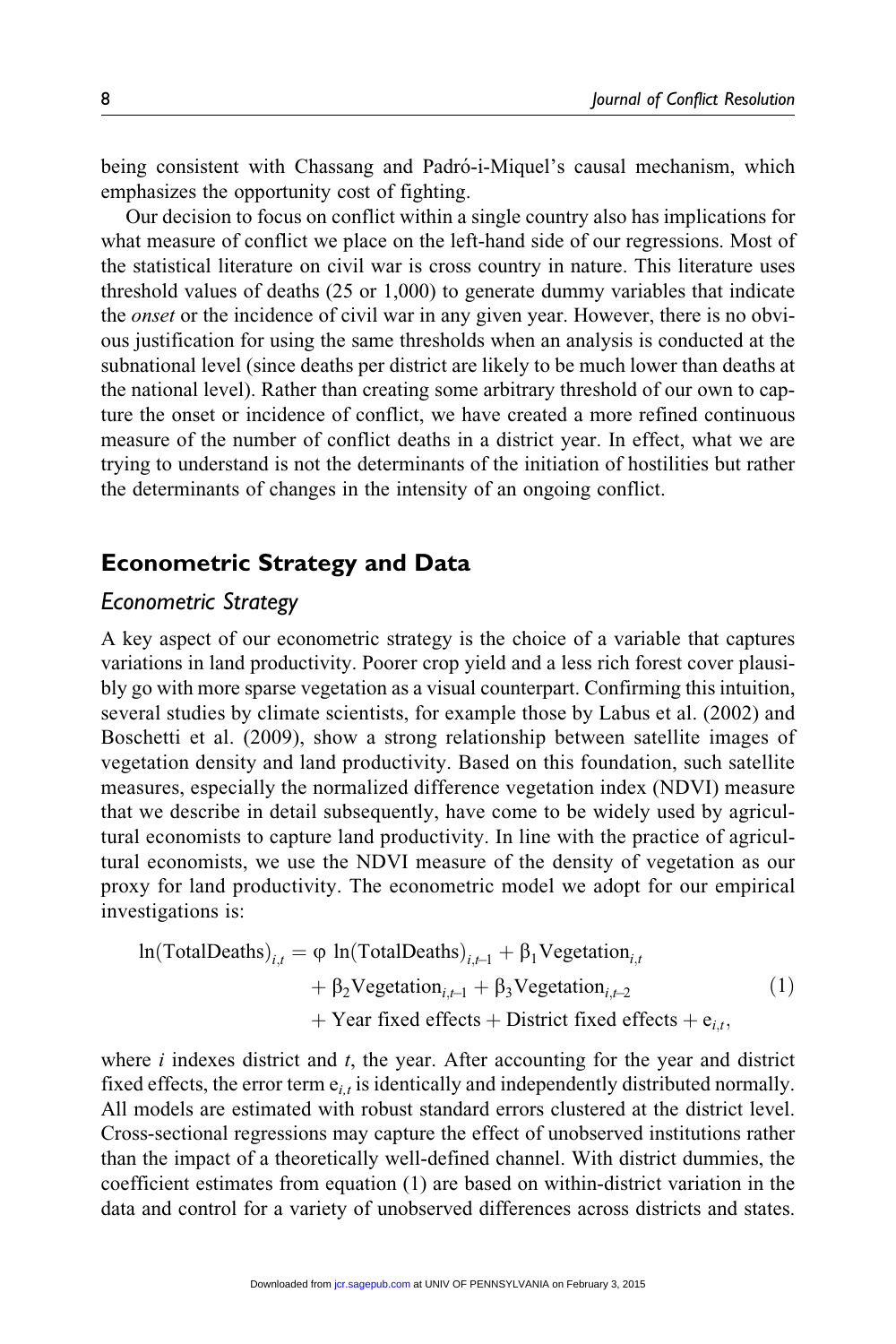Year fixed effects account for macro-events impacting all districts in a given year, for example, inflation. The lagged dependent variable captures dynamics in the dependent variable. If the dependent variable is serially correlated, say as an AR(1) process, then ignoring the dynamics would violate the assumption of no serial correlation in the errors and incorrect standard errors on the coefficients. The lagged vegetation variables flexibly incorporate a distributed lagged effect of vegetation shocks on the intensity of violence.

While we would like to believe variation in vegetation to be exogenous, and the regression as specified in equation (1) to be capturing the causal effect of vegetation shocks on conflict, we must consider the possibility that vegetation is plausibly endogenous. If, in order to facilitate counterinsurgency operations, government security forces destroy forests in locations where conflict is anticipated, then the same relationship that we postulate holds, but due to reverse causality from conflict to lagged vegetation. Such scorched earth tactics are in evidence in conflicts around the world, and there may be other channels through which the error term (shocks to conflict) is correlated with shocks to vegetation. We employ an instrumental variables (IV) method for dealing with the endogeneity problem using rainfall to instrument for vegetation. Rainfall shocks are very likely exogenous to conflict. By separating the extent to which variation in vegetation is caused by rainfall but not other factors, we are able to use this exogenous source of variation in vegetation to establish a causal link from natural resource shocks to conflict intensity. The IV version of equation (1) is used to quantify the causal impact. In IV regressions, vegetation and its two lags are instrumented using rainfall and its three lags.

#### Data

Killings. We have mentioned that a principal contribution of the article is the creation of a new data set of killings—our measure of intensity of conflict—in the Maoist belt. Our CASI (Center for the Advanced Study of India) data set has been compiled from multiple media sources. Two national English dailies—the Indian Express and The Hindu—have covered the Maoist issue consistently, but they provide only partial coverage of specific incidents. We drew on another ten media sources, namely, two additional English-language newspapers that have a regional base: Times of India (Patna edition) and The Telegraph; six regional-language press sources: Eenadu, Hindustan, Prabhat Khabar, Deshbandhu, Harit Pradesh, and Navbharat; and two wire services: Press Trust of India and Indo-Asian News Service. Creating a reliable data set required substantive effort in overcoming barriers with regard to access, cost, and quality. We took the (costly) decision to have our team go through multiple sources of news for each state, ensuring as much overlapping coverage as possible. More details about the process and these efforts are described in Online Appendix 2.

In the CASI, we separately measure deaths of security forces, civilians, and Maoists due to conflict. The demarcation between civilians and Maoists is not always clear-cut, given the Maoist strategy of mixing in with the local population and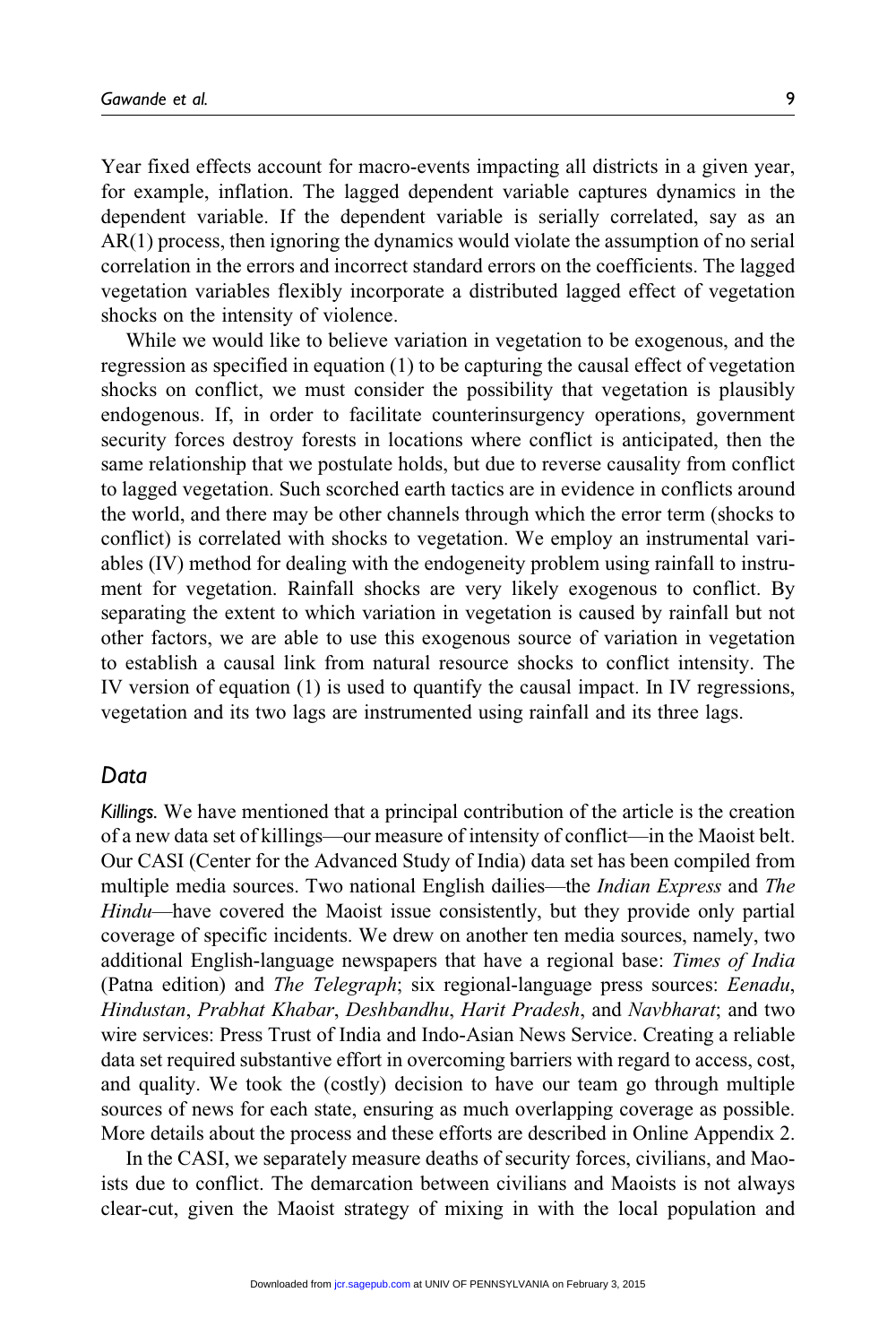government's tendency of sometimes classifying civilians killed by security forces as Maoists. Security forces personnel deaths are not subject to such issues. The data set also includes a measure of all these deaths combined, called TotalDeaths, which serves as our measure of overall conflict intensity.

The CASI improves on previously available data sets by not focusing exclusively on English-language sources. Measuring deaths in the largely rural Maoist conflict exclusively from an urban-oriented English-language press would err, sometimes grossly, on the side of underreporting. The official source on Maoist-related casualties is released by the Ministry of Home Affairs of the Government of India. However, this data set is available only at the state level. Other data sources are the Rand-MIPT Terrorism Incident database, data from the Worldwide Incidents Tracking System (WITS) from National Counter Terrorism Centre, and data from the South Asian Terrorism Portal (SATP). The Rand-MIPT and the WITS data sets are worldwide. Their Indian data are ad hoc and do a poor job at capturing Indian data reported by the non-English-language press. The SATP data set has been assembled by the Institute for Conflict Management, available at their Web site. These data are based primarily on reports in the major English press but does a considerably better job than the other two, especially in more recent years. However, this data set begins in 2005 and is not as comprehensive as ours, which goes back to 2000.

The improvement in the CASI data over other databases is depicted in Figure  $1<sup>7</sup>$ Other data underestimate the actual number of deaths. The oft-used SATP data, which are based on English-language sources, and therefore has an urban bias, underreport considerably compared to our data. That said, we subjected our analysis to SATP district-level data and verified that our results hold with SATP data (more on this subsequently).

Many studies of the Maoist movement use state-level data. The district, however, is the relevant unit of analysis because conflict is locally confined to regions where Maoists find the space to induce a deprived population to collectively organize. Because of their distinct identities, local populations do not usually migrate to other districts. Their identities are closely connected with their lands, which is why Maoists are able to convince tribals and local populations to join their insurgency.

Rainfall. Rainfall data are from the high-resolution  $(1^{\circ} \times 1^{\circ}$  latitude/longitude) gridded daily rainfall data set for the Indian region reported by the India Meteorological Department (IMD). The daily rainfall data are archived at the National Data Centre, IMD, Pune. IMD operates about 537 observatories (Rajeevan et al. 2006). In addition, most state governments maintain rain gauges for real-time rainfall monitoring. IMD has rainfall records of 6,329 stations over varying periods. Of these, 537 are IMD observatory stations, 522 are in the hydrometeorology program, and 70 are agromet stations. The rest are rainfall-reporting stations maintained by state governments. Rajeevan et al. show that this data correlates well, both spatially and intertemporally, with the VASClimo data set, a global gridded rainfall data set constructed in Germany. We match district capitals in the sixty-eight regions in the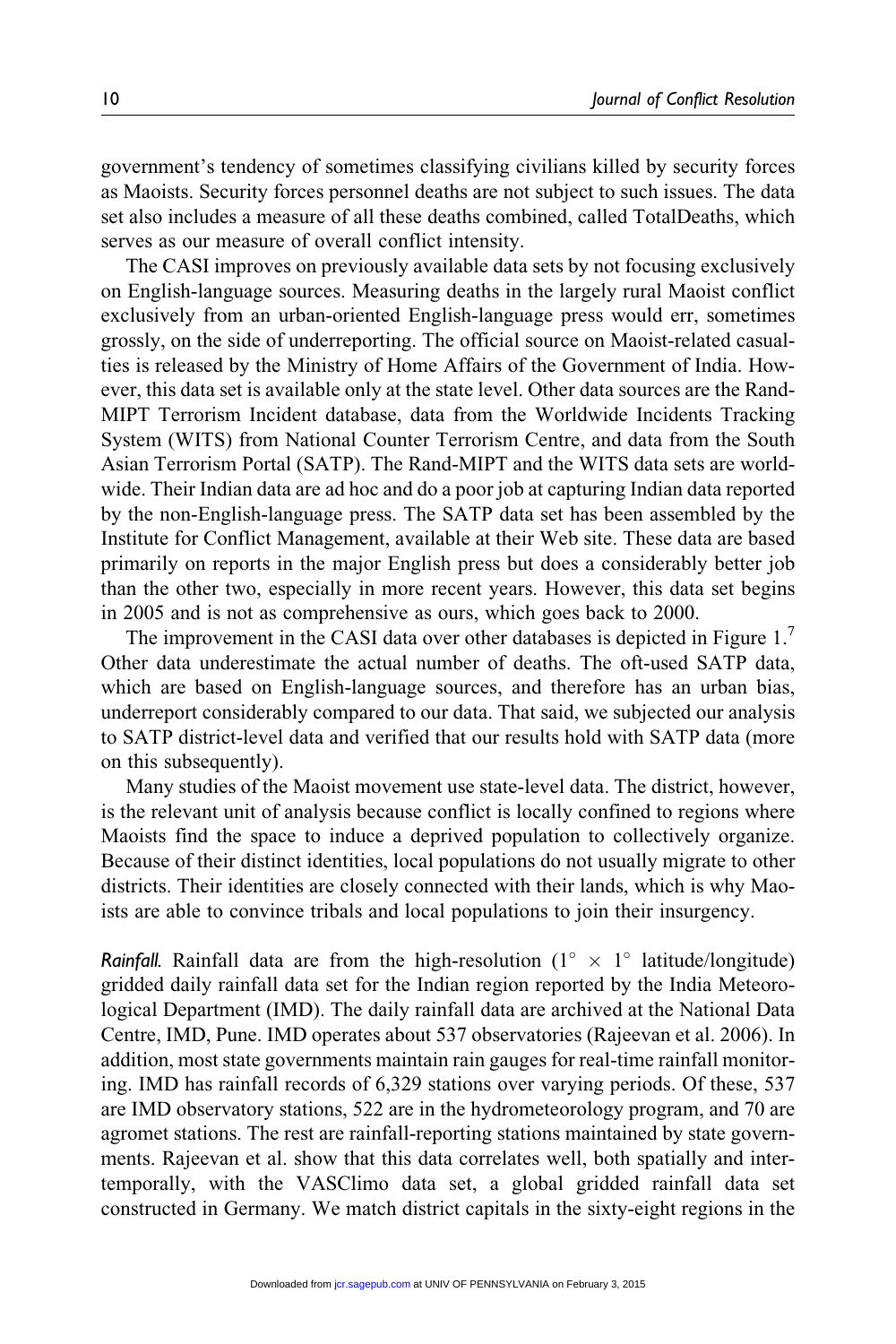

Figure 1. Deaths related to Maoist violence in major Maoist states (Andhra Pradesh, Bihar, Jharkhand, and Chhatisgarh): Comparison of CASI, MHA, SATP, WITS, and Rand data sets. Note:  $CASI = Center$  for the Advanced Study of India;  $MHA =$  Ministry of Health Affairs;  $SATP =$  South Asian Terrorism Portal; WITS = Worldwide Incidents Tracking System.

four Maoist belt states to the nearest rain station and ascribe that rain data to the district. The daily rainfall data are then aggregated to annual data.

Vegetation. Satellite imagery is now widely used in the sciences to track changes in vegetation and forest cover (e.g., Myneni et al. 1998; Tucker et al. 2001; Nemani et al.  $2003$ ).<sup>8</sup> We use the NDVI to measure annual change in vegetation for Indian districts. The NDVI data are derived from visible infrared and near-infrared data acquired from the moderate resolution imaging spectroradiometer (MODIS) sensor on National Aeronautics and Space Administration (NASA) satellites. The NDVI index is computed as  $NDVI = (NIR - VIS)/(NIR + VIS)$ , where NIR is the near-infrared band value and VIS is the visible light or the red band value recorded by the satellite sensor. The NASA site explains the computation as follows: Healthy vegetation absorbs most of the visible light that hits it and reflects a large portion of the near-infrared light, while unhealthy or sparse vegetation reflects more visible light and less near-infrared light. $<sup>9</sup>$  For a given grid, the NDVI ranges in value from</sup>  $-1$  to  $+1$ . The fact that NDVI is a good measure of forest cover is affirmed by D'Arrigo et al. (2000) who show a high correlation between NDVI and direct measures of forest density from tree rings. We mapped the data from MODIS into  $1^{\circ} \times 1^{\circ}$ latitude/longitude grids for India. In each grid, the monthly NDVI data are averaged to obtain the mean annual NDVI. They are then mapped into the sixty-eight districts as was done for the rainfall data. NASA images for India from 2007 to 2008 are depicted in Online Appendix Figures A1.1–A1.4. The contrast between sparse and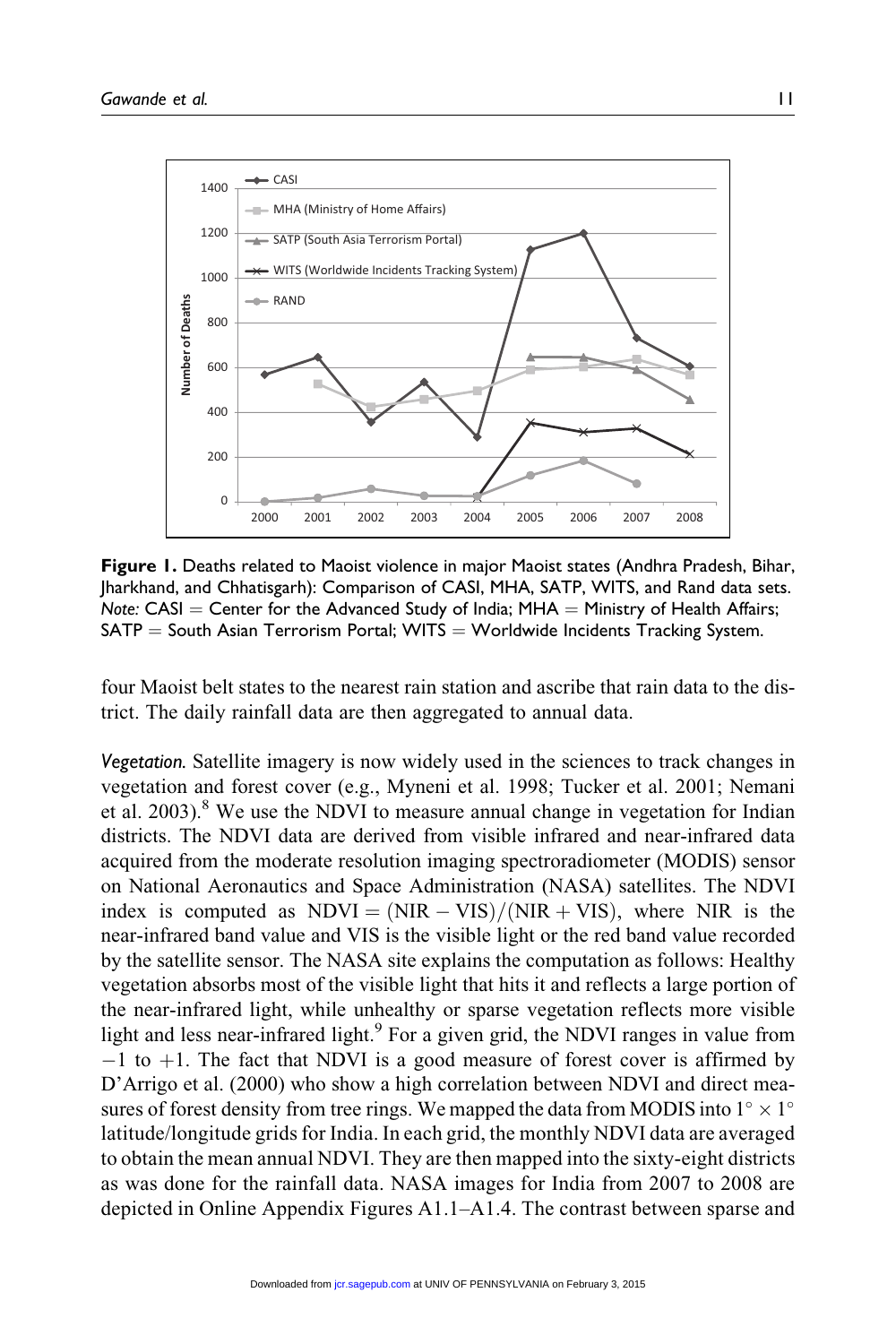dry vegetation in the premonsoon season and the fecund vegetation after the monsoon rains is clearly evident.

Consumption and control variables. For robustness, we also report results using consumption expenditures sourced from the annual National Sample Surveys (NSS) conducted over the 2000–2008 period. Monthly per capita expenditure (MPCE) at the household level collected in these surveys are averaged using sampleproportionate-to-population weights to calculate MPCE in each of the sixty-eight districts. Matching our figures with those in the NSS summary reports produced by the Government of India verified the accuracy of our MPCE calculations.

We could, as many studies have done, rely exclusively on MPCE to proxy poverty and draw our central conclusions from that measure. To do so would be on thinner ground for at least two reasons. First, MPCE can be a noisy measure at the district level where NSS samples are as small as .01 percent of the population of households. Second, debates about Indian poverty-line calculations from MPCE data have exposed the fact that poverty measures from the MPCE are less related to calorific intake which they purport to measure and more related to current prices (e.g., Deaton and Drèze 2009; Patnaik 2010). The within-district variation in MPCE (conditional on the fixed effects) can be small if, for example, sampling error variance as a proportion to total variation in MPCE is high, or if the variation in MPCE is due mainly to price variation but not variation in calorific intake. The consequence is downwardly biased estimates. We report results using MPCE as supporting evidence of our core results.

The literature has attempted to attribute the Maoist conflict to a variety of factors including mining activity in this mineral-rich region of India, the predominance of persons belonging to socially marginalized communities (SCs and STs), worsening inequality, and conflict spilling over from neighboring regions. We control for each of these influences. The value of bauxite and iron ore mined in each district is measured annually from Indiastat.com and compiled using the Indian Mineral Year Book annual district production figures published by the Indian Bureau of Mines. The proportion of each district's population that is SC and ST is from the NSS, and the district-level MPCE is used to calculate the Consumption GINI. Finally, the number of the two closest districts that have experienced Maoist violence in the past year captures spillover effects.

To sum up, a comprehensive data set has been assembled for the sixty-eight districts in the four Maoist belt states of Andhra Pradesh, Bihar, Chhattisgarh, and Jharkhand annually over 2001–2008. By incorporating dynamics and using up to three lags, model coefficients are estimated from 340 observations. They constitute a balanced panel of the sixty-eight districts over the period 2004–2008. Online Appendix Table A1 provides descriptive panel statistics for all variables used in the analysis. The data are available upon request from the authors. Finally, Figure A2 in the Online Appendix plots a time series of total killings aggregated across districts and the vegetation index NDVI. The plots suggest, even in the aggregate data, an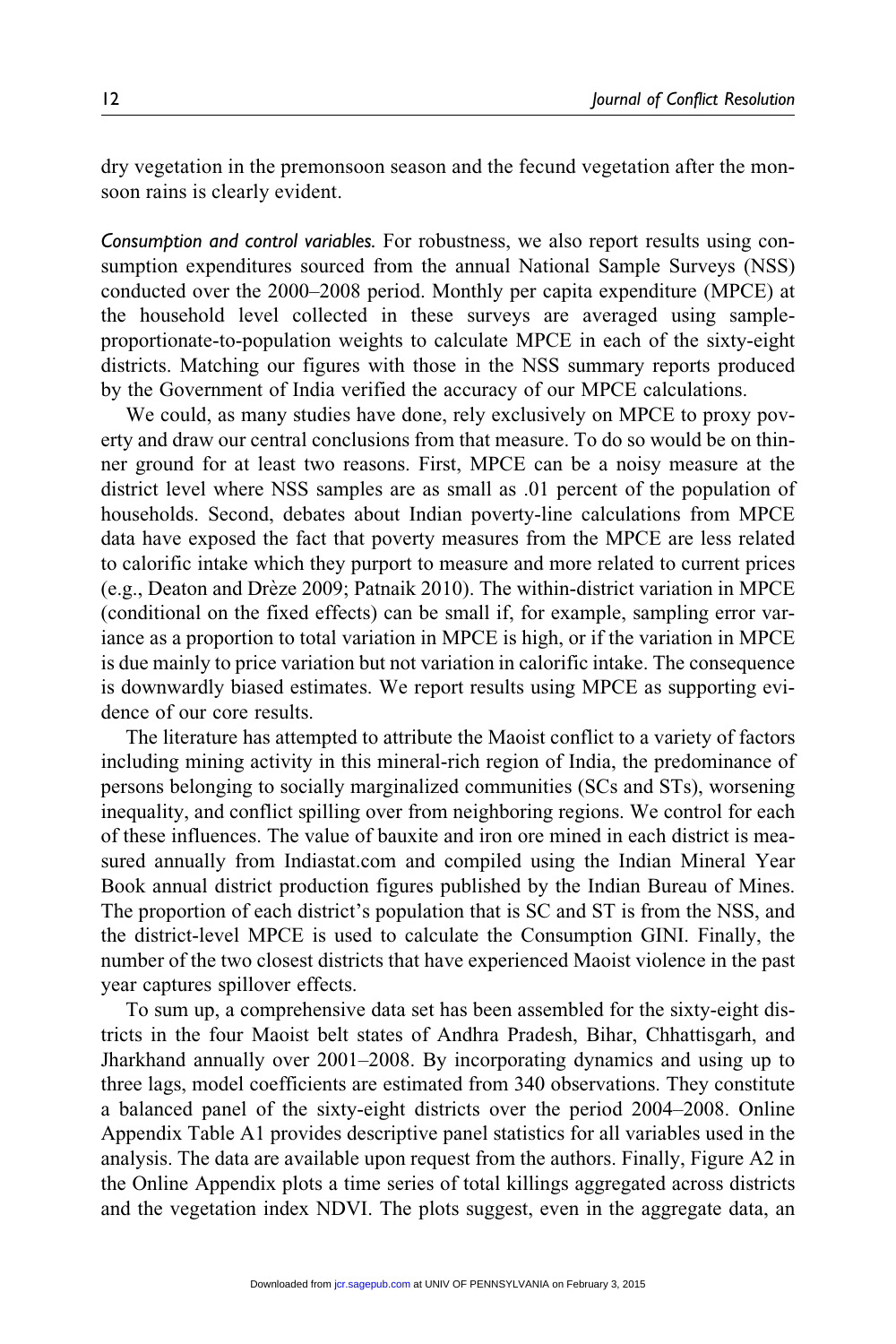inverse relationship—the number of killings is higher when vegetation is denuded. Online Appendix Figure A3 indicates that rainfall is a plausibly good instrument for vegetation due to the strong positive association of vegetation with rainfall and lagged rainfall. We will exploit these relationships in the econometric analysis.

# Analysis

## Core Results

We start by reporting the association between vegetation and total deaths  $($  = Security + Maoist + Civilian Deaths) in Table 1 from three models: log-linear OLS, negative binomial (NB) since the dependent variable is a count variable,  $^{10}$  and an error correction model (ECM) which makes the short- and long-term effects clear and obvious.<sup>11</sup> Column 1 shows that vegetation is negatively associated with total deaths and the relationship is significant at the 1 percent level. The ECM in equation (2) (see endnote 11) and the distributed lag model in equation (1) should provide the same inference about short- and long-run impacts of vegetation shocks. The third column in Table 1 reports estimates from the ECM. The immediate short-run impact of a negative vegetation shock of .01 is estimated to increase TotalDeaths by -13.99  $\times$  .01 = 14 percent in both, the distributed lag model in equation (1) and the ECM in equation (2), see note 11. The *long-run* impact of the same shock is estimated to be  $(.01) \times (-13.99 - 7.86 - 7.83)/(1 - .08)$  using estimates in the OLS column, and  $(.01) \times (-29.67/(.920)$  using estimates in the ECM column. Both calculations lead to the same long-run impact, that is, a 32.3 percent increase in TotalDeaths. The count data NB model in the second column affirms the negative association, estimating the long-run impact at  $47.3$  percent.<sup>12</sup>

In columns 4–6, we add controls described in Theory section. Their inclusion improves the model fit without altering the negative association between vegetation and the intensity of conflict. Of the control variables, the spillover variable (Neighborhood2) and the proportion that is tribal (ST) are positively associated with total killings.

To strengthen support for a causal relationship between vegetation and total deaths, we now examine only that part of the variation in vegetation that is captured by shifts in rainfall. This instrumental variables strategy is an improvement in the results given in Table 1 because rainfall (unlike vegetation) is not subject to reverse causality from conflict. Properly instrumenting for vegetation with rainfall would be justified by a strong first-stage relationship between them. Table 2 empirically endorses the strong positive relationship between once lagged rainfall and vegetation, affirming the case for rainfall as a good instrument. The Kleibergen–Paap statistic of 10.19 indicates no weak instruments (WI) problem (Stock and Yogo 2004). Hansen's test cannot reject the joint null that rainfall and its lags are uncorrelated with the error term and are therefore valid instruments and that rainfall and its lags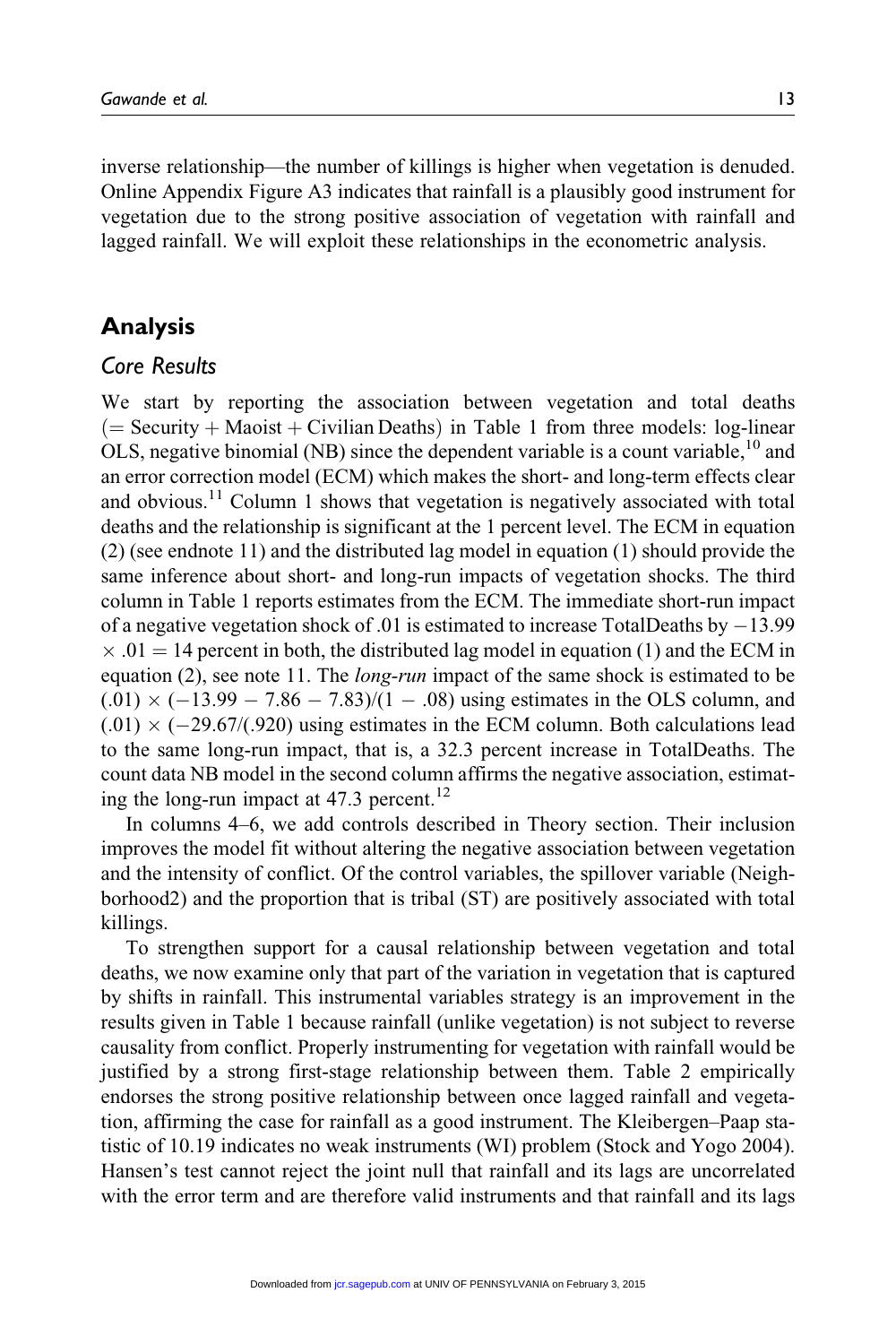Table 1. Renewable Resource Shocks and Killings<br>OLS and NB models (uninstrumented) Table 1. Renewable Resource Shocks and Killings

| in in ctivi im onto |
|---------------------|
|                     |
| models              |
|                     |
| ì                   |
|                     |

 $\overline{1}$ 

|                                    |                                                                                                                                                                                                                                                                                                                                                               | No controls                                                                                                                                                                                                                    |                                            |                                                                                                                                                                                                                                                                                                                                | With controls                                                                                                                                                                                                                                                                                                                   |                                                                                                                                                                                   |
|------------------------------------|---------------------------------------------------------------------------------------------------------------------------------------------------------------------------------------------------------------------------------------------------------------------------------------------------------------------------------------------------------------|--------------------------------------------------------------------------------------------------------------------------------------------------------------------------------------------------------------------------------|--------------------------------------------|--------------------------------------------------------------------------------------------------------------------------------------------------------------------------------------------------------------------------------------------------------------------------------------------------------------------------------|---------------------------------------------------------------------------------------------------------------------------------------------------------------------------------------------------------------------------------------------------------------------------------------------------------------------------------|-----------------------------------------------------------------------------------------------------------------------------------------------------------------------------------|
|                                    |                                                                                                                                                                                                                                                                                                                                                               | Dependent variable                                                                                                                                                                                                             |                                            |                                                                                                                                                                                                                                                                                                                                | Dependent variable                                                                                                                                                                                                                                                                                                              |                                                                                                                                                                                   |
|                                    | In(TotalDeaths)                                                                                                                                                                                                                                                                                                                                               | TotalDeaths                                                                                                                                                                                                                    | Aln(TotalDeaths)                           | n(TotalDeaths)                                                                                                                                                                                                                                                                                                                 | <b>TotalDeaths</b>                                                                                                                                                                                                                                                                                                              | $\Delta$ In(TotalDeaths)                                                                                                                                                          |
|                                    | STO                                                                                                                                                                                                                                                                                                                                                           | ₽                                                                                                                                                                                                                              | ECM                                        | STO                                                                                                                                                                                                                                                                                                                            | 留<br>乙                                                                                                                                                                                                                                                                                                                          | ECM                                                                                                                                                                               |
| $ln(TotalDeaths)_{t-1}$            | .0802                                                                                                                                                                                                                                                                                                                                                         |                                                                                                                                                                                                                                | $-920***$<br>[0.069]                       | 067                                                                                                                                                                                                                                                                                                                            | 086                                                                                                                                                                                                                                                                                                                             | $-933***$                                                                                                                                                                         |
| Vegetation,                        | $[0.693] \atop [1.393***]{{\small 13.99***} \atop [-1.32]{{\small 15.99***} \atop [-1.32]{{\small 15.99***} \atop [-1.32]{{\small 15.99***} \atop [-1.32]{{\small 15.99***} \atop [-1.32]{{\small 15.99***} \atop [-1.32]{{\small 15.99***} \atop [-1.32]{{\small 15.99***} \atop [-1.32]{{\small 15.99***} \atop [-1.32]{{\small 15.99***} \atop [-1.32]{{\$ |                                                                                                                                                                                                                                |                                            |                                                                                                                                                                                                                                                                                                                                |                                                                                                                                                                                                                                                                                                                                 |                                                                                                                                                                                   |
| $V$ egetation $_{t-1}$             |                                                                                                                                                                                                                                                                                                                                                               |                                                                                                                                                                                                                                | $-29.67***$                                |                                                                                                                                                                                                                                                                                                                                |                                                                                                                                                                                                                                                                                                                                 | $^{-26.94***}_{[10.03]}$                                                                                                                                                          |
| $V$ egetation $_{t-2}$             |                                                                                                                                                                                                                                                                                                                                                               | $[15, 2]$ $-21, 8, 23$ $-21, 8, 23$ $-21, 8, 23$ $-21, 8, 23$ $-21, 8, 23$ $-21, 8, 23$ $-21, 8, 23$ $-21, 8, 23$ $-21, 8, 23$ $-21, 8, 23$ $-21, 8, 23$ $-21, 8, 23$ $-21, 8, 23$ $-21, 8, 23$ $-21, 8, 23$ $-21, 8, 23$ $-2$ | [10.01]                                    | $\begin{array}{r} 1.0671 \\ -12.38\% \\ -12.38\% \\ -1.033 \\ -1.033 \\ -1.034 \\ -1.049 \\ -1.049 \\ -1.049 \\ -1.047 \\ -1.047 \\ -1.047 \\ -1.047 \\ -1.047 \\ -1.047 \\ -1.047 \\ -1.047 \\ -1.047 \\ -1.047 \\ -1.047 \\ -1.047 \\ -1.047 \\ -1.047 \\ -1.047 \\ -1.047 \\ -1.047 \\ -1.047 \\ -1.047 \\ -1.047 \\ -1.04$ | $\begin{array}{r} 1.1231 \\ -17.744 \\ 19.445 \\ -12.57 \\ -12.57 \\ -10.26 \\ -14.68 \\ -14.68 \\ -14.69 \\ -14.69 \\ -14.69 \\ -14.69 \\ -14.69 \\ -14.74 \\ -14.74 \\ -14.74 \\ -14.74 \\ -14.74 \\ -14.74 \\ -14.74 \\ -14.74 \\ -14.74 \\ -14.74 \\ -14.74 \\ -14.74 \\ -14.74 \\ -14.74 \\ -14.74 \\ -14.74 \\ -14.74 \\$ |                                                                                                                                                                                   |
| $\Delta$ Vegetation,               | [5.567]                                                                                                                                                                                                                                                                                                                                                       |                                                                                                                                                                                                                                |                                            |                                                                                                                                                                                                                                                                                                                                |                                                                                                                                                                                                                                                                                                                                 |                                                                                                                                                                                   |
| $\Delta$ Vegetation <sub>t-1</sub> |                                                                                                                                                                                                                                                                                                                                                               |                                                                                                                                                                                                                                | – 13.99***<br>[4.73 l]<br>7.827<br>[5.567] |                                                                                                                                                                                                                                                                                                                                |                                                                                                                                                                                                                                                                                                                                 |                                                                                                                                                                                   |
| Neighborhood <sub>2</sub>          |                                                                                                                                                                                                                                                                                                                                                               |                                                                                                                                                                                                                                |                                            |                                                                                                                                                                                                                                                                                                                                |                                                                                                                                                                                                                                                                                                                                 |                                                                                                                                                                                   |
| Proportion SC                      |                                                                                                                                                                                                                                                                                                                                                               |                                                                                                                                                                                                                                |                                            |                                                                                                                                                                                                                                                                                                                                |                                                                                                                                                                                                                                                                                                                                 |                                                                                                                                                                                   |
| Proportion ST                      |                                                                                                                                                                                                                                                                                                                                                               |                                                                                                                                                                                                                                |                                            |                                                                                                                                                                                                                                                                                                                                | *******<br>U-1681<br>U-1884 T-1515<br>U-1515 T-1515<br>U-715 U-1715<br>U-715 U-1715                                                                                                                                                                                                                                             | 1<br>1823 - 1925 - 1935 - 1937<br>1937 - 1937 - 1938 - 1938<br>1947 - 1948 - 1949 - 1949<br>1948 - 1949 - 1949 - 1949 - 1949 - 1949 - 1949 - 1949 - 1949 - 1949 - 1949 - 1949 - 1 |
| Consumption GINI                   |                                                                                                                                                                                                                                                                                                                                                               |                                                                                                                                                                                                                                |                                            |                                                                                                                                                                                                                                                                                                                                |                                                                                                                                                                                                                                                                                                                                 |                                                                                                                                                                                   |
|                                    |                                                                                                                                                                                                                                                                                                                                                               |                                                                                                                                                                                                                                |                                            |                                                                                                                                                                                                                                                                                                                                |                                                                                                                                                                                                                                                                                                                                 |                                                                                                                                                                                   |

14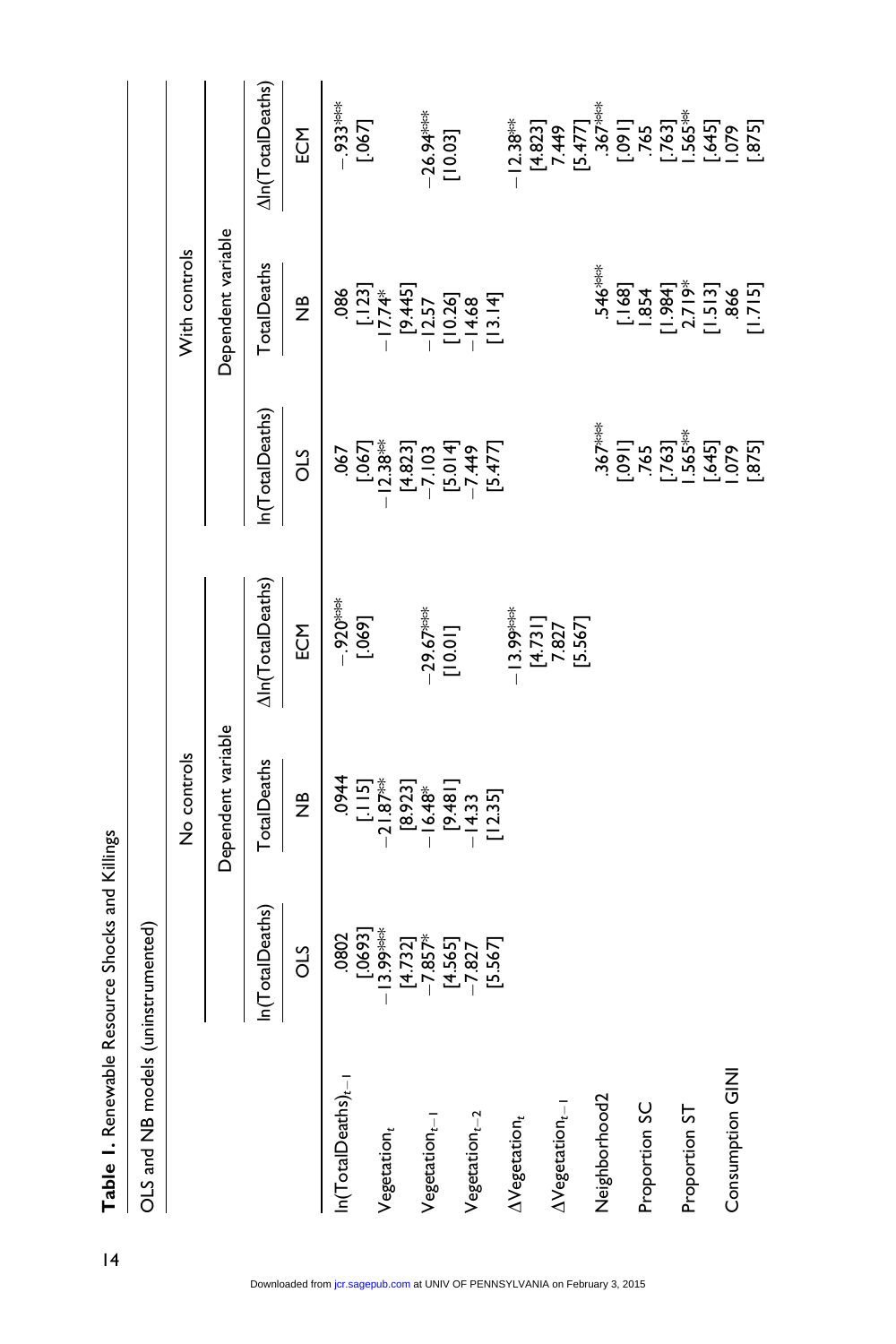| Value of mining output       |                 |                |     |                                                                                                                                                 |                                                                                  |                          |
|------------------------------|-----------------|----------------|-----|-------------------------------------------------------------------------------------------------------------------------------------------------|----------------------------------------------------------------------------------|--------------------------|
|                              |                 |                |     | 037*<br>[022]<br>335                                                                                                                            | $3334$<br>$-1034$<br>$-14$<br>$-14$<br>$-14$<br>$-14$<br>$-14$<br>$-14$<br>$-14$ | .0370*<br>[.022]<br>335  |
|                              | $\frac{340}{5}$ | 340            | 340 |                                                                                                                                                 |                                                                                  |                          |
|                              | .130            | .205           | 503 | $\frac{89}{2}$                                                                                                                                  |                                                                                  | 382                      |
|                              |                 | $\overline{z}$ | 77  | 82                                                                                                                                              |                                                                                  |                          |
|                              |                 | $1.098***$     |     |                                                                                                                                                 | <b>1.029***</b>                                                                  |                          |
| $Z(\Sigma$ VEG)              | $-2.964***$     | $-2.742***$    | I   | $-2.687***$                                                                                                                                     | $-2.213**$                                                                       | $\overline{\phantom{a}}$ |
| Note: Robust standard errors |                 |                |     | clustered (by district). All models include district fixed effects and year dummies. NB models estimated with true fixed effects (in the model) |                                                                                  |                          |

| Vote: Robust standard errors clustered (by district). All models include district fixed effects and year dummies. NB models estimated with true fixed effects (in the model).                                                |
|------------------------------------------------------------------------------------------------------------------------------------------------------------------------------------------------------------------------------|
| legative binomial (NB) models: Pseudo R' reported. $\alpha$ is the overdispersion parameter in NB model. $\alpha > 0$ indicates overdispersion and is NB appropriate; $\alpha = 0$ indicates                                 |
| oisson is appropriate. Error correction model (ECM): Dependent variable is Aln(TotalDeaths). See equation (2) in note 11. Within-R* reported. All coefficients are to be                                                     |
| nodel. $z_{\text{CVEO}}$ tests the hypothesis: Vegetation <sub>t</sub> + Vegetation <sub>t-1</sub> + Vegetation <sub>t-2</sub> = 0. OLS = ordinary least squares; SC = scheduled castes;<br>nterpreted as in a log-linear mo |
| $ST =$ scheduled tribes.                                                                                                                                                                                                     |
|                                                                                                                                                                                                                              |

\*\*\*p < .01.<br>\*\*p < .05.<br>\*p < .1.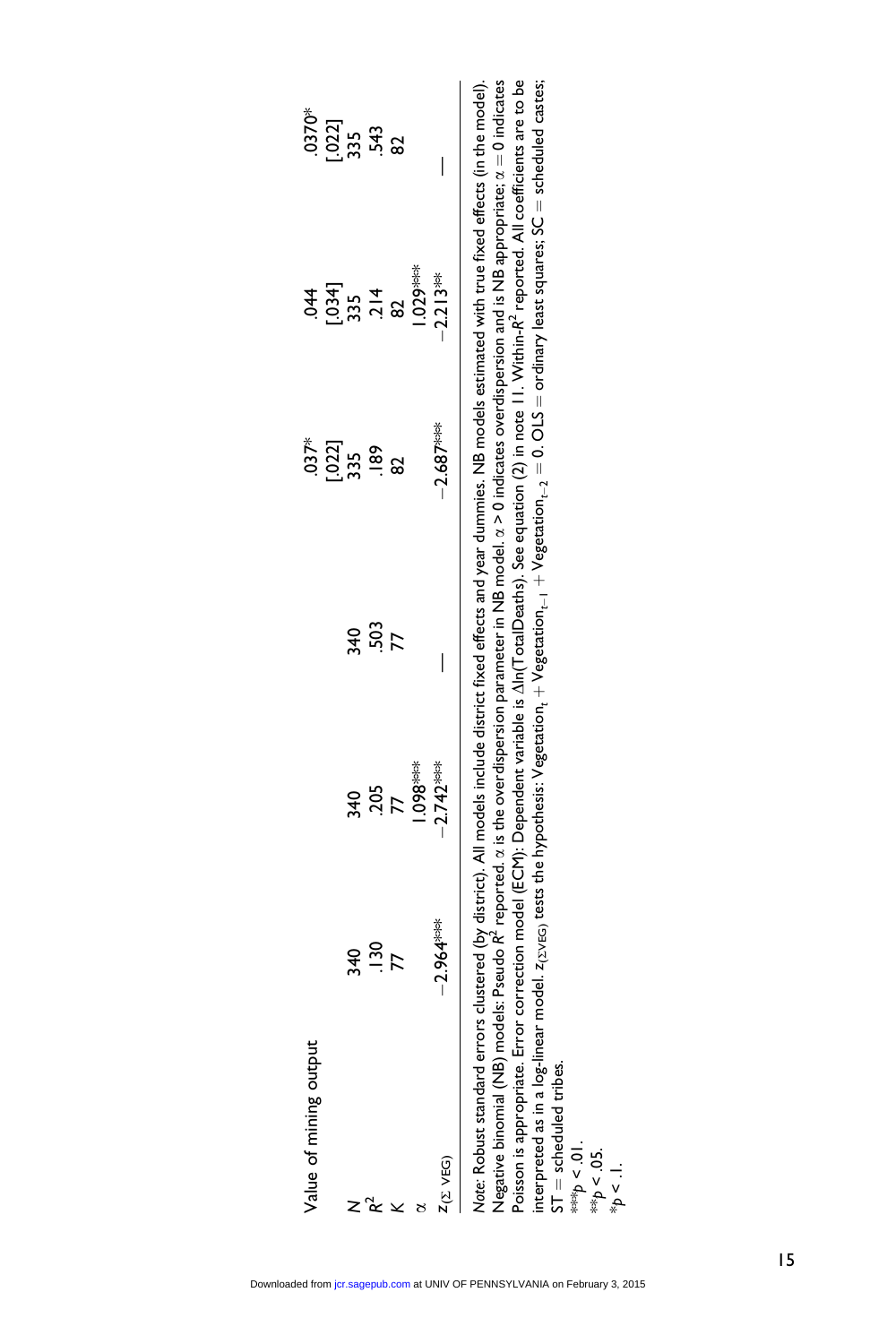Table 2. First Stage for IV Results Table 2. First Stage for IV Results

| Í<br>.<br>י |
|-------------|
| ļ           |
| i<br>i      |
| ١           |
| i           |
|             |
| i           |
| I           |

|                                                     |                          | No controls                 |                                                                                                                                                                                                                                                                                                                                                   |                   | With controls         |                                                                                                                                   |
|-----------------------------------------------------|--------------------------|-----------------------------|---------------------------------------------------------------------------------------------------------------------------------------------------------------------------------------------------------------------------------------------------------------------------------------------------------------------------------------------------|-------------------|-----------------------|-----------------------------------------------------------------------------------------------------------------------------------|
|                                                     | Vegetation               | $V$ egetation $_{t-1}$      | $V$ egetation $_{t-2}$                                                                                                                                                                                                                                                                                                                            | Vegetation        | $V$ egetation $_{t-}$ | $V$ egetation $_{t-2}$                                                                                                            |
| $In (TotalDeaths)_{t-1}$                            |                          |                             |                                                                                                                                                                                                                                                                                                                                                   |                   |                       |                                                                                                                                   |
| Rain <sub>t</sub>                                   |                          |                             |                                                                                                                                                                                                                                                                                                                                                   |                   |                       |                                                                                                                                   |
| $Rain_{t-1}$                                        |                          |                             |                                                                                                                                                                                                                                                                                                                                                   |                   |                       |                                                                                                                                   |
| $Rain_{t-2}$                                        |                          |                             | $\begin{array}{r} -00 \\ -0.47 \\ -0.47 \\ -0.47 \\ -0.47 \\ -0.47 \\ -0.47 \\ -0.47 \\ -0.47 \\ -0.47 \\ -0.47 \\ -0.47 \\ -0.47 \\ -0.47 \\ -0.47 \\ -0.47 \\ -0.47 \\ -0.47 \\ -0.47 \\ -0.47 \\ -0.47 \\ -0.47 \\ -0.47 \\ -0.47 \\ -0.47 \\ -0.47 \\ -0.47 \\ -0.47 \\ -0.47 \\ -0.47 \\ -0.47 \\ -0.47 \\ -0.47 \\ -0.47 \\ -0.47 \\ -0.47$ |                   |                       | <u>g S * S * E 3 m * * 8 = E 8 8 8 8 8 5 6 8 8 9 % * * * * 5 8 9</u><br>8 6 % 8 % E 3 % 8 % 8 6 6 8 8 8 8 6 6 8 6 8 % * * * * 5 8 |
| $Rain_{t-3}$                                        |                          |                             |                                                                                                                                                                                                                                                                                                                                                   |                   |                       |                                                                                                                                   |
| Neighborhood2                                       |                          |                             |                                                                                                                                                                                                                                                                                                                                                   |                   |                       |                                                                                                                                   |
| Proportion SC                                       |                          |                             |                                                                                                                                                                                                                                                                                                                                                   |                   |                       |                                                                                                                                   |
| Proportion ST                                       |                          |                             |                                                                                                                                                                                                                                                                                                                                                   |                   |                       |                                                                                                                                   |
| Consumption GINI                                    |                          |                             |                                                                                                                                                                                                                                                                                                                                                   |                   |                       |                                                                                                                                   |
| Value of mining output                              |                          |                             |                                                                                                                                                                                                                                                                                                                                                   |                   |                       |                                                                                                                                   |
|                                                     |                          |                             |                                                                                                                                                                                                                                                                                                                                                   |                   |                       |                                                                                                                                   |
| District fixed effects                              | <b>ARRAN</b>             | <b>vega</b><br>2012<br>2013 | ******                                                                                                                                                                                                                                                                                                                                            |                   |                       |                                                                                                                                   |
| Year dummies                                        |                          |                             |                                                                                                                                                                                                                                                                                                                                                   |                   |                       |                                                                                                                                   |
|                                                     |                          |                             |                                                                                                                                                                                                                                                                                                                                                   |                   |                       |                                                                                                                                   |
|                                                     |                          |                             |                                                                                                                                                                                                                                                                                                                                                   |                   |                       |                                                                                                                                   |
| Weak instrument diagnosis<br>Partial R <sup>2</sup> |                          |                             |                                                                                                                                                                                                                                                                                                                                                   |                   |                       |                                                                                                                                   |
| First-stage F                                       |                          | 13.61                       | 158<br>14.55                                                                                                                                                                                                                                                                                                                                      |                   | $\frac{13}{2.96}$     | $\frac{6}{11}$<br>$\frac{11}{2}$                                                                                                  |
| Kleibergen-Paap (VVI)                               | $480$<br>$-280$<br>$-10$ |                             |                                                                                                                                                                                                                                                                                                                                                   | $\frac{134}{185}$ |                       |                                                                                                                                   |
|                                                     |                          |                             |                                                                                                                                                                                                                                                                                                                                                   |                   |                       |                                                                                                                                   |

Note: Robust standard errors clustered (by district). Models include sixty-eight district fixed effects and five-year dummies. IV instrumental variables; NDVI normalized difference vegetation index; SC scheduled caste; ST scheduled tribe; WI weak instruments. \*\*\*p < .01.<br>\*\*p < .05.<br>\*p < .1.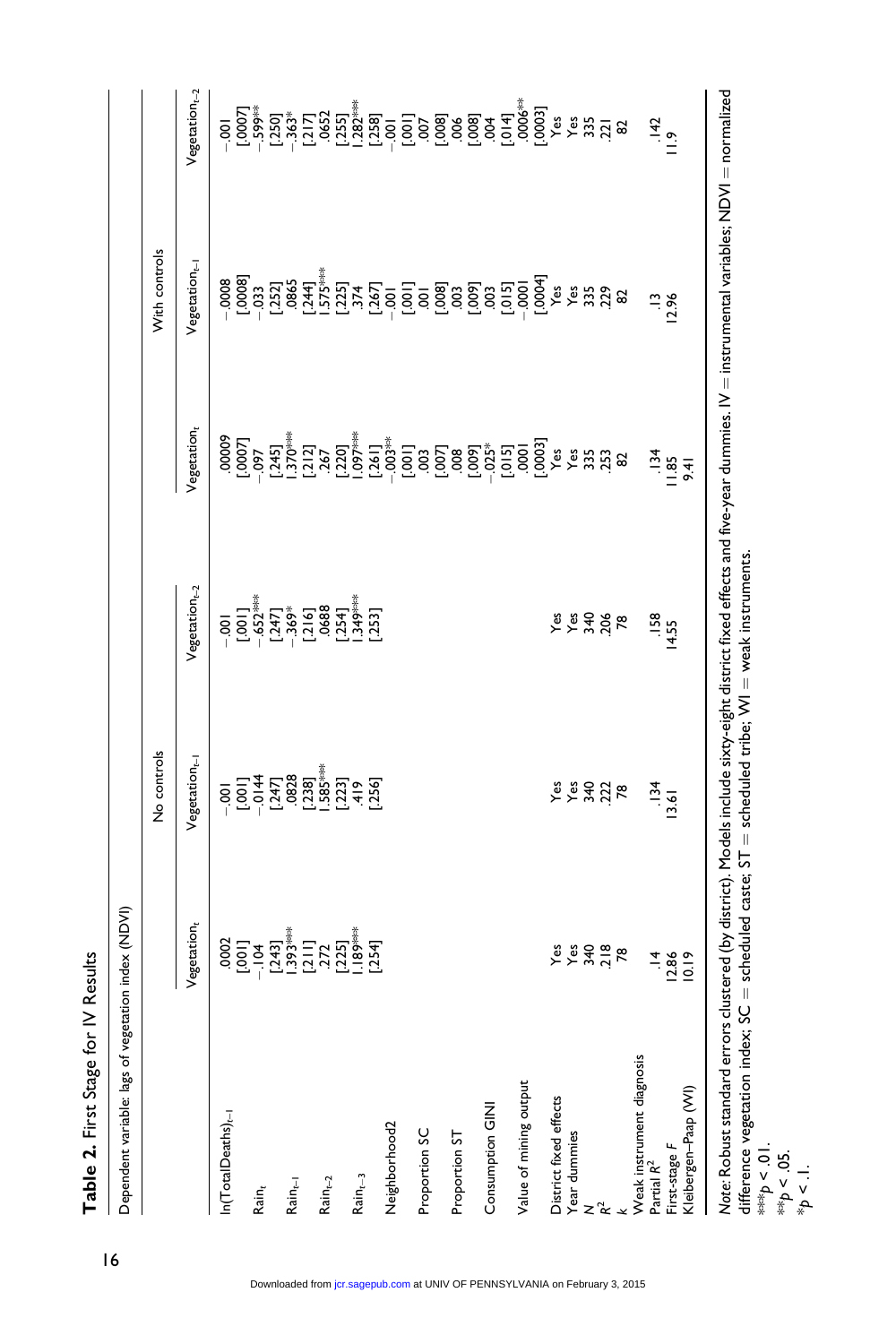are correctly excluded in the estimated equation (exclusion restrictions and the Anderson–Rubin (A-R) test are further discussed subsequently).

Our core IV results are presented in Table 3. The first column confirms the negative relationship between vegetation and total deaths seen in the uninstrumented regressions, providing the basis for a causal claim relating less vegetation to more killings. In the IV model, twice lagged vegetation is statistically significant, revealing an effect that is not just contemporaneous. However, tests of equality of coefficients of contemporary, once lagged, and twice lagged vegetation fail to reject equality, implying that we cannot read into the results that the twice lagged effect is statistically larger. The main difference in the IV results is that the long-run impact of vegetation shocks is twice as large. A *negative* one standard deviation shock  $(= .011)$ to vegetation increases TotalDeaths by  $[(-11.54 - 8.831 - 38.45)/(1 - .040)] \times$ (-.011) or 67 percent. With controls (column 2), the long-run impact of the shock on total killings is 58.2 percent. These are our core results, and they provide strongly supportive evidence for hypothesis 1.

It is worth mentioning that the causal impact of vegetation shocks on killings is strongly in evidence even if we use only contemporaneous vegetation, without lags. Therefore, the results are not driven by the use of the lags. Their inclusion helps us understand how the lagged effect may be distributed and to accurately calculate the long-term impact of vegetation shocks. Also notable in Table 3 is that the proportion of the population that is tribal is a statistically significant control variable, providing some support for an ethnic grievance argument.

In the remaining columns of Table 3, we examine the results when we break out Maoist, civilian, and security force deaths. This is useful in determining the category of deaths for which the vegetation–conflict link is most robust. The strongest results are for security force deaths inflicted by Maoist rebels: the long-run impact of a shock that denudes vegetation by one (within) standard deviation is to increase security force deaths by 40 percent. For civilian deaths, even though the individual vegetation coefficients are not statistically significant, their total impact—and hence the long-run impact of a vegetation shock—is statistically significant at 5 percent. Maoist deaths, inflicted by security forces and private militias, are also importantly determined by vegetation shocks.<sup>13</sup> We draw the implication that the impact of vegetation shocks is evident even for these types of deaths. The opportunity cost hypothesis is plainly evident, especially in the case of rebel-initiated killings of security forces.

#### Robustness

Count data models. Table 4 repeats these models, but using a two-stage NB model in which vegetation is instrumented in the first stage. The results are robust to this model change.<sup>14</sup> The same adverse one standard deviation vegetation shock that reduces vegetation by 0.011 increases total deaths by 65 percent, and Maoist inflicted deaths of security and militia forces by 75 percent. Overdispersion in the data is indicated by statistically significant estimates of the parameter  $\alpha$ , which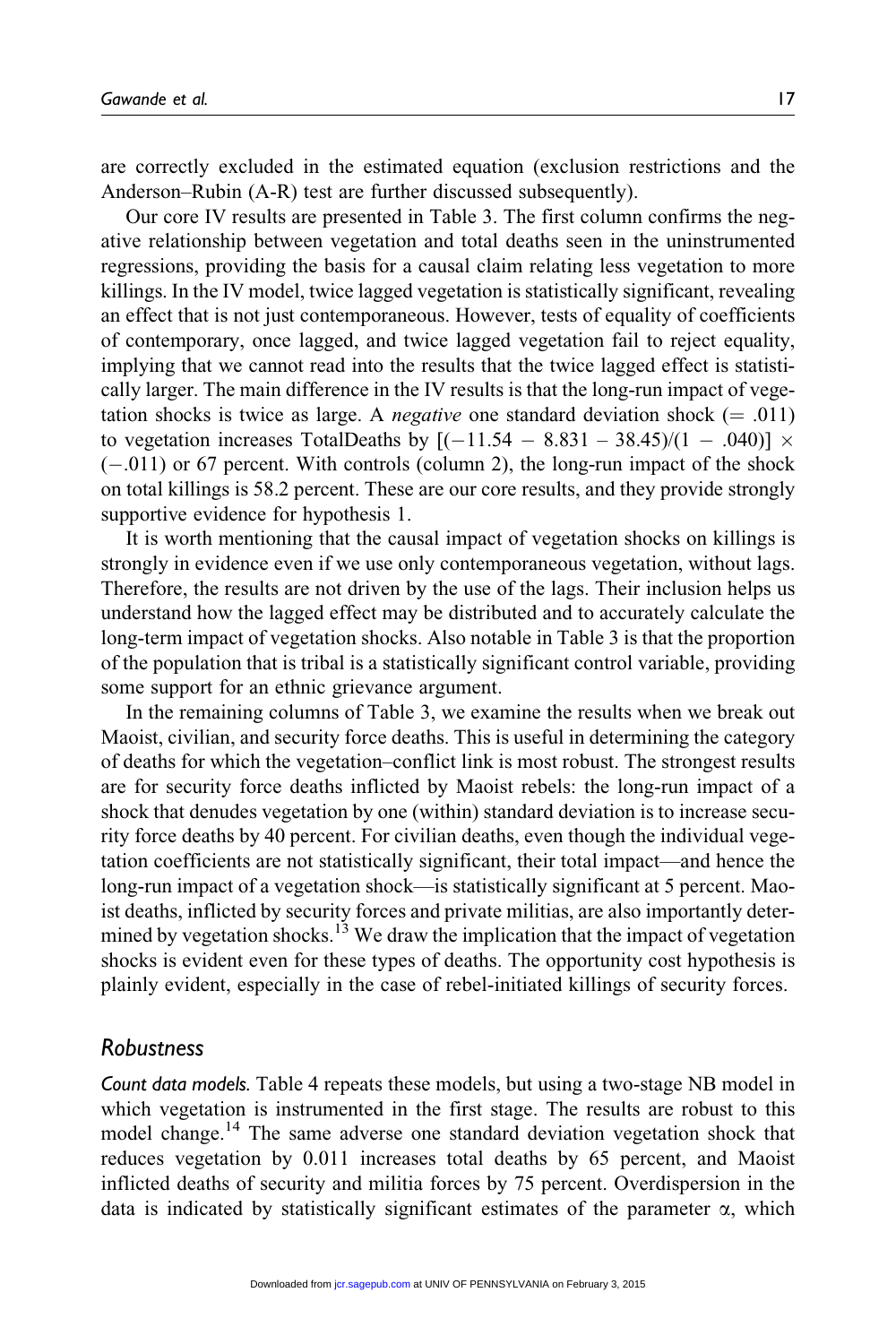| Dependent variable                             |             |             |            |            |            |
|------------------------------------------------|-------------|-------------|------------|------------|------------|
|                                                | In          |             | In         | In         | In         |
|                                                |             | (Total      | (Civilian  | (Maoist    | (Security  |
|                                                |             | Deaths)     | Deaths)    | Deaths)    | Deaths)    |
| Second stage                                   |             |             |            |            |            |
| $In (Dependent variable)_{t-1}$                | .040        | .0199       | $-.0163$   | $-.0372$   | $-.0814$   |
|                                                | [.078]      | [.078]      | [.08]      | [.077]     | [.093]     |
| $Vegetation_t$                                 | $-11.54$    | $-7.445$    | $-10.89$   | $-.334$    | $-14.13$   |
|                                                | [14.28]     | [14.72]     | [10.50]    | [12.74]    | [9.314]    |
| $Vegetation_{t-1}$                             | $-8.831$    | $-3.724$    | $-11.88$   | $-3.624$   | 1.824      |
|                                                | [13.31]     | [13.28]     | [9.745]    | [11.21]    | [8.960]    |
| $Vegetation_{t-2}$                             | $-38.45***$ | $-40.65***$ | $-16.04$   | $-26.78**$ | $-21.70**$ |
|                                                | [14.49]     | [15.27]     | [10.55]    | [13.19]    | [9.769]    |
| Neighborhood2                                  |             | $.324***$   | $.365***$  | $.214*$    | $-.067$    |
|                                                |             | $[.131]$    | [.119]     | $[.122]$   | $[.106]$   |
| Proportion SC                                  |             | 1.022       | .409       | $-.334$    | $-14.13$   |
|                                                |             | $[.710]$    | $[.541]$   | [12.74]    | [9.314]    |
| Proportion ST                                  |             | $1.606**$   | $1.132*$   | $-3.624$   | 1.824      |
|                                                |             | [.796]      | [.634]     | [11.21]    | [8.960]    |
| <b>Consumption GINI</b>                        |             | 1.409       | .944       | $-26.78**$ | $-21.70**$ |
|                                                |             | [1.181]     | [.967]     | [13.19]    | [9.769]    |
| Value of mining output                         |             | .069        | .021       | $.068**$   | $.072*$    |
|                                                |             | [.048]      | [.045]     | [.033]     | [.039]     |
| N                                              | 340         | 335         | 335        | 335        | 335        |
| k                                              | 77          | 82          | 82         | 82         | 82         |
| $Z(\Sigma$ VEG)                                | $-3.276***$ | $-2.694***$ | $-2.542**$ | $-2.027**$ | $-2.383**$ |
| $p$ Value <sub>(<math>\Sigma</math> VEG)</sub> | .001        | .001        | .011       | .044       | .018       |
| First stage                                    |             |             |            |            |            |
| #Instruments                                   | 4           | 4           | 4          | 4          | 4          |
| Kleibergen-Paap (WI)                           | 10.19       | 9.409       | 8.914      | 9.642      | 10.04      |
| Hansen's /                                     | .060        | .003        | 7.949      | .508       | .684       |
| Hansen's J<br>(p-value)                        | .807        | .957        | .005       | .476       | .408       |
| A-R                                            | 3.547***    | $2.845**$   | $3.141**$  | 1.745      | $2.929**$  |
| A-R $(p$ value)                                | .008        | .025        | .015       | .141       | .021       |

Table 3. Renewable Resource Shocks and Killings: OLS-IV with Rainfall Instruments

Note: Robust standard errors in brackets. Clustered (by district) in all models.  $z_{(\Sigma VEG)}$  tests the hypothesis: Vegetation $_{_{\rm t}}+$  Vegetation $_{_{\rm t-1}}+$  Vegetation $_{_{\rm t-2}}=$  0. A-R  $=$  Anderson–Rubin; IV  $=$ instrumental variables;  $OLS =$  ordinary least squares;  $SC =$  scheduled caste;  $ST =$  scheduled tribe; WI = weak instruments.

\*\*\*p < .01. \*\*p < .05.

 $*_{p}$  < . I.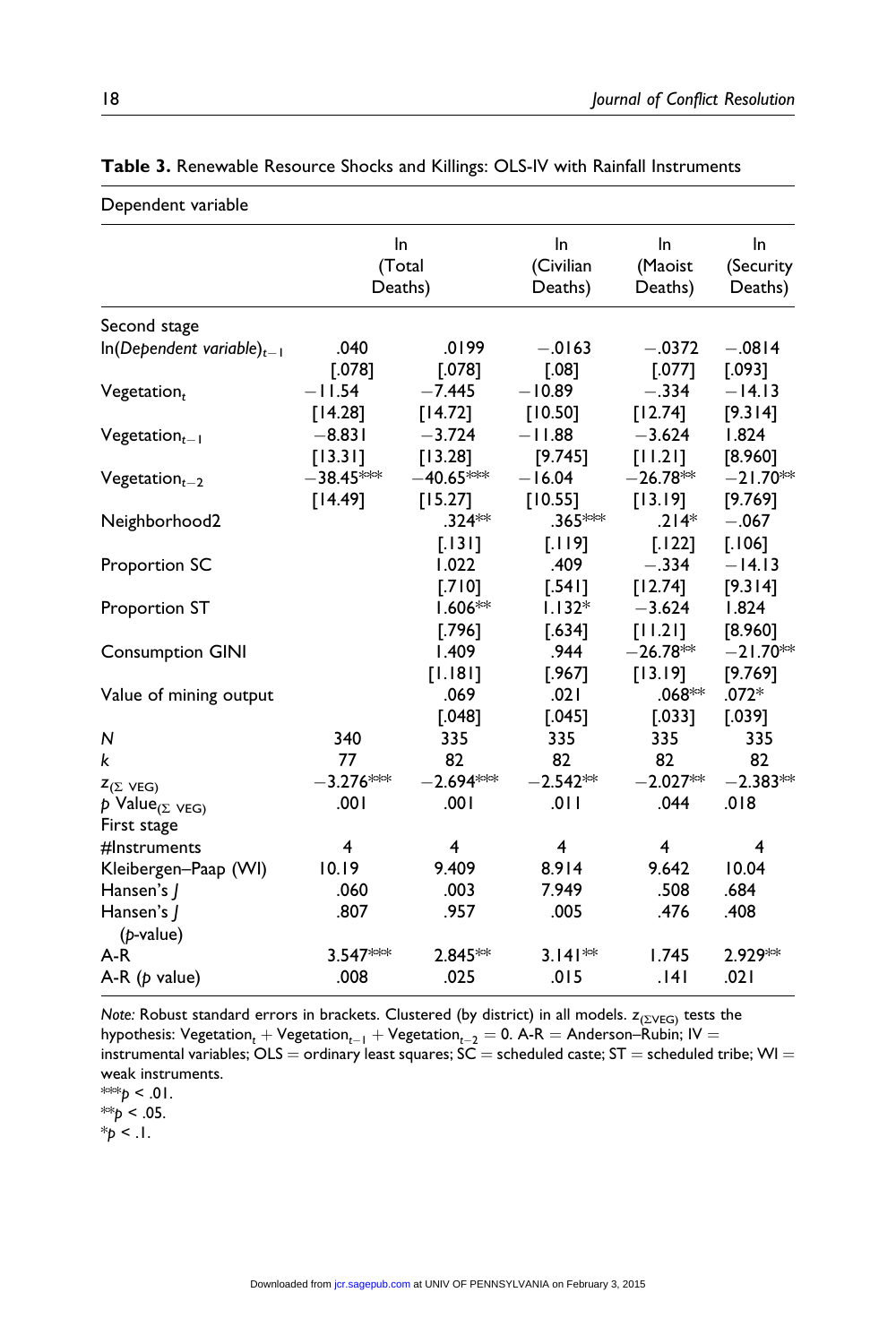Table 4. NB with Rainfall IV: Renewable Resource Shocks and Killings Table 4. NB with Rainfall IV: Renewable Resource Shocks and Killings

|                                                                                                                                                                                       |                                                                                                                                                       |                 |                                                                                                                                                                 | Dependent variable                                                                                                                                                                                                                                                                                                                |                                                                                                                                                                                                                                                                                                                                                  |                   |                                                                                                                                                                                                                                                                                                                           |                                                                                                                                                                                                                                                                                                                                                  |
|---------------------------------------------------------------------------------------------------------------------------------------------------------------------------------------|-------------------------------------------------------------------------------------------------------------------------------------------------------|-----------------|-----------------------------------------------------------------------------------------------------------------------------------------------------------------|-----------------------------------------------------------------------------------------------------------------------------------------------------------------------------------------------------------------------------------------------------------------------------------------------------------------------------------|--------------------------------------------------------------------------------------------------------------------------------------------------------------------------------------------------------------------------------------------------------------------------------------------------------------------------------------------------|-------------------|---------------------------------------------------------------------------------------------------------------------------------------------------------------------------------------------------------------------------------------------------------------------------------------------------------------------------|--------------------------------------------------------------------------------------------------------------------------------------------------------------------------------------------------------------------------------------------------------------------------------------------------------------------------------------------------|
|                                                                                                                                                                                       |                                                                                                                                                       | In(TotalDeaths) | In(CivilianDeaths)                                                                                                                                              |                                                                                                                                                                                                                                                                                                                                   |                                                                                                                                                                                                                                                                                                                                                  | In(MaoistDeaths)  | In(SecurityDeaths)                                                                                                                                                                                                                                                                                                        |                                                                                                                                                                                                                                                                                                                                                  |
| $\ln(\mathsf{Dependent}\,\mathsf{variable})_{t-1}$                                                                                                                                    | $rac{1}{2}$                                                                                                                                           |                 |                                                                                                                                                                 | 133.69<br>[168]<br>[168]                                                                                                                                                                                                                                                                                                          |                                                                                                                                                                                                                                                                                                                                                  |                   |                                                                                                                                                                                                                                                                                                                           |                                                                                                                                                                                                                                                                                                                                                  |
| Vegetation <sub>t</sub>                                                                                                                                                               | $\begin{array}{r} [.105] \\ -15.05 \\ -15.05 \\ \underline{[24.1]} \\ 12.17 \\ \underline{[30.76]} \\ 0.90 \\ \underline{[30.9]} \\ 0.03 \end{array}$ |                 | $\begin{array}{r} .0362 \\ .1731 \\ -31.51 \\ .38.071 \\ -45.131 \\ .46.151 \\ +6.151 \\ .53.31 \\ +6.151 \\ .54.46^* \\ .551 \\ .551 \\ .59.59 \\ \end{array}$ |                                                                                                                                                                                                                                                                                                                                   | $\begin{array}{r} -.0824 \\ -0.137 \\ -0.137 \\ -0.53 \\ -0.53 \\ -0.53 \\ -0.53 \\ -0.53 \\ -0.53 \\ -0.53 \\ -0.53 \\ -0.53 \\ -0.53 \\ -0.53 \\ -0.53 \\ -0.53 \\ -0.53 \\ -0.53 \\ -0.53 \\ -0.53 \\ -0.53 \\ -0.53 \\ -0.53 \\ -0.53 \\ -0.53 \\ -0.53 \\ -0.53 \\ -0.53 \\ -0.53 \\ -0.53 \\ -0.53 \\ -0.53 \\ -0.53 \\ -0.53 \\ -0.53 \\$ |                   | $\begin{array}{r} -128 \\ -1237 \\ -54.78 \\ -54.79 \\ -123.39 \\ -125.39 \\ -125.39 \\ -125.39 \\ -125.39 \\ -125.39 \\ -125.39 \\ -125.39 \\ -125.39 \\ -125.39 \\ -125.39 \\ -125.39 \\ -125.39 \\ -125.39 \\ -125.39 \\ -125.39 \\ -125.39 \\ -125.39 \\ -125.39 \\ -125.39 \\ -125.39 \\ -125.39 \\ -125.39 \\ -125$ | $\begin{array}{l} 1.58 \\ -1.59 \\ -1.59 \\ -1.59 \\ -1.59 \\ -1.59 \\ -1.59 \\ -1.59 \\ -1.59 \\ -1.59 \\ -1.59 \\ -1.59 \\ -1.59 \\ -1.59 \\ -1.59 \\ -1.59 \\ -1.59 \\ -1.59 \\ -1.59 \\ -1.59 \\ -1.59 \\ -1.59 \\ -1.59 \\ -1.59 \\ -1.59 \\ -1.59 \\ -1.59 \\ -1.59 \\ -1.59 \\ -1.59 \\ -1.59 \\ -1.59 \\ -1.59 \\ -1.59 \\ -1.59 \\ -1.$ |
|                                                                                                                                                                                       |                                                                                                                                                       |                 |                                                                                                                                                                 |                                                                                                                                                                                                                                                                                                                                   |                                                                                                                                                                                                                                                                                                                                                  |                   |                                                                                                                                                                                                                                                                                                                           |                                                                                                                                                                                                                                                                                                                                                  |
| $V$ egetation $_{t-1}$                                                                                                                                                                |                                                                                                                                                       |                 |                                                                                                                                                                 |                                                                                                                                                                                                                                                                                                                                   |                                                                                                                                                                                                                                                                                                                                                  |                   |                                                                                                                                                                                                                                                                                                                           |                                                                                                                                                                                                                                                                                                                                                  |
| $Vegetation_{t-2}$                                                                                                                                                                    |                                                                                                                                                       |                 |                                                                                                                                                                 | $\begin{array}{l} 18.77 \\ -1.473 \\ -1.473 \\ -1.473 \\ -1.473 \\ -1.473 \\ -1.473 \\ -1.473 \\ -1.473 \\ -1.473 \\ -1.473 \\ -1.473 \\ -1.473 \\ -1.473 \\ -1.473 \\ -1.473 \\ -1.473 \\ -1.473 \\ -1.473 \\ -1.473 \\ -1.473 \\ -1.473 \\ -1.473 \\ -1.473 \\ -1.473 \\ -1.473 \\ -1.473 \\ -1.473 \\ -1.473 \\ -1.473 \\ -1.$ |                                                                                                                                                                                                                                                                                                                                                  |                   |                                                                                                                                                                                                                                                                                                                           |                                                                                                                                                                                                                                                                                                                                                  |
|                                                                                                                                                                                       |                                                                                                                                                       |                 |                                                                                                                                                                 |                                                                                                                                                                                                                                                                                                                                   |                                                                                                                                                                                                                                                                                                                                                  |                   |                                                                                                                                                                                                                                                                                                                           |                                                                                                                                                                                                                                                                                                                                                  |
| Neighborhood2                                                                                                                                                                         |                                                                                                                                                       |                 |                                                                                                                                                                 |                                                                                                                                                                                                                                                                                                                                   |                                                                                                                                                                                                                                                                                                                                                  |                   |                                                                                                                                                                                                                                                                                                                           |                                                                                                                                                                                                                                                                                                                                                  |
|                                                                                                                                                                                       |                                                                                                                                                       |                 |                                                                                                                                                                 |                                                                                                                                                                                                                                                                                                                                   |                                                                                                                                                                                                                                                                                                                                                  |                   |                                                                                                                                                                                                                                                                                                                           |                                                                                                                                                                                                                                                                                                                                                  |
| Proportion SC                                                                                                                                                                         |                                                                                                                                                       |                 |                                                                                                                                                                 |                                                                                                                                                                                                                                                                                                                                   |                                                                                                                                                                                                                                                                                                                                                  |                   |                                                                                                                                                                                                                                                                                                                           |                                                                                                                                                                                                                                                                                                                                                  |
|                                                                                                                                                                                       |                                                                                                                                                       |                 |                                                                                                                                                                 |                                                                                                                                                                                                                                                                                                                                   |                                                                                                                                                                                                                                                                                                                                                  |                   |                                                                                                                                                                                                                                                                                                                           |                                                                                                                                                                                                                                                                                                                                                  |
| Proportion ST                                                                                                                                                                         |                                                                                                                                                       |                 |                                                                                                                                                                 |                                                                                                                                                                                                                                                                                                                                   |                                                                                                                                                                                                                                                                                                                                                  |                   |                                                                                                                                                                                                                                                                                                                           |                                                                                                                                                                                                                                                                                                                                                  |
|                                                                                                                                                                                       |                                                                                                                                                       |                 |                                                                                                                                                                 |                                                                                                                                                                                                                                                                                                                                   |                                                                                                                                                                                                                                                                                                                                                  |                   |                                                                                                                                                                                                                                                                                                                           |                                                                                                                                                                                                                                                                                                                                                  |
| Consumption GIN                                                                                                                                                                       |                                                                                                                                                       |                 |                                                                                                                                                                 |                                                                                                                                                                                                                                                                                                                                   |                                                                                                                                                                                                                                                                                                                                                  |                   |                                                                                                                                                                                                                                                                                                                           |                                                                                                                                                                                                                                                                                                                                                  |
|                                                                                                                                                                                       |                                                                                                                                                       |                 |                                                                                                                                                                 |                                                                                                                                                                                                                                                                                                                                   |                                                                                                                                                                                                                                                                                                                                                  |                   |                                                                                                                                                                                                                                                                                                                           |                                                                                                                                                                                                                                                                                                                                                  |
| Value of mining output                                                                                                                                                                |                                                                                                                                                       |                 |                                                                                                                                                                 |                                                                                                                                                                                                                                                                                                                                   |                                                                                                                                                                                                                                                                                                                                                  |                   |                                                                                                                                                                                                                                                                                                                           |                                                                                                                                                                                                                                                                                                                                                  |
|                                                                                                                                                                                       |                                                                                                                                                       |                 |                                                                                                                                                                 |                                                                                                                                                                                                                                                                                                                                   |                                                                                                                                                                                                                                                                                                                                                  |                   |                                                                                                                                                                                                                                                                                                                           |                                                                                                                                                                                                                                                                                                                                                  |
| z                                                                                                                                                                                     | ទី ខ                                                                                                                                                  |                 |                                                                                                                                                                 |                                                                                                                                                                                                                                                                                                                                   | ទី ខ                                                                                                                                                                                                                                                                                                                                             |                   |                                                                                                                                                                                                                                                                                                                           |                                                                                                                                                                                                                                                                                                                                                  |
|                                                                                                                                                                                       |                                                                                                                                                       |                 |                                                                                                                                                                 |                                                                                                                                                                                                                                                                                                                                   |                                                                                                                                                                                                                                                                                                                                                  |                   |                                                                                                                                                                                                                                                                                                                           |                                                                                                                                                                                                                                                                                                                                                  |
|                                                                                                                                                                                       | $3.07***$                                                                                                                                             |                 | $340$<br>80<br>80<br>0.152<br>0.152<br>1.252                                                                                                                    | $1.527$<br>$1.27$<br>$1.058$                                                                                                                                                                                                                                                                                                      | $-1.06$                                                                                                                                                                                                                                                                                                                                          |                   | <b>340</b><br>80 7137 <sup>3</sup><br>90 713 8<br>940 8                                                                                                                                                                                                                                                                   | $ \frac{1}{2}$                                                                                                                                                                                                                                                                                                                                   |
| z <sub>(Σ VEG)</sub><br>p Value <sub>(Σ VEG)</sub>                                                                                                                                    | 002                                                                                                                                                   |                 |                                                                                                                                                                 |                                                                                                                                                                                                                                                                                                                                   | 289                                                                                                                                                                                                                                                                                                                                              | <b>246</b><br>225 |                                                                                                                                                                                                                                                                                                                           | $rac{4}{3}$                                                                                                                                                                                                                                                                                                                                      |
|                                                                                                                                                                                       | <u>101</u>                                                                                                                                            |                 |                                                                                                                                                                 |                                                                                                                                                                                                                                                                                                                                   | .332                                                                                                                                                                                                                                                                                                                                             |                   |                                                                                                                                                                                                                                                                                                                           |                                                                                                                                                                                                                                                                                                                                                  |
| Note: Robust standard errors in brackets. Clustered (by district) in all models. $z_{\rm I2}$ veg, tests the hypothesis: Vegetation, + Vegetation, -1 Vegetation, -2 = 0. The (over-) |                                                                                                                                                       |                 |                                                                                                                                                                 |                                                                                                                                                                                                                                                                                                                                   |                                                                                                                                                                                                                                                                                                                                                  |                   |                                                                                                                                                                                                                                                                                                                           |                                                                                                                                                                                                                                                                                                                                                  |

dispersion parameter  $\alpha$  tests the hypothesis of Poisson ( $\alpha = 0$ ) over NB ( $\alpha > 0$ ). IV instrumental variable; NB tribe.

negative binomial; SC

scheduled caste; ST

scheduled

\*\*\*p < .01.<br>\*\*p < .05.<br>\*p < .1.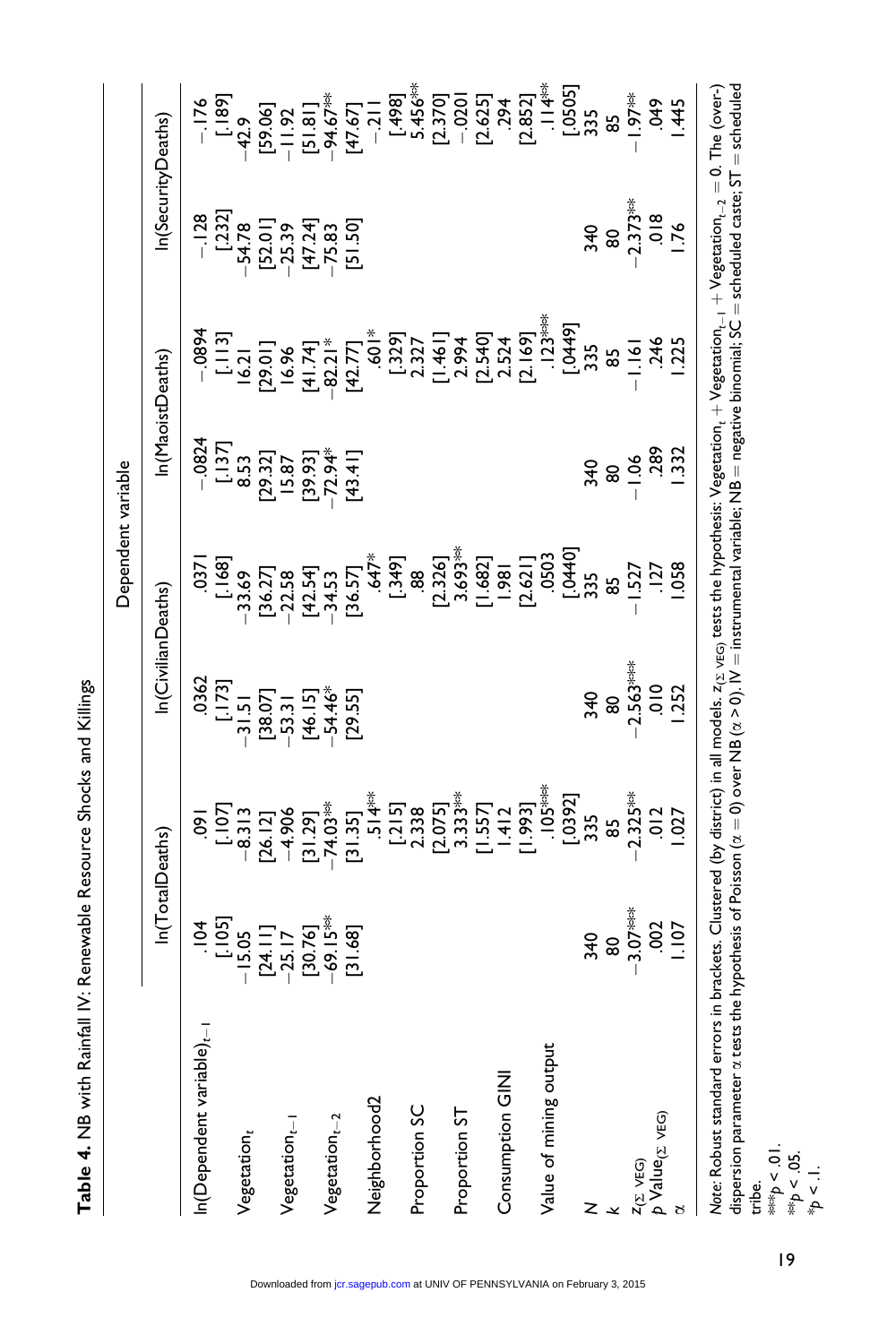rejects the Poisson model in favor of the NB model. Not reported here is our robustness check using the Arellano–Bond model in which vegetation and its lags are instrumented not by rainfall but by lagged shocks to vegetation. Those estimates also affirm these results, although the quantitative estimates vary. These results are available from us.

Consumption shocks. Despite conceptual issues about the link to poverty of consumption spending data (MPCE) from the Indian NSS, the variable is available and has been used in previous studies. The partial correlation, after accounting for fixed effects, between vegetation and consumption is around .15. The low correlation is possibly due to sampling error in consumption due to the small size of district samples. Despite its shortcomings, we want to see if consumption shocks have the same effect on killings as vegetation shocks. Table 5 reports the consumption spending counterpart of the OLS-IV models in Table 3. Even though the individual coefficients on consumption and its lags are statistically insignificant, the z statistic indicates that collectively they are statistically significant. A one (within) standard deviation consumption shock that reduces consumption spending by rupees (Rs.) 136 per month has a severe long-term repercussion on killing: it increases total deaths by 131 percent and Maoist-inflicted security deaths by 173 percent! Note that a decrease in consumption spending of Rs. 136 per month would consign many households to starvation, since the mean consumption spending in the sample is only Rs. 640 per month, or approximately a dollar a day at purchasing power parity. Such a shock would reduce the opportunity cost of rebellion drastically. These numbers supply a stark answer to the question why Maoists have succeeded in enlisting into their cadre in these regions.

By and large, the consumption results are an affirmation of the vegetation results, where causality in both cases is based on an opportunity cost of conflict argument.What remains unclear is whether rainfall solves the endogeneity of consumption data. The Kleibergen–Paap statistic does not pass the thumb-rule threshold of five and is in fact less than one. However, the statistically significant A-R statistic rescues the result. The A-R statistic tests the significance ofthe endogenous regressors and rejects the joint null hypothesis that the coefficients of the endogenous regressors in the structural equation (the three consumption variables) are jointly equal to zero.<sup>15</sup> This statistic is important in assessing the results when instruments are weak as is the case here. Perhaps consumption is closely correlated with its lags because consumption in most households in these regions is already at subsistence, so that there is limited year-to-year variation in consumption. Such correlation induces collinearity, so that sharp inference about individual coefficients is no longer possible. Whatever the reason, the A-R statistic indicates that despite the WI problem, the causal impact of consumption shocks on Maoist killings is ''WI robust'': the WI problem enlarges the confidence intervals around the mean longrun impact but does not affect its negative sign.

SATP data. An essential reason why we expended a two-year effort to collect data in Maoist areas was to represent the Maoist conflict as locally as possible. The SATP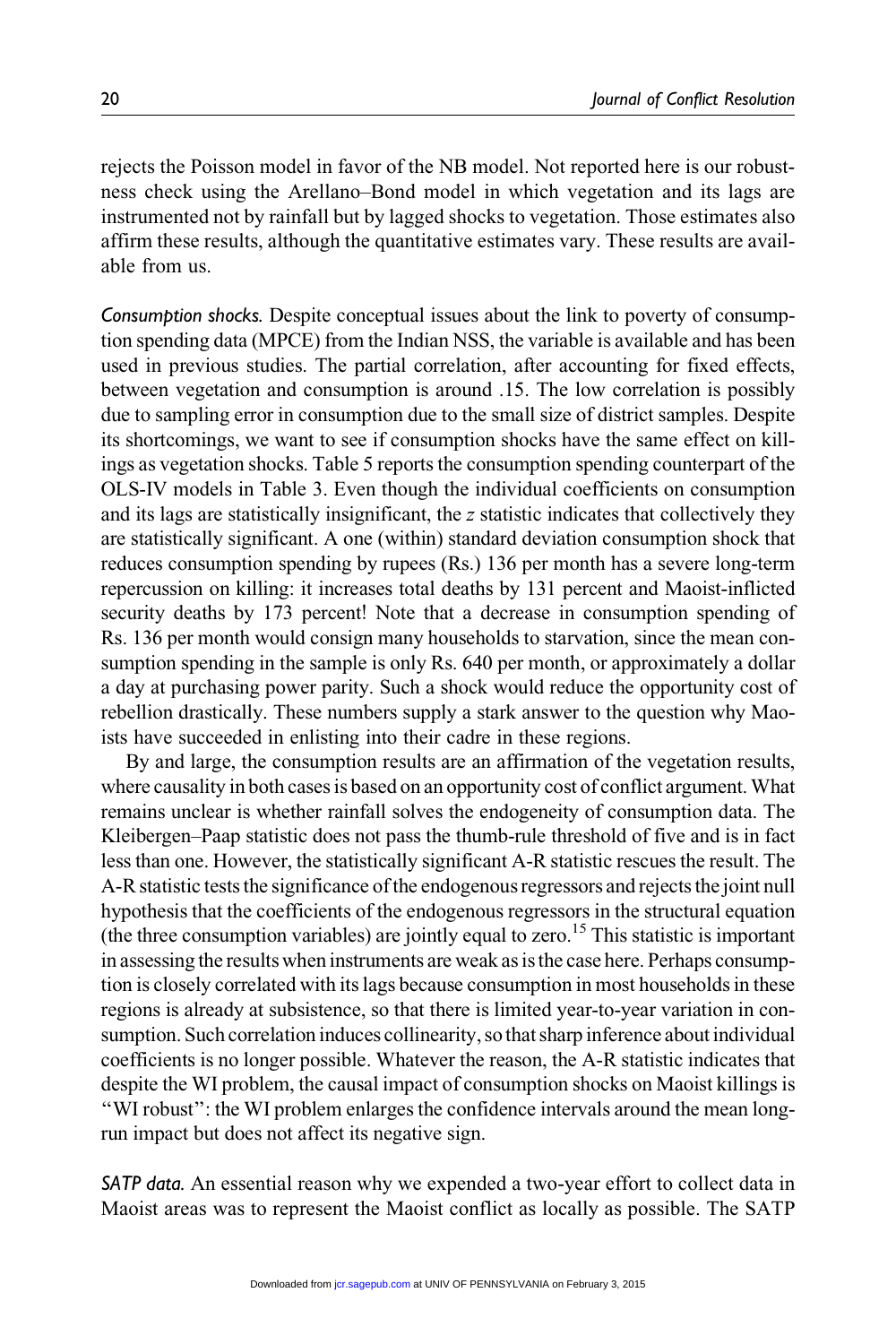|                                               |                |            | Dependent variable |                                                                        |
|-----------------------------------------------|----------------|------------|--------------------|------------------------------------------------------------------------|
|                                               |                |            |                    | In(TotalDeaths) In(CivilianDeaths) In(MaoistDeaths) In(SecurityDeaths) |
| Second stage                                  |                |            |                    |                                                                        |
| In(Dependent                                  | .0389          | .0284      | .0473              | $-.127$                                                                |
| variables) $_{t-1}$                           | $[.103]$       | [.115]     | $[.108]$           | $[.171]$                                                               |
| Consumption,                                  | $-5.636$       | $-6.347$   | $-1.812$           | $-6.776$                                                               |
|                                               | [6.816]        | [6.04]     | [4.796]            | [6.33]                                                                 |
| $Consumption_{t-1}$                           | 1.461          | $-3.398$   | .879               | 3.078                                                                  |
|                                               | [6.222]        | [3.97]     | [4.005]            | [5.097]                                                                |
| $Consumption_{t-1}$                           | $-8.576$       | $-1.778$   | $-6.035$           | $-5.234$                                                               |
|                                               | [5.553]        | [3.161]    | [4.322]            | [4.388]                                                                |
| Neighborhood2                                 | .268           | .15        | .264               | $-.208$                                                                |
|                                               | [.286]         | [.308]     | [.183]             | [.250]                                                                 |
| Proportion SC                                 | .118           | $-.0749$   | .188               | $-.0856$                                                               |
|                                               | [1.513]        | [1.210]    | [.938]             | $[1.284]$                                                              |
| Proportion ST                                 | $-1.347$       | $-.88$     | $-.421$            | $-3.233$                                                               |
|                                               | [2.669]        | [2.254]    | [1.800]            | [2.498]                                                                |
| Consumption                                   | .915           | 1.6        | .751               | .356                                                                   |
| <b>GINI</b>                                   | [2.011]        | [1.495]    | [1.605]            | [1.659]                                                                |
| Value of mining                               | $-.0255$       | $-.0335$   | .00744             | .00926                                                                 |
| output                                        | [.0465]        | [.0412]    | [.0330]            | [.0398]                                                                |
| N                                             | 335            | 335        | 335                | 335                                                                    |
| k                                             | 82             | 82         | 82                 | 82                                                                     |
| $Z(\Sigma \text{ CONSUMP})$                   | $-1.78*$       | $-2.262**$ | $-1.48$            | $-1.682*$                                                              |
| $\beta$ Value <sub>(<math>\Sigma</math></sub> | .076           | .025       | 14.                | .094                                                                   |
| CONSUMP)                                      |                |            |                    |                                                                        |
| First stage                                   |                |            |                    |                                                                        |
| #Instruments                                  | $\overline{4}$ | 4          | 4                  | 4                                                                      |
| Kleibergen-Paap<br>(WI)                       | .606           | .426       | .618               | .513                                                                   |
| Hansen's /                                    | .0561          | 2.197      | .457               | .352                                                                   |
| Hansen's /<br>$(p$ value)                     | .813           | .138       | .499               | .553                                                                   |
| A-R                                           | $2.845**$      | $3.141**$  | 1.745              | 2.929**                                                                |
| A-R $(p \text{ value})$                       | .0247          | .0152      | .141               | .0215                                                                  |

Table 5. Consumption Shocks and Killings: OLS-IV with Rainfall Instruments

Note: Robust standard errors in brackets. Clustered (by district) in all models.  $z_{(\Sigma \text{ CONSUMP})}$  tests the hypothesis: Consumption $_{\rm t}$   $+$  Consumption $_{\rm t-1}$   $+$  Consumption $_{\rm t-2}$   $=$  0. A-R  $=$  Anderson–Rubin; IV  $=$ instrumental variables;  $OLS =$  ordinary least squares;  $SC =$  scheduled castes;  $ST =$  scheduled tribes. \*\*\*p < .01.  $*$ *∗* $p$  < .05.

 $*_{p}$  < . I.

data, being arm's length and urban in nature, are less representative. As we have described, SATP underrepresents the extent of violence in Maoist areas. Despite its biases, SATP data are oft used, and it is a relevant question whether our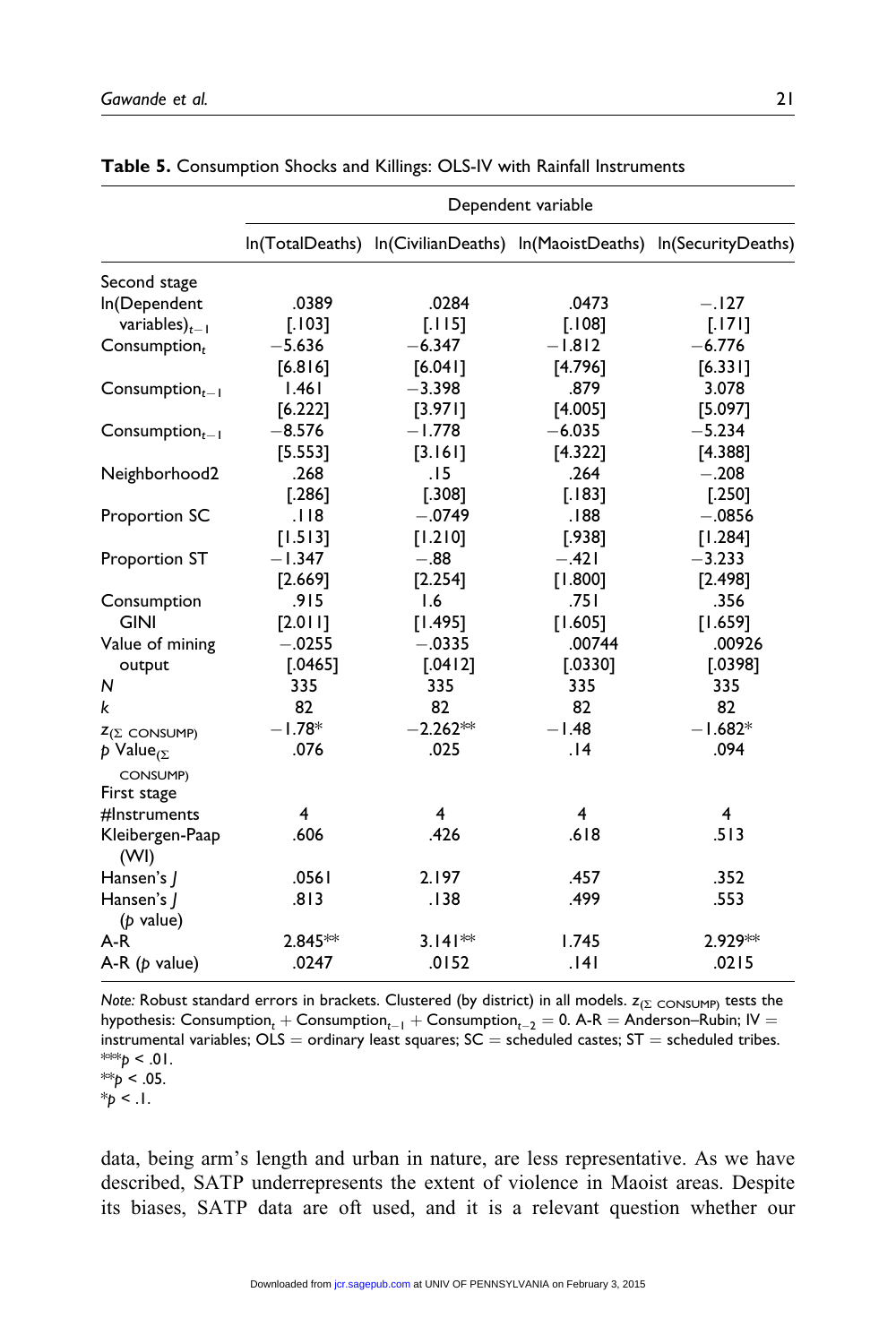findings are robust to their use. SATP officially disseminates data only at the state level not at the district level. District-level data may be assembled manually from SATP source materials but mapping into districts requires many judgment calls. In this, we are grateful to an anonymous scholar whose work required manually creating district-level SATP killings, and who generously made the data available to us.

We find that our core results are affirmed in the SATP data as well. The effect of vegetation on killings is smaller than what we find, which is consistent with urban bias that we think affects the SATP data. However, the finding that adverse vegetation shocks cause killings to increase is clear in the SATP data as well. These results are available from the authors.

More states. It is informative to assess the effects of expanding the definition of the Maoist Belt beyond the hard core Maoist Belt states. A logical expansion is to Orissa because, while not traditionally considered to be part of the Maoist Belt, parts of Orissa were subject to Maoist conflict. We coded killings in Orissa and checked if our core results were affected by the state's inclusion, and found our core results to be neither qualitatively nor quantitatively very different. These results are available from the authors. Should states in which only one or two districts are affected by Maoist violence be included in the sample? An example is Maharashtra, a state that is among the most economically developed in the country, but whose easternmost districts border the Maoist region. Including these Maoist districts does not alter the results much.

Casual channel. The causal story—that adverse shocks to rainfall affect conflict via their effect on livelihoods in agriculture and in the forest sector—should be strengthened if the impact of vegetation shocks on killings of security forces by Maoists is weaker when a district's economy is more dependent on mining employment and, by implication, less dependent on agricultural and forest employment. In the model, interacting vegetation with mining quantifies this effect: a positive sign on the interaction implies that the adverse impact of a vegetation shock on conflict is alleviated by alternative employment possibilities in mining. We find the interaction terms to be positive and significant (Online Appendix Table A2), while the effect of vegetation is significantly negative at low levels of mining value, which strongly supports the claim.

Finally, we address the exclusion restriction inherent in using rainfall not as a regressor but as an instrument. First, we note that the range of controls and fixed effects address violations of the exclusion restriction. For instance, the possibility of a direct relationship between rainfall and conflict because tribals or lower castes migrate to high-rainfall regions is controlled by the proportion SC and proportion ST variables. Since members of these socially marginalized communities are the main prosecutors of this conflict, we believe this effectively captures an exclusion restriction violation that passes through out-migration and the associated disruption of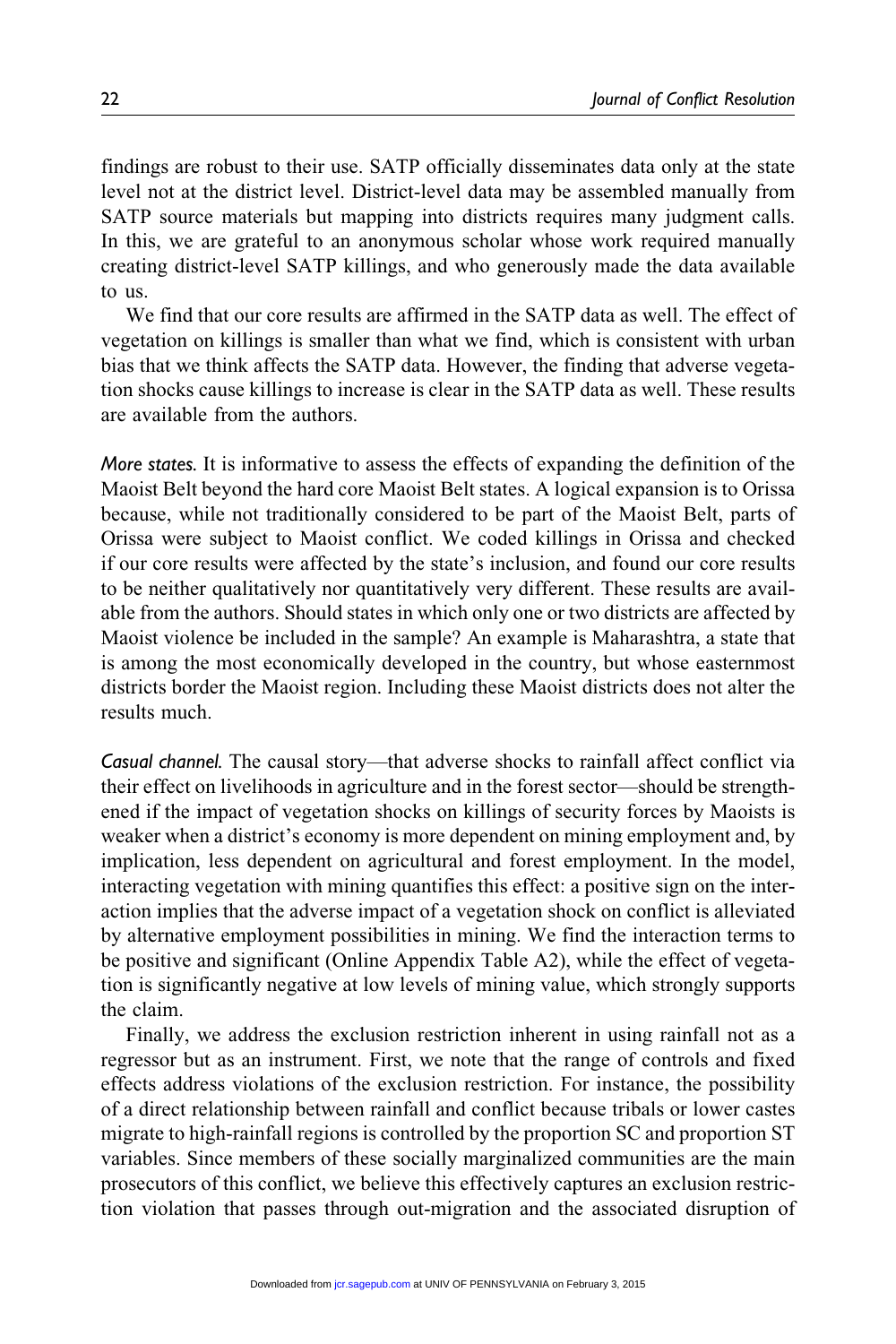societies. Similarly, the channel by which rainfall might affect conflict via greater inequality of income is accounted for by the Consumption GINI variable. Finally, any relationship between rainfall and conflict via mining employment is captured by mining output. $16$ 

If fighters do not want to fight when it is raining, rainfall may directly affect conflict. This violation of the exclusion restriction is hard to measure. Whether this affects our analysis remains unknown to us. However, we do not believe it biases the reported results significantly because according to our killings data, most deaths in Maoist incidents occur outside of the rainfall season regardless of whether it was a good or bad rainfall year.

Could our results be driven by states in which STs have not achieved representation in political parties that compete in state politics? Jharkhand and Chhattisgarh, which were carved out as separate states in November 2000 precisely to ensure greater representation of tribals, are states where there is such representation. Ironically, the Maoist insurgency gained greater momentum in these areas *after* the new states were created whereupon tribals became more politically represented. Further, the Jharkhand subsample shows a significant relationship between vegetation and conflict, suggesting that it is not political representation that is driving the results (Online Appendix Table A3).

### Cross validation

How robust to different samples are our inferences about land productivity shocks as a driver of conflict? Equally importantly, how well is the model able to predict beyond the sample? That is, is the model externally valid? These are questions that must be asked about new models of conflict because they promise much, often failing to deliver outside of the confines of their study. Ward, Greenhill, and Bakke (2010) assess the Collier–Hoeffler and Fearon–Laitin models, with varying degrees of success for those models.

In this section, we perform two CV exercises, one inferential and one predictive. In the inferential CV, we demonstrate the robustness of our results using a kfold CV technique (see e.g., Hastie, Tibshirani, and Friedman 2009, ch. 7). In our panel setting, this is achieved by dropping a cross section at a time. Hastie et al. indicate that the most robust form of  $k$ -fold CV is one where the dropped sample and the test sample both are closely matched on the regressors. With panel data, dropping a cross section at a time comes close to this ideal, ex ante. Due to exogeneity of the regressors (or instrumented regressors), the regressors in the two sets should match, on average. While k-fold CV has generally been used to search for the ''best'' model, our primary goal here is inferential, to see whether our inference about the long-run impact of vegetation on killings remains robust to dropping (matching) subsets of the data.

Table 6 shows the output from the inferential CVs. The first column shows the baseline results from the full sample. The difference between Table 3 (column 2) and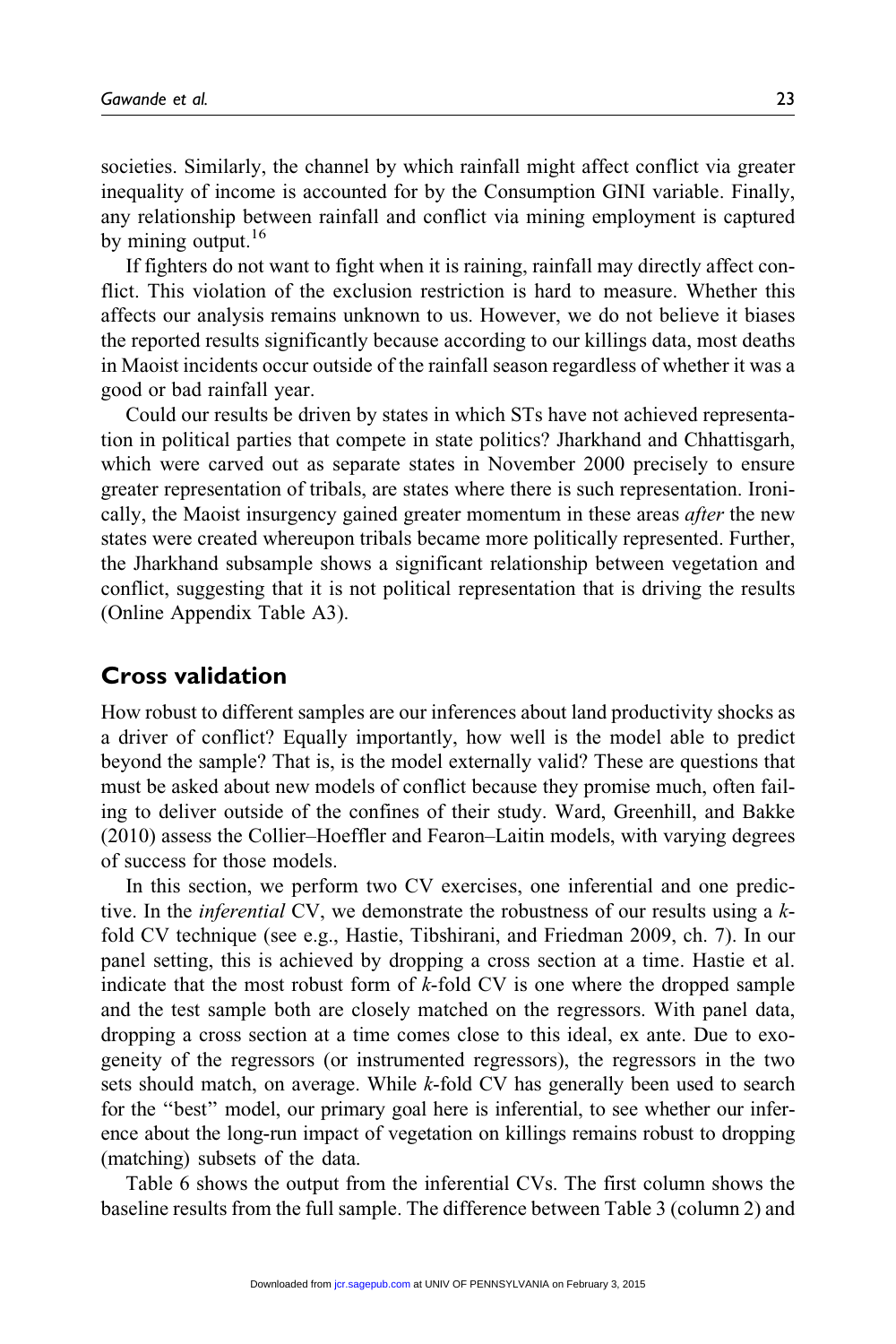this column is that the lagged dependent variable is omitted in this exercise. Since it is insignificant, its absence makes little difference to the coefficient estimates. The other columns reestimate the second stage of the OLS-IV model after dropping a cross section at a time.<sup>17</sup> The bottom two rows indicate the size and statistical significance of the long-term impact of vegetation on killings. It remains statistically significant at the 5 percent level for all subsamples except when the 2008 panel is dropped, when statistical significance is at 10 percent. Thus, the 2008 cross section is more influential in determining statistical significance. The magnitude of the longterm impact of vegetation on killings, however, remains similar across the CVs, ranging between  $-45.15$  and  $-55.51$ .

Ward, Greenhill, and Bakke (2010) perform an illuminating sensitivity analysis of variables used in the Fearon–Laitin and the Collier–Hoeffler models. Table 6 similarly indicates which of our coefficients are sensitive to dropping cross sections. The 2008 panel is important for Neighborhood2: 2008 Killings are especially associated with killings in the most proximate districts. ST (proportion of ST) depends on the 2006 panel for its statistical significance. Mining output depends on the 2004 panel for its statistical significance, but it also appears that killings in 2008 were not strongly associated with mineral extraction (dropping 2008 makes the mining finding stronger).

Table A4 in the Online Appendix reports the inferential CV output from the second-stage IV-NB models, reestimated after dropping a cross section at a time. The long-term impact of vegetation on killings remains statistically significant at the 10 percent level for all subsamples except when the 2007 panel is dropped, indicating that panel's influence on the NB results. Once again, the magnitude of the longterm impact of vegetation on killings remains large across the CVs, ranging between  $-62.87$  and  $-110.7$ . That is, a shock that denudes vegetation by one standard deviation (of .011) increases TotalDeaths by between 50 percent  $(e^{(-62.87 \times .011)} - 1)$  and 70 percent. Across the subsamples, hypothesis 2 is well supported.

To test the *predictive* accuracy of the vegetation model, we returned to the field to collect 2009 killings data by district. This effort produced a new panel for 2009, which we use to test the predictive accuracy of the models we have reported. We believe that testing predictive accuracy is best done using new data from the same (quasi) experiment. Though costly to do, we have taken the effort to make this possible. The procedure we adopt is as follows. Killings are predicted both in sample and for the out-of-sample 2009 cross section, using the IV models whose estimates are reported in Tables 3 and 4<sup>18</sup> The in-sample performance of two measures of fit are compared with the out-ofsample performance. The first measure of fit is the  $R^2$  of the simple regression of actual killings on predicted killings. The second measure of fit is the simple correlation  $\rho$  of actual and predicted killings. These are the most interesting parameters in question because the strength of agreement between two variables is the issue in question.

An appropriate statistic for testing strength of association is "Fisher's z" chi-square statistic.<sup>19</sup> We use it to formally test whether the  $R^2$  from the actual-on-predicted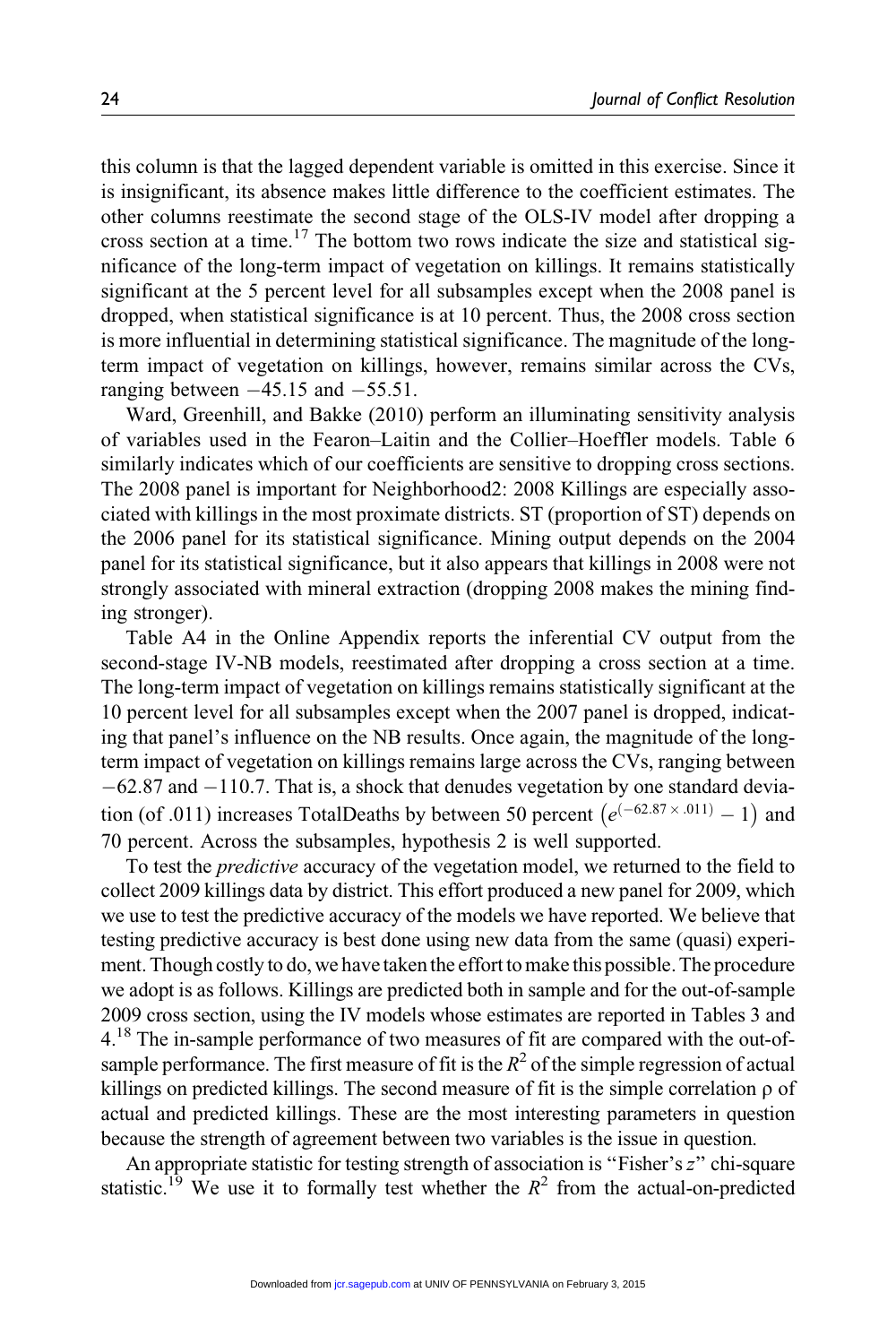#### Table 6. Fivefold CV: OLS Second Stage

| Dependent variable: In(TotalDeaths) |  |
|-------------------------------------|--|
|-------------------------------------|--|

|                          |            |            |            | Cross section dropped |            |           |
|--------------------------|------------|------------|------------|-----------------------|------------|-----------|
|                          | None       | 2004       | 2005       | 2006                  | 2007       | 2008      |
| Second stage             |            |            |            |                       |            |           |
| Vegetation <sub>t</sub>  | $-7.325$   | $-.915$    | $-4.253$   | $-23.27$              | $-1.78$    | $-11.34$  |
|                          | [14.06]    | [19.59]    | [16.71]    | [19.39]               | [13.80]    | [17.76]   |
| $Vegetation_{t-1}$       | $-3.766$   | $-6.417$   | $-1.697$   | 2.732                 | $-.256$    | $-16.99$  |
|                          | [13.98]    | [14.08]    | [17.76]    | [16.50]               | [19.18]    | [16.06]   |
| $Vegetation_{t-2}$       | $-41.09**$ | $-37.81*$  | $-49.56**$ | $-33.2$               | $-48.57**$ | $-23.06$  |
|                          | [16.71]    | [19.16]    | [18.87]    | [20.23]               | [18.47]    | [18.73]   |
| Neighborhood2            | $.324***$  | .393 ***   | $.273*$    | $.350**$              | $.410***$  | .154      |
|                          | $[.121]$   | [.141]     | [.146]     | [.146]                | $[.128]$   | $[.173]$  |
| Proportion SC            | 1.017      | .796       | IJ         | 1.172                 | 1.201      | .82       |
|                          | [.936]     | [.959]     | [.984]     | [1.411]               | [.993]     | [1.059]   |
| <b>Proportion ST</b>     | $1.583**$  | $1.686**$  | $1.462*$   | 1.06                  | $1.771*$   | $2.423**$ |
|                          | [.726]     | [.827]     | [.739]     | [.975]                | [1.032]    | [1.069]   |
| Consumption              | 1.387      | 1.85       | 1.202      | .797                  | 1.858      | .948      |
| <b>GINI</b>              | [1.149]    | [1.460]    | [1.474]    | [1.513]               | [1.150]    | [1.411]   |
| Value of                 | $.071***$  | .028       | $.074***$  | $.061***$             | .073 ***   | .205***   |
| mining                   | [.021]     | [.025]     | [.022]     | [.022]                | [.022]     | [.025]    |
| output<br>District fixed | Yes        | Yes        | Yes        | Yes                   | Yes        | Yes       |
| effects                  |            |            |            |                       |            |           |
| Year fixed<br>effects    | Yes        | Yes        | Yes        | Yes                   | Yes        | Yes       |
| N                        | 335        | 268        | 268        | 268                   | 268        | 268       |
| k                        | 82         | 82         | 82         | 82                    | 82         | 82        |
| $\Sigma$ Vegetation      | $-52.18**$ | $-45.15**$ | $-55.51**$ | $-53.73**$            | $-50.61**$ | $-51.4*$  |
| $Z(\Sigma$ VEG)          | $-2.522$   | $-1.999$   | $-1.985$   | $-2.351$              | $-2.303$   | $-1.717$  |

Note: Robust standard errors in brackets. Clustered (by district) in all models. Procedure is as follows. The first stage regression is estimated for the full sample, and the three vegetation variables predicted. Ordinary least squares (OLS) is used to estimate the second stage with these instrumented variables (IV) and reported earlier. The first column is for the full sample. The other columns drop an annual cross section each. The first stage regression include district and time fixed effects plus other variables except vegetation. Lag-dependent variable is not included in the analysis (since cross sections are dropped).  $R^2$  from second stage OLS are all above .70.  $\Sigma$ Vegetation is the sum: Vegetation $_{t}$  + Vegetation $_{t-1}$  + Vegetation $_{t-2}.$  z $_{(\Sigma\;\vee$ EG) is the z statistic for the hypothesis:  $\Sigma$ VEGETATION = 0. CV = cross validation; SC = scheduled caste; ST = scheduled tribe.

\*\*\*p < .01.  $*$ *r*<sup>∗</sup> $>$  .05.

 $*_{p}$  < . I.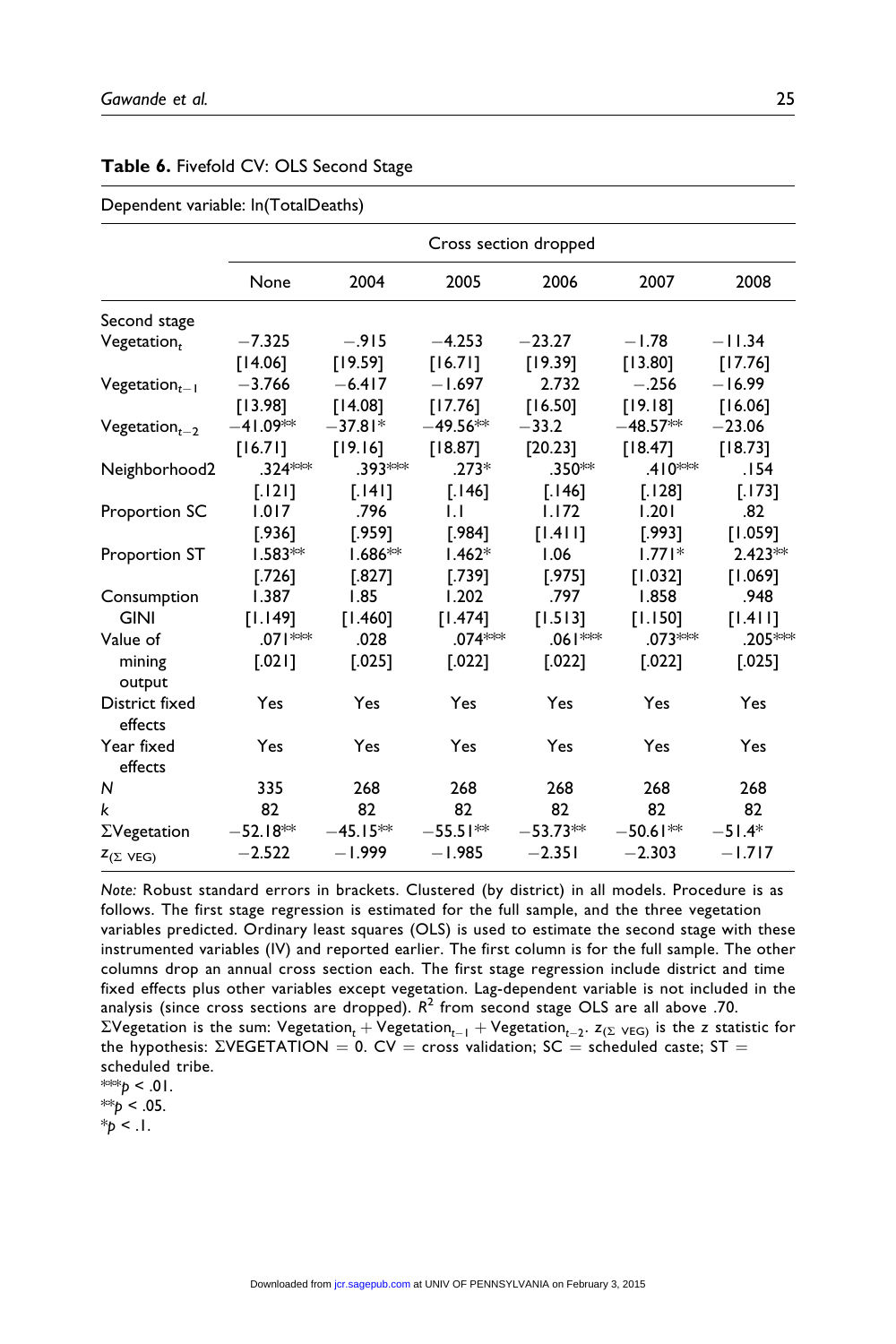|                             |                    |                      | Cross section         |                       |                    |                    |
|-----------------------------|--------------------|----------------------|-----------------------|-----------------------|--------------------|--------------------|
|                             | 2004               | 2005                 | 2006                  | 2007                  | 2008               | 2009               |
| Predicted total deaths      | $.237***$          | .877***              | 5.320***              | 2.340***              | $.411***$          | .4∐ ***            |
| Constant                    | [.067]<br>2.464*** | [.065]<br>$4.264***$ | [.982]<br>$-21.15***$ | [.148]<br>$-7.091***$ | [.014]<br>4.147*** | [.003]<br>3.832*** |
|                             | [.740]             | [1.530]              | [5.415]               | [1.404]               | [1.193]            | [1.271]            |
| N                           | 67                 | 67                   | 67                    | 67                    | 67                 | 67                 |
| $R^2$                       | .214               | .837                 | .845                  | .942                  | .83                | .924               |
| "Fisher's z" $\chi^2$ test  | 62.57***           | $5.240**$            | 4.556**               | .625                  | 5.850**            |                    |
| Ho: 2009 sample $R^2 \geq$  | Fail to            | Fail to              | Fail to               | Fail to               | Fail to            |                    |
| within-sample $R^2$         | reject             | reject               | reject                | reject                | reject             |                    |
| $\rho$ (Correlation)        | .462               | .915                 | .919                  | .970                  | .911               | .961               |
| "Fisher's z" $\chi^2$ test: | 68.1***            | $5.156**$            | $4.531**$             | .571                  | 5.792**            |                    |
| 2009 sample $\rho \geq$     | Fail to            | Fail to              | Fail to               | Fail to               | Fail to            |                    |
| within-sample $\rho$        | reject             | reject               | reject                | reject                | reject             |                    |

Table 7. Prediction CV: OLS Regression of Actual Killings on Predicted Killings Predicted Killings based on OLS-IV estimates in Table 3, Column 2

Note: Robust standard errors in brackets. Clustered (by district) in all models. Procedure is as follows. Using the estimates in Table 3 Column 2, log killings are predicted for the in-sample (up to 2008) and outof-sample (2009) years. The table reports the separate simple regressions of actual-on-predicted killings for each in-sample and the out-of-sample cross section. Fisher's  $z \chi^2$  test is described in the article and in Cox (2008). It tests the hypothesis that the fit, measured by the regression  $R^2$  and the simple correlation coefficient, respectively, is higher in the out-of-sample 2009 cross section than in any in-sample cross section. Failure to reject implies that the 2009 killings are at least as well predicted by the vegetation model as killings in any other cross section. Data for out-of-sample cross section were collected and assembled by the authors. See the article for details. Boldface values are the baseline  $R^2$  values against which all other  $R<sup>2</sup>$  in the row are compared using a formal test. The results of that test are in boldface.  $CV = cross validation; IV = instrumental variables; OLS = ordinary least squares.$  $***<sub>b</sub> < .01$ .  $*_{p}$  < .05.

 $p < 1$ .

killings regression using the out-of-sample cross section is greater than the  $R^2$  from the actual-on-predicted killings regression using similarly sized in-sample cross sections. Since the panels are balanced across years, this comparison is across equal sample sizes.<sup>20</sup> For simple regressions, comparing  $R^2$  is equivalent to using Akaike's information criteria. If the actual-on-predicted  $R^2$  from the 2009 cross section is no smaller than the actual-on-predicted  $R^2$  from other subsample cross sections, we take it to be an affirmation of the vegetation model's ability to predict killings. We follow the same procedure for testing the equality of the correlations  $\rho$ . In the simple regression setting, the results are almost identical because  $\rho$  and  $R^2$  are similarly constructed.

Table 7 shows the results of the Fisher's z chi-square test when predictions about TotalDeaths are made from the OLS-IV model in Table 3. The vegetation model

Dependent variable: TotalDeaths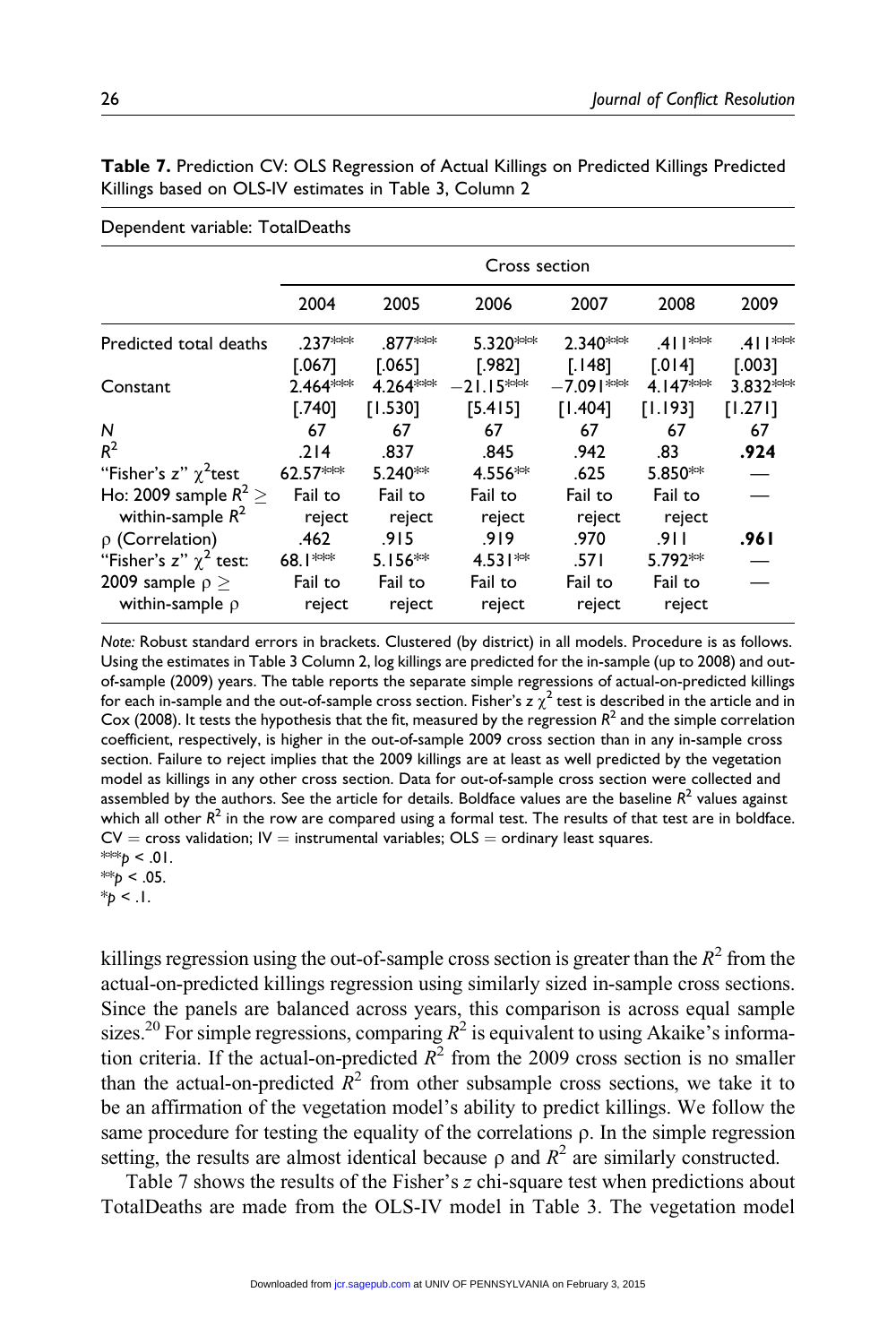does surprisingly well in predicting total killings in 2009. The actual-on-predicted regression  $R^2$  for the postestimation sample of .924 exceeds all other in-sample cross sections except 2007. Fisher's z indicates that even for the 2007 panel, the hypothesis that the fit in the postestimation cross section is better than the fit in the 2007 cross section cannot be rejected ( $\chi^2$  statistic = .625). The results are very similar if we compare simple correlations of in-sample cross sections with the out-ofsample cross section.

In Table A5 in the Online Appendix, we report the Fisher's z chi-square test results where predictions about TotalDeaths are made using the IV-NB model estimated in Table 4. The notable difference between these and the OLS results in Table 7 is that while the vegetation model does well in predicting total killings in 2009 ( $R^2 = .920$ ), the actual-on-predicted regression using the 2006 panel has a better fit ( $R^2$  = .961). This does not in itself raise doubts about the vegetation model's predictive ability. If anything, our prior belief was that the model's postsample performance would be lesser than in any in-sample cross section. Its actual performance exceeded our expectations. While this is heartening for the vegetation model, its resilience requires tests with newer cross sections in the Maoist context as well as its demonstrated success in predicting casualties in the context of other continuing internal conflicts.

# Conclusion

We demonstrate a strong and substantively large causal relationship between adverse renewable resource shocks and the intensity of conflict in India's Maoist belt. In doing so, we make two contributions to the conflict literature. First, we provide rigorous econometric support for claims in the renewable resource shocks literature for a causal link between such shocks and conflict. Second, we advance the civil conflict literature in international relations, international political economy, comparative politics, and development economics. By holding the state's capacity constant—inherently in our single country design and further facilitated with the use of fixed effects—we are able to disentangle livelihood effects from the effects of lower state capacity to repress.

Further research on the relationship between renewable resource shocks and conflict could focus on generalizing these findings beyond a single country context. This would require developing instruments for renewable resource shocks in a crosscountry context and in developing better measures of state capacity for repression than those that are currently available.

Conflicts like the Maoist insurgency are not only theoretically likely in the process of development but which are being observed with some regularity around the emerging world. Getting to the source of these conflicts is the essential first step in attempting to address them. That threats to livelihood are a fundamental cause of the violence appears to provide a solution, such as providing insurance against shocks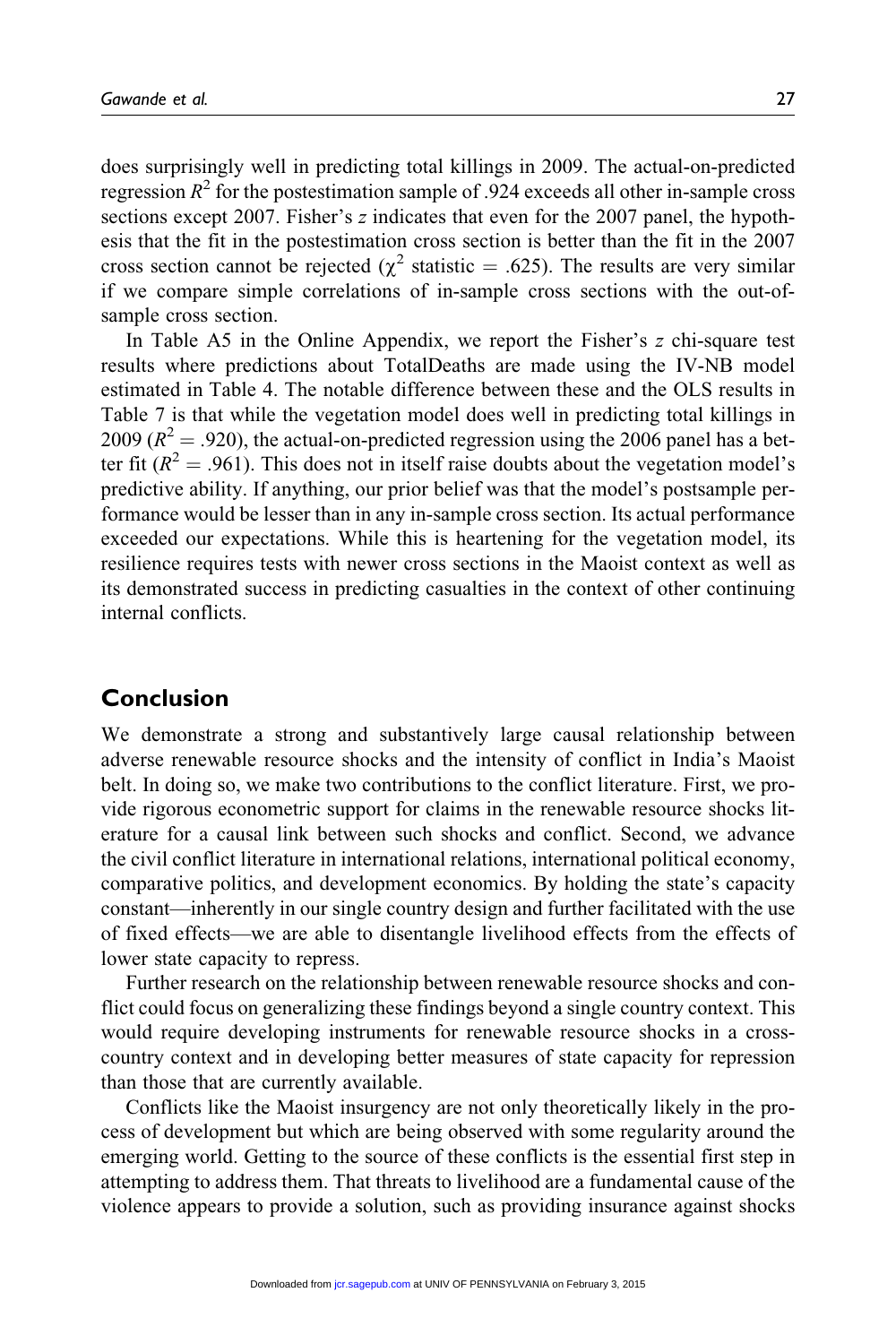that threaten livelihoods. The institutional barriers that obstruct such solutions should be addressed with greater focus in policy and academic work.

#### Acknowledgments

The authors would like to especially thank Adnan Farooqui and Sucharita Sengupta who spent several years putting together the Maoist database with remarkable perseverance and fortitude. We are also grateful to Babu Dasri for accessing news sources in Andhra Pradesh and to Zaheeb in Bihar and Jharkhand. Professor Ajay Dandekar provided vital insights into the workings of the movement. Thanks also to Oeindrila Dube, Michael Aklin, and Livio di Lonardo for their insights. We appreciate the thoughtful comments from seminar participants at the University of Pennsylvania, Stanford University, University of Wisconsin, Madison, and the University of California, Berkeley. Gawande's work on the project was completed while he was at the Bush School of Government, Texas A&M University. He thanks the Helen and Roy Ryu Chair for funding. Rohit Chandra and Mike Polansky provided research assistance of the highest quality.

#### Declaration of Conflicting Interests

The author(s) declared no potential conflicts of interest with respect to the research, authorship, and/or publication of this article.

#### Funding

The author(s) received no financial support for the research, authorship, and/or publication of this article.

#### **Notes**

- 1. This is distinct from the literature on nonrenewables such as oil.
- 2. Homer-Dixon (1994, 1999) and Kahl (2006) are prominent contributions to this literature.
- 3. The terms ''Maoist'' and ''Naxalite'' are often used interchangeably in the media. Maoism can be seen as a radical brand of Naxalism. The 2004 merger of the People's War Group and the Maoist Communist Centre into the Communist Party of India (CPI; Maoist), along with the CPI (Marxist-Leninist) Liberation's increasing focus on parliamentary politics, has rendered ''Maoist'' an appropriate term for today's conflict. Unlike Naxalism, which has no single doctrine, the specific ideology of Maoism can be found in the official documents of the CPI (Maoist). The Indian government officially terms these groups as ''Left-Wing Extremists''. Detailed accounts of the origins of the Naxalite movement are Banerjee (1980) and Singh (1995). Careful ethnographic studies of the Maoist movement are Bhatia (2005) for Bihar and Hariss (2010) reviews ethnographic studies.
- 4. Bohara, Nepal, and Gawande (2011) analyze Nepal's Maoist insurgency using a cross section of villages.
- 5. Data collated from the Annual Reports of Ministry of Home Affairs, Government of India.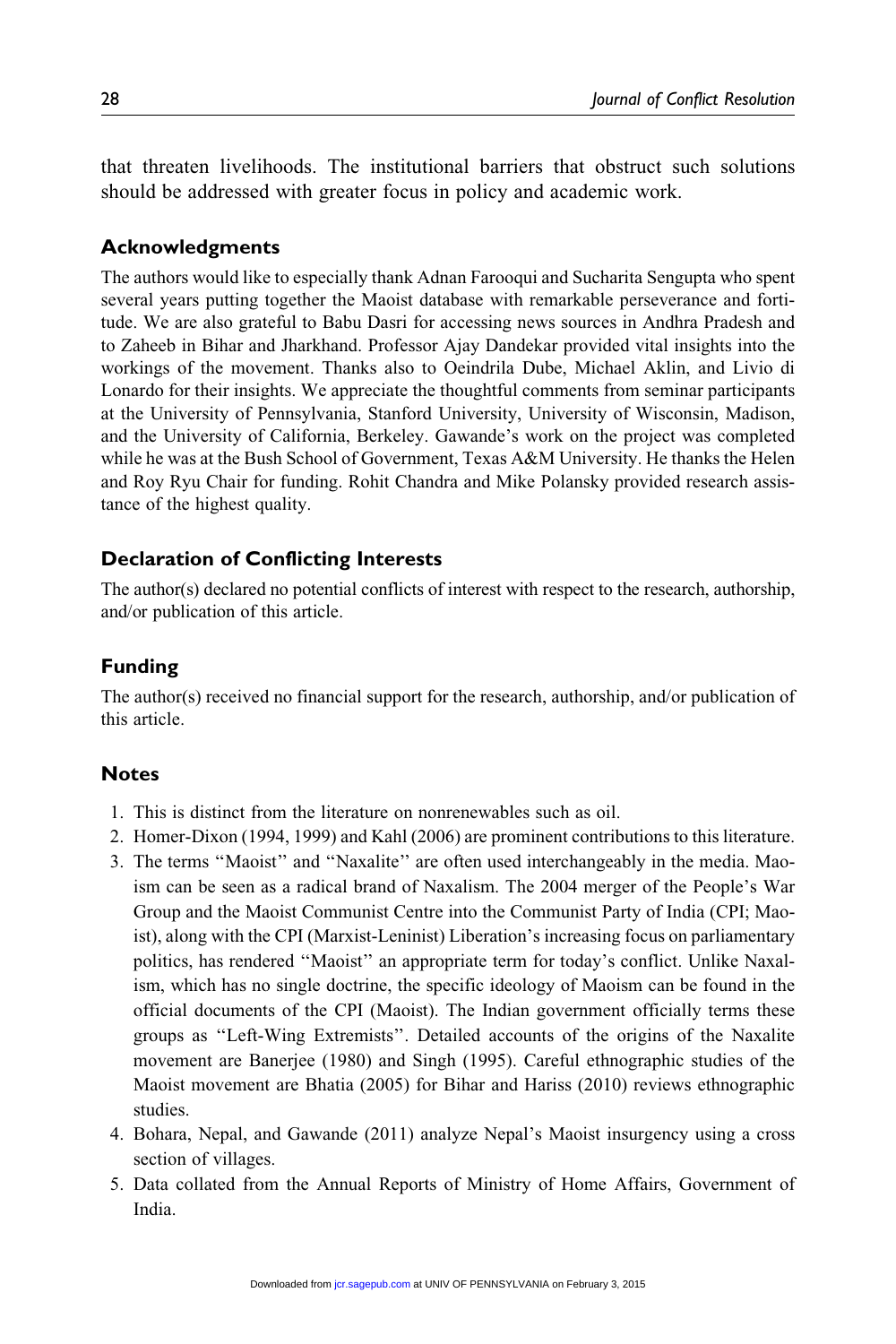- 6. In 2004, 73.6 percent of Andhra Pradesh's, 80.1 percent of Bihar's, 90.9 percent of Chhattisgarh's, and 64.4 percent of Jharkhand's workforce were employed in agriculture.
- 7. We found considerable underreporting of the Maoist problem by any individual newspaper. The coverage of national newspapers was stronger in some regions than others depending on the strengths of their local bureaus. In some years, the extent of overlap in coverage of incidents in two leading national English-language newspapers—The Hindu and Indian Express—was less than a fifth! Even after they were combined, it amounted to a small fraction of the total number of incidents in our final authors' original data set database, since it was built up from multiple sources. It is not surprising to see databases that rely on national papers significantly underreporting the actual incidents.
- 8. In the Indian context, for example, Panigrahy et al. (2010) find dense forests denuding at .72 percent per year in the Western Ghats, while Prabhakar, Somanathan, and Mehta (2006) find deforestation in the Himalayas.
- 9. Accessed December 13, 2013, http://earthobservatory.nasa.gov/Features/MeasuringVegetation/measuring\_vegetation\_4.php.
- 10. Our data reject the Poisson model whose conditional mean equals conditional standard deviation.
- 11. Equation (1) is easily translated into the error correction model (ECM) form (e.g. De Boef and Keele 2008) as:

 $\Delta \ln(\text{TotalDeaths})i, t = (\varphi - 1) \ln(\text{TotalDeaths})_{i,t-1} + (\beta_1 + \beta_2 + \beta_3) \text{Vegetation}_{i,t-1}$ +  $\beta_1 \Delta V$ egetation<sub>i,t</sub> -  $\beta_3 \Delta V$ egetation<sub>i,t-1</sub> + Year fixed effects + District fixed effects +  $e_{i,t}$ ;  $(2)$ 

where  $\Delta$  is the difference operator:  $\Delta X_{i,t} = X_{i,t} - X_{i,t-1}$ . In the ECM, we regress the first difference of Maoist-related deaths on one lag of Maoist-related deaths, one lag of vegetation, the first difference of vegetation, the first difference of lagged vegetation, and district and year fixed effects. In equation (2), the immediate impact of a one unit vegetation shock is a  $\beta_1$  percent change in Maoist-related deaths. The *long-run* impact of a one unit shock is a  $[100 \times (\beta 1 + \beta 2 + \beta 3)/(1 - \varphi)]$  percent change in Maoist-related deaths.

- 12. The impact of a negative one standard deviation shock to killings from the NB model is computed by exponentiating  $[(-.011) \times (\beta1 + \beta2 + \beta3)/(1 - \varphi)]$  and subtracting one. Explicitly using the negative binomial (NB) estimates in Table 1, this is  $e^{(-.011)\times(-21.87-16.48-14.33)/(1-.0944)} - 1 = .473$ , or 47.3 percent.
- 13. The Anderson–Rubin (A-R) test fails to achieve 5 percent significance, indicating weak instruments (WI), despite the opposite inference provided by the Kleibergen–Paap statistic. This is discussed further later.
- 14. The NB link function is log linear, making the log-linear ordinary least squares model a close cousin.
- 15. The A-R statistic actually tests the joint null hypothesis that (1) the coefficients of the endogenous regressors in the structural equation are each equal to zero and (2) the overidentifying restrictions are valid. Thus, the A-R statistic can reject either because the endogenous regressors are significant (here  $\beta_1 = 0$ ,  $\beta_2 = 0$ , and  $\beta_3 = 0$ ) or because the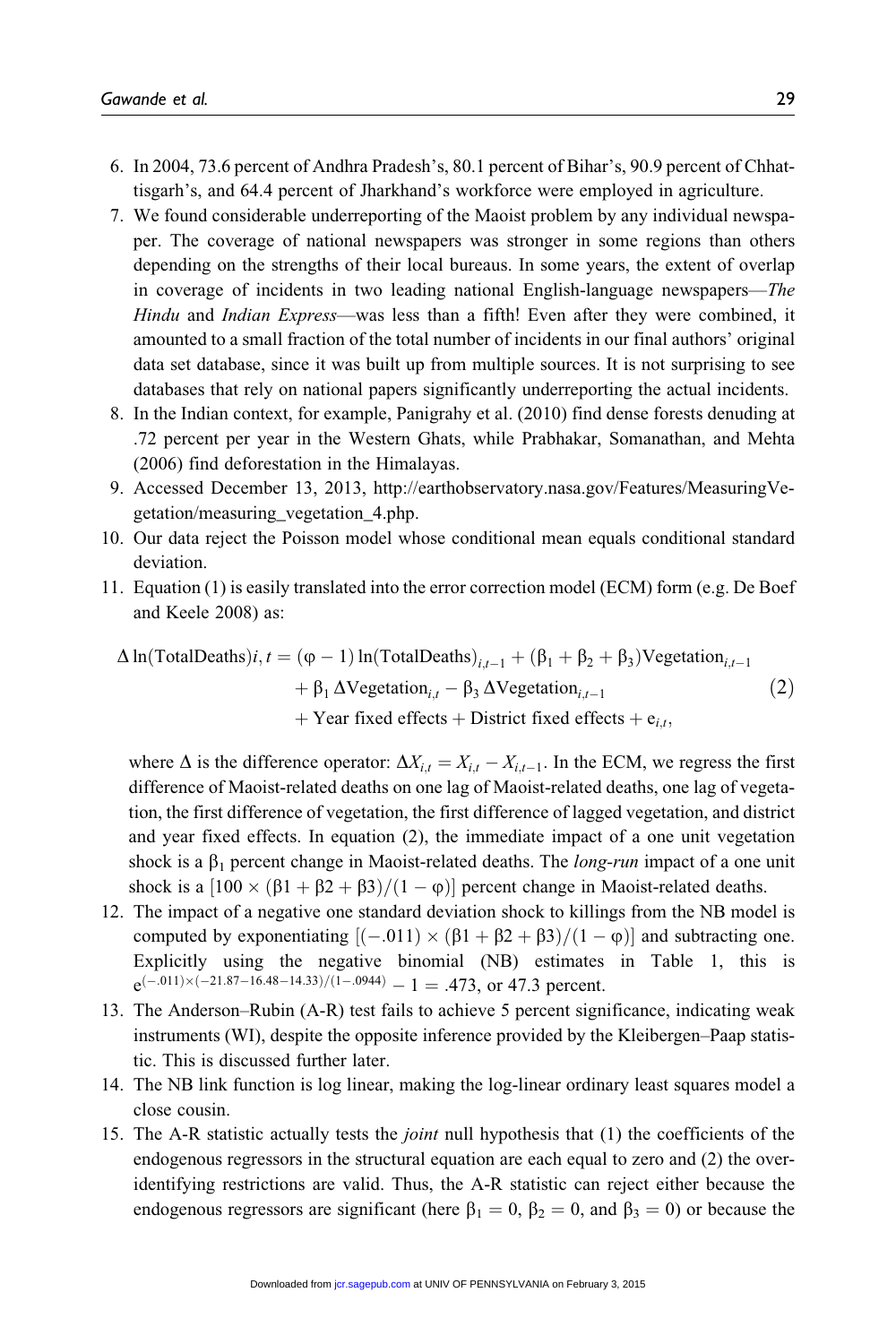orthogonality of the instruments with the error term fails. Tests have been proposed conditional on instrument orthogonality. Moreira (2003) shows that the A-R test is optimal when the equation is just identified (number of excluded instruments equals the number of endogenous variables), which is the case here. A caveat is that with WI and strong endogeneity of regressors, the ability of the A-R test to not falsely reject (i.e., its power) may be poor.

- 16. A potential exclusion restriction violation highlighted by Sarsons (2011) in the context of riots in India lies in the need to account for the building of large dams. This may be a relevant consideration for an analysis that includes western India (where two-thirds of India's large dams exits and where most of India's dam building occurs). However, in our analysis there is no overtime variation in our regions in the building of large dams. Using the standard definition of fifty meters, no new large dams were built in our region after 2000.
- 17. The first stage, in which vegetation and its lags are instrumented, is estimated for the full sample and these predicted values used in the second-stage estimations. This is necessary because the first stage is not possible to estimate after dropping cross sections. Since the endogenous variables and instruments contain lags, dropping cross sections would also drop those lags.
- 18. Some regressors for the 2009 cross section are new data. For example, the crucial vegetation and rainfall instruments are measured for 2009. So is Neighborhood2. The remaining regressors (Scheduled Caste, Scheduled Tribe, GINI, and Mining) are replicated from 2008.
- 19. The sampling distribution of an estimated correlation is skewed since correlations must lie in [-1, 1]. Fisher's atanh transform (inverse hyperbolic tangent) termed Fisher's z makes the sampling distribution of the transformed variable approximately normally distributed (Fisher 1990). We use the method outlined in Cox (2008, 45) to compute Fisher's z. The use of Fisher's z to compare measures of fit assumes that samples are independently drawn. The small and statistically insignificant coefficients on the lagged dependent variables in Tables 3 and 4 support the assumption that the killings data in each cross section are not autocorrelated (i.e., are drawn from a dependent process), so independence of cross sections is weakly satisfied.
- 20. Different sample sizes are easily accommodated Fisher's z.

#### Supplemental Material

The online appendix is available at<http://jcr.sagepub.com/supplemental>.

#### **References**

- Abadie, Alberto, and Javier Gardeazabal. 2003. ''The Economic Costs of Conflict: A Case Study of the Basque Country.'' American Economic Review 93 (1): 113-32.
- Besley, Timothy J., and Torsten Persson. 2008. ''The Incidence of Civil War: Theory and Evidence.'' Working Paper 14585, National Bureau of Economic Research, Cambridge, MA.
- Banerjee, Sumanta. 1980. In the Wake of Naxalbari: A History of the Naxalite Movement in India. Calcutta, India: Subarnarekha.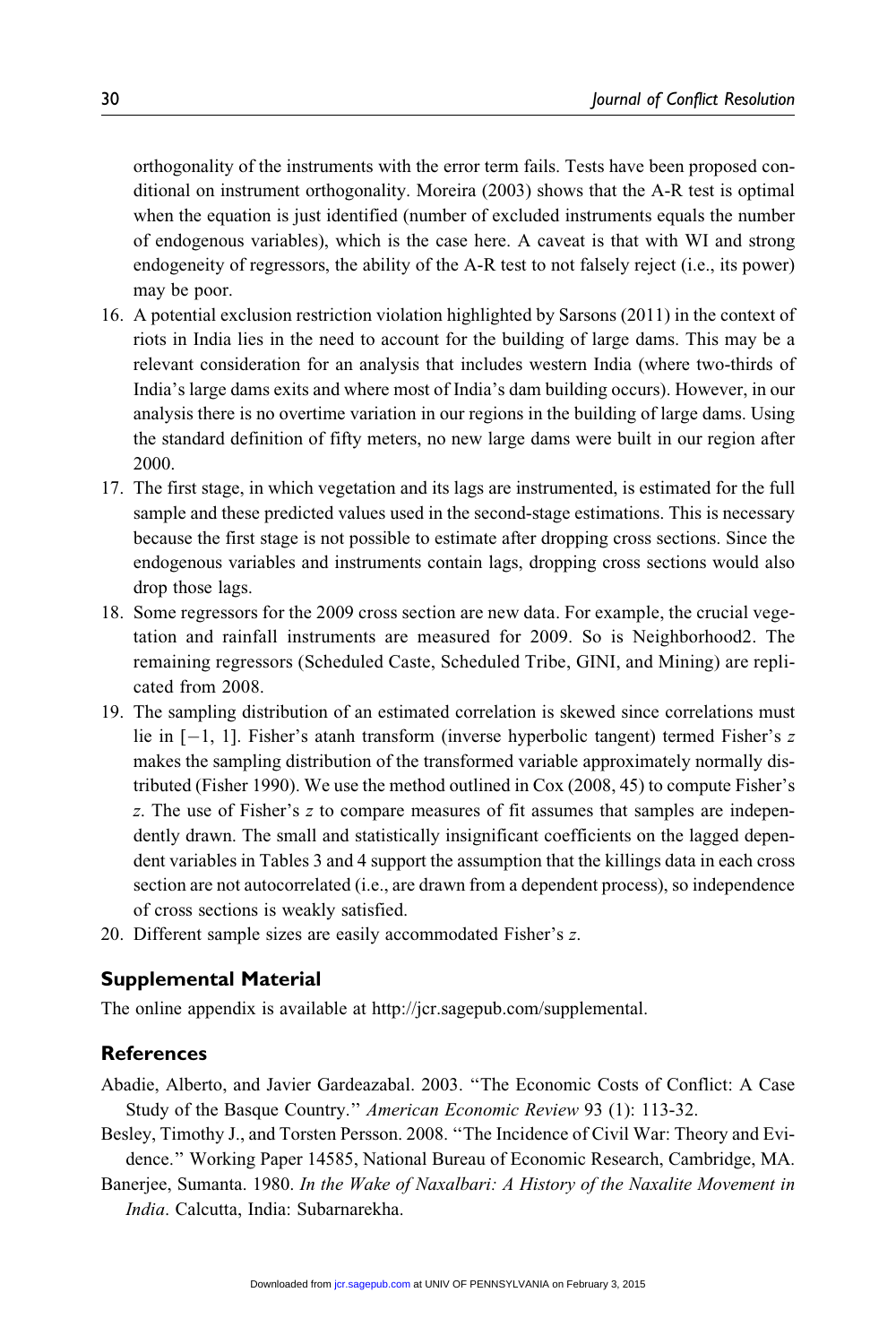- Bhatia, Bela. 2005. ''The Naxalite Movement in Central Bihar.'' Economic and Political Weekly 40:1536-43.
- Blattman, Christopher, and Edward Miguel. 2009. ''Civil War.'' Working Paper No. 14801, National Bureau of Economic Research, Cambridge, MA.
- Bohara, Alok K., Mani Nepal, and Kishore Gawande. 2011. ''More Inequality, More Killings: The Maoist Insurgency in Nepal.'' American Journal of Political Science 55:886-906.
- Borooah, Vani K. 2008. ''Deprivation, Violence, and Conflict: An Analysis of Naxalite Activity in the Districts of India.'' International Journal of Conflict and Violence 2 (2): 317-33.
- Boschetti, M., D. Stroppiana, P. A. Brivio, and S. Bocchi. 2009. ''Multi-year Monitoring of Rice Crop Phenology through Time Series Analysis of MODIS Images.'' International Journal of Remote Sensing 30:4643-62.
- Cerra, Valerie, and Sweta Chaman Saxena. 2008. ''Growth Dynamics: The Myth of Economic Recovery." The American Economic Review 98 (1): 439-57.
- Chassang, Sylvain, and Gerard Padró-i-Miquel. 2009. "Economic Shocks and Civil War." Quarterly Journal of Political Science 4 (3): 211-28.
- Collier, Paul, and Anke Hoeffler. 1998. ''On Economic Causes of Civil War.'' Oxford Economic Papers 50 (4): 563-73.
- Collier, Paul, and Anke Hoeffler. 2004. ''Greed and Grievance in Civil War.'' Oxford Economic Papers 56 (4): 563-95.
- Cox, Nicholas J. 2008. ''Speaking Stata: Correlation with Confidence, or Fisher's z Revisited." Stata Journal 8 (3): 413-39.
- Dal Bó, Ernesto, and Pedro Dal Bó. 2011. "Workers, Warriors, and Criminals: Social Conflict in General Equilibrium.'' Journal of the European Economic Association 9 (4): 646-77.
- D'Arrigo, R. D., C. M. Malmstrom, G. C. Jacoby, S. O. Los, and D. E. Bunker. 2000. ''Correlation between Maximum Latewood Density of Annual Tree Rings and NDVI Based Estimates of Forest Productivity.'' International Journal of Remote Sensing 21:2329-36.
- Deaton, Angus, and Jean Drèze. 2009. "Food and Nutrition in India: Facts and Interpretations.'' Economic and Political Weekly 44:42-65.
- De Boef, Suzanna, and Luke Keele. 2008. "Taking Time Seriously." American Journal of Political Science 52 (1): 184-200.
- Dube, Oeindrila, and Juan Vargas. 2013. ''Commodity Price Shocks and Civil Conflict: Evidence from Colombia.'' Review of Economic Studies 80 (4): 1384-421.
- Eynde, Oliver Vanden. 2011. ''Targets of Violence: Evidence from India's Naxalite Conflict.'' Accessed March 31, 2012. [http://personal.lse.ac.uk/vandeney/Targets\\_of\\_Violence.pdf](http://personal.lse.ac.uk/vandeney/Targets_of_Violence.pdf).
- Fearon, James, and David Laitin. 2003. "Ethnicity, Insurgency and Civil War." American Political Science Review 97 (1): 75-90.
- Fisher, Ronald A. 1990. Statistical Methods, Experimental Design, and Scientific Inference. Oxford, UK: Oxford University Press.
- Ghobarah, Hazem Adam, Paul Huth, and Bruce Russett. 2003. ''Civil Wars Kill and Maim People—Long after the Shooting Stops.'' American Political Science Review 97 (2): 189-202.
- Gomes, Joseph F. 2011. ''The Political Economy of the Maoist Conflict in India: An Empirical Analysis.'' Accessed March 31, 2012. [http://www.uclouvain.be/cps/ucl/doc/core/doc](http://www.uclouvain.be/cps/ucl/doc/core/documents/Gomes.pdf)[uments/Gomes.pdf.](http://www.uclouvain.be/cps/ucl/doc/core/documents/Gomes.pdf)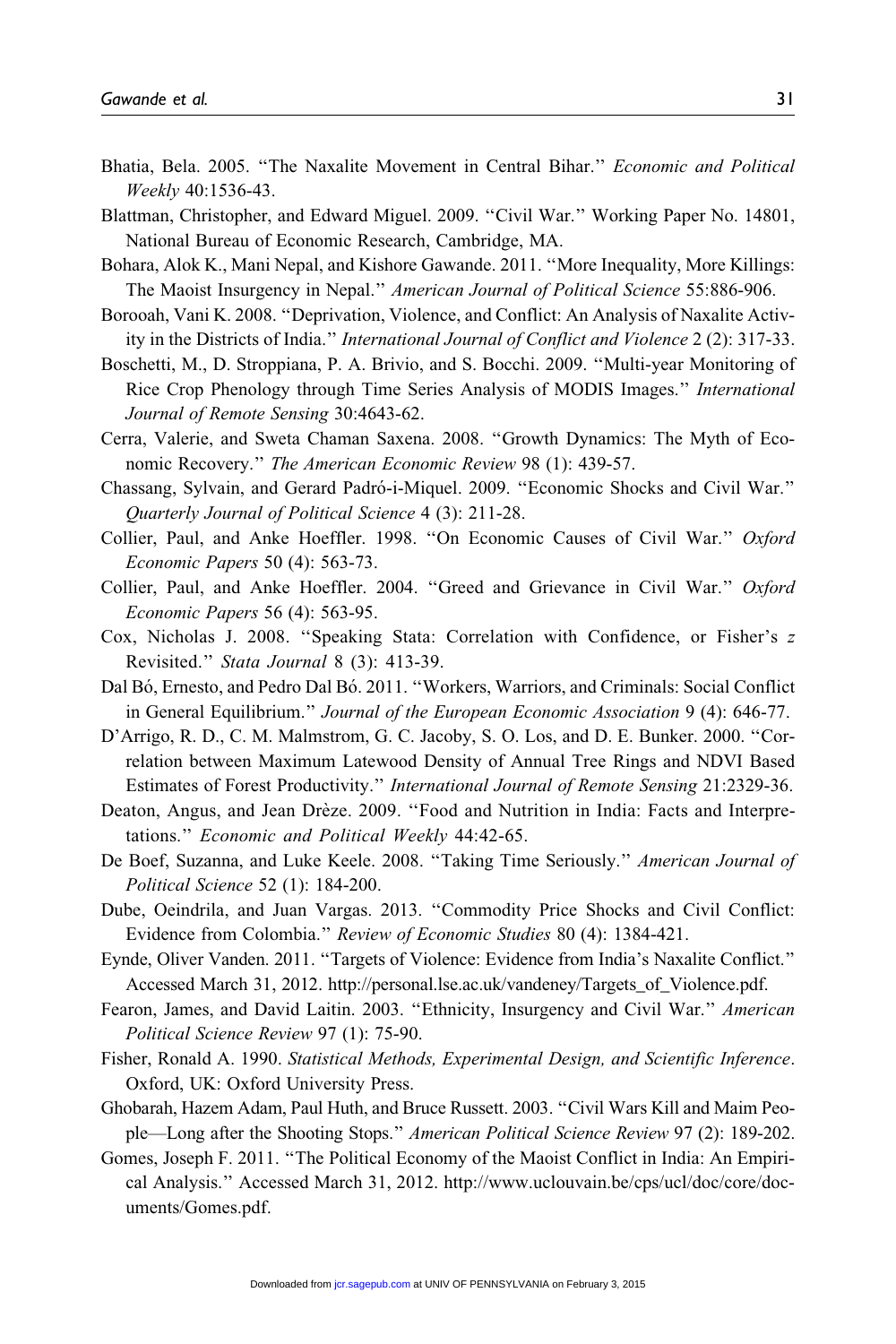- Hariss, John. 2010. ''The Naxalite/Maoist Movement in India: A Review of Recent Literature.'' ISASWorking Paper No. 109, 08 July.<http://www.isas.nus.edu.sg/PublicationByCategory.aspx>.
- Hastie, Trevor, Robert Tibshirani, and Jerome Friedman. 2009. The Elements of Statistical Learning: Data Mining, Inference, and Prediction. New York: Springer-Verlag.
- Hauge, Wenche, and Tanja Ellingsen. 1998. ''Beyond Environmental Security: Causal Pathways to Conflict.'' Journal of Peace Research 35 (3): 299-317.
- Hoelscher, Kristian, Jason Miklian, and Krishna Chaitanya Vadlamannati. 2011. ''Hearts and Mines: A District-level Analysis of the Maoist Conflict in India.'' Accessed May 31, 2012. [http://www.uni-heidelberg.de/md/awi/professuren/intwipol/india.pdf.](http://www.uni-heidelberg.de/md/awi/professuren/intwipol/india.pdf)
- Homer-Dixon, Thomas. 1994. ''Environmental Scarcities and Violent Conflict: Evidence from Cases." *International Security* 19 (1): 5-40.
- Homer-Dixon, Thomas. 1999. Environment, Security, and Violence. Princeton, NJ: Princeton University Press.
- Humphries, Macartan, and Jeremy Weinstein. 2008. ''Who Fights? The Determinants of Participation in Civil War." American Journal of Political Science 52 (2): 436-55.
- Iyer, Lakshmi. 2009. ''The Bloody Millennium: Internal Conflict in South Asia.'' Working Paper No. 09-086, Harvard Business School BGIE Unit, Boston, MA.
- Justino, Patricia, and Philip Verwimp. 2006. ''Poverty Dynamics, Conflict and Convergence in Rwanda.'' Households in Conflict Network, Working Paper 16. Accessed April 28, 2012.<http://www.hicn.org/pappers/wp16.pdf>.
- Kahl, Colin. 2006. States, Security, and Civil Strife in the Developing World. Princeton, NJ: Princeton University Press.
- Labus, M. P., G. A. Nielsen, R. L. Lawrence, R. Engel, and D. S. Long. 2002. ''Wheat Yield Estimates Using Multi-temporal NDVI Satellite Imagery.'' International Journal of Remote Sensing 23 (20): 4169-80.
- Moreira, Marcelo J. 2003. ''A Conditional Likelihood Ratio Test for Structural Models.'' Econometrica 71 (4): 1027-48.
- Miguel, Edward, Shanker Satyanath, and Ernest Sergenti. 2004. ''Economic Shocks and Civil Conflict: An Instrumental Variables Approach.'' Journal of Political Economy 112 (4): 725-53.
- Mildner, Stromy-Annila, Gitta Lauster, and Wiebke Wodny. 2011. ''Scarcity and Abundance Revisited: A Literature Review on Natural Resources and Conflict.'' International Journal of Conflict and Violence 5 (1): 155-72.
- Murdoch, James C., and Todd Sandler. 2002. ''Econonomic Growth, Spatial Spillovers, and Civil War.'' Journal of Conflict Resolution 46 (1): 91-110.
- Myneni, R., C. Tucker, G. Asrar, and C. Keeling. 1998. ''Inter-annual Variations in Satellitesensed Vegetation Index Data from 1981 to 1991." Journal of Geophysical Research 103 (D6): 6145-60.
- Nemani, R. R., C. D. Keeling, H. Hashimoto, W. M. Jolly, S. C. Piper, C. J. Tucker, R. B. Myneni, and S. W. Running. 2003. ''Climate-driven Increases in Global Terrestrial Net Primary Production from 1982 to 1999.'' Science 300:1560-63.
- Panigrahy, Rabindra K., Manish P. Kale, Upasana Dutta, Asima Mishra, Bishwarup Banerjee, and Sarnam Singh. 2010. ''Forest Cover Change Detection of Western Ghats of